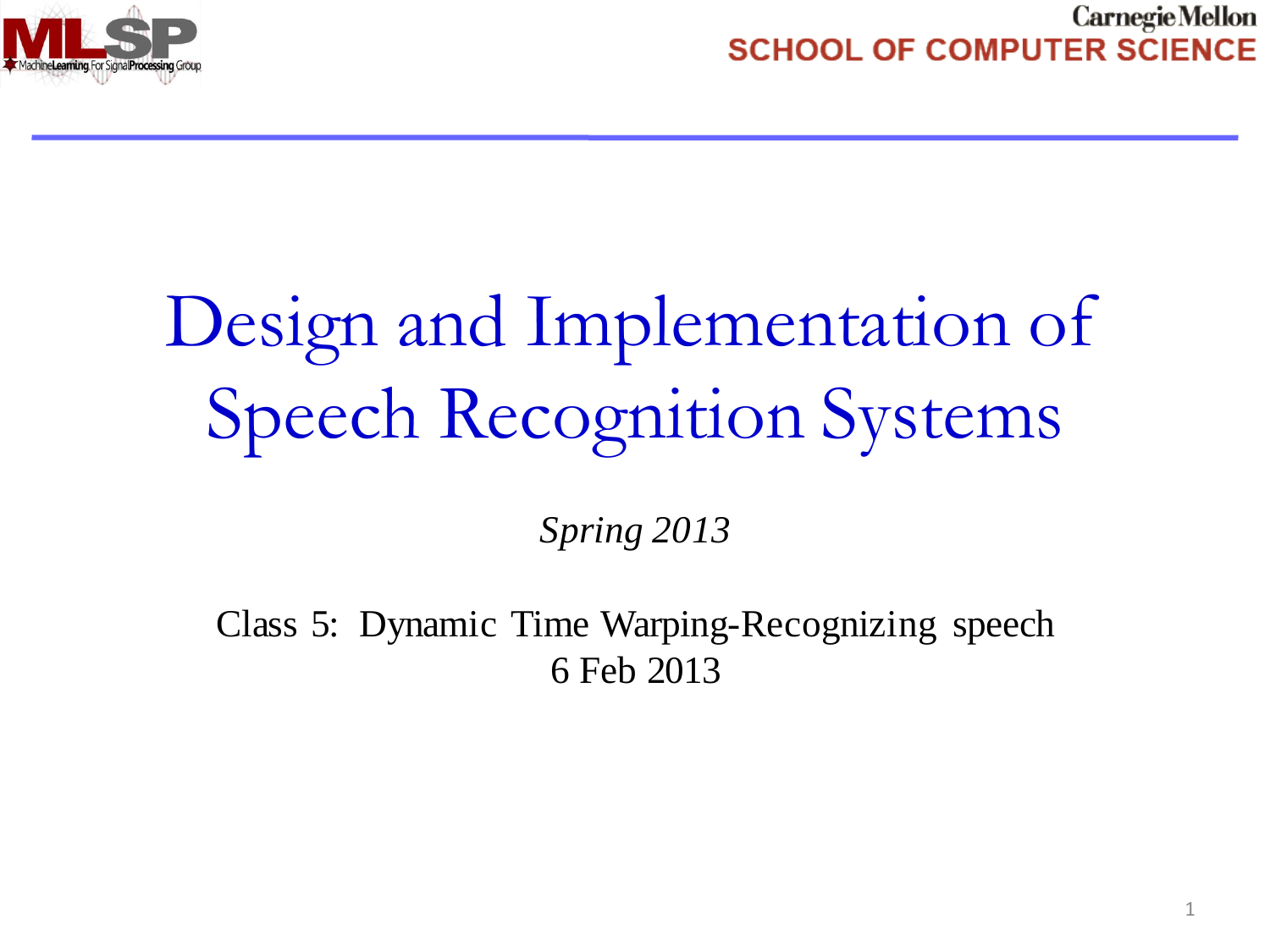# Speech Recognition by Template Matching

- Store "templates" for all words to be recognized
	- $-$  Template  $=$  example recording
		- Actually feature sequence from example recording
- Compute distance of input test data to all templates, select the closest

• Like spellchecking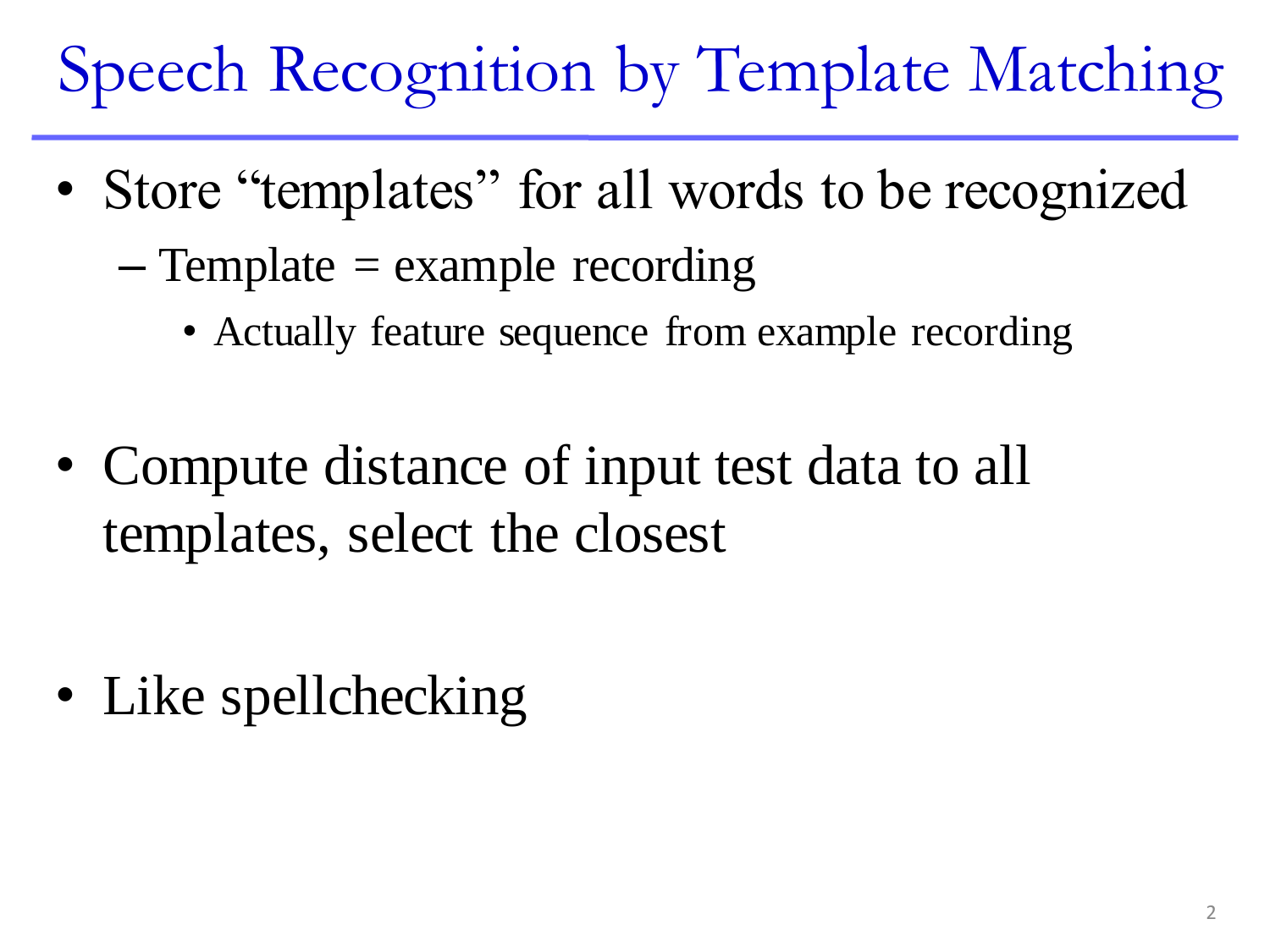### Isolated word Speech Recognition



• Isolated word recognition scenario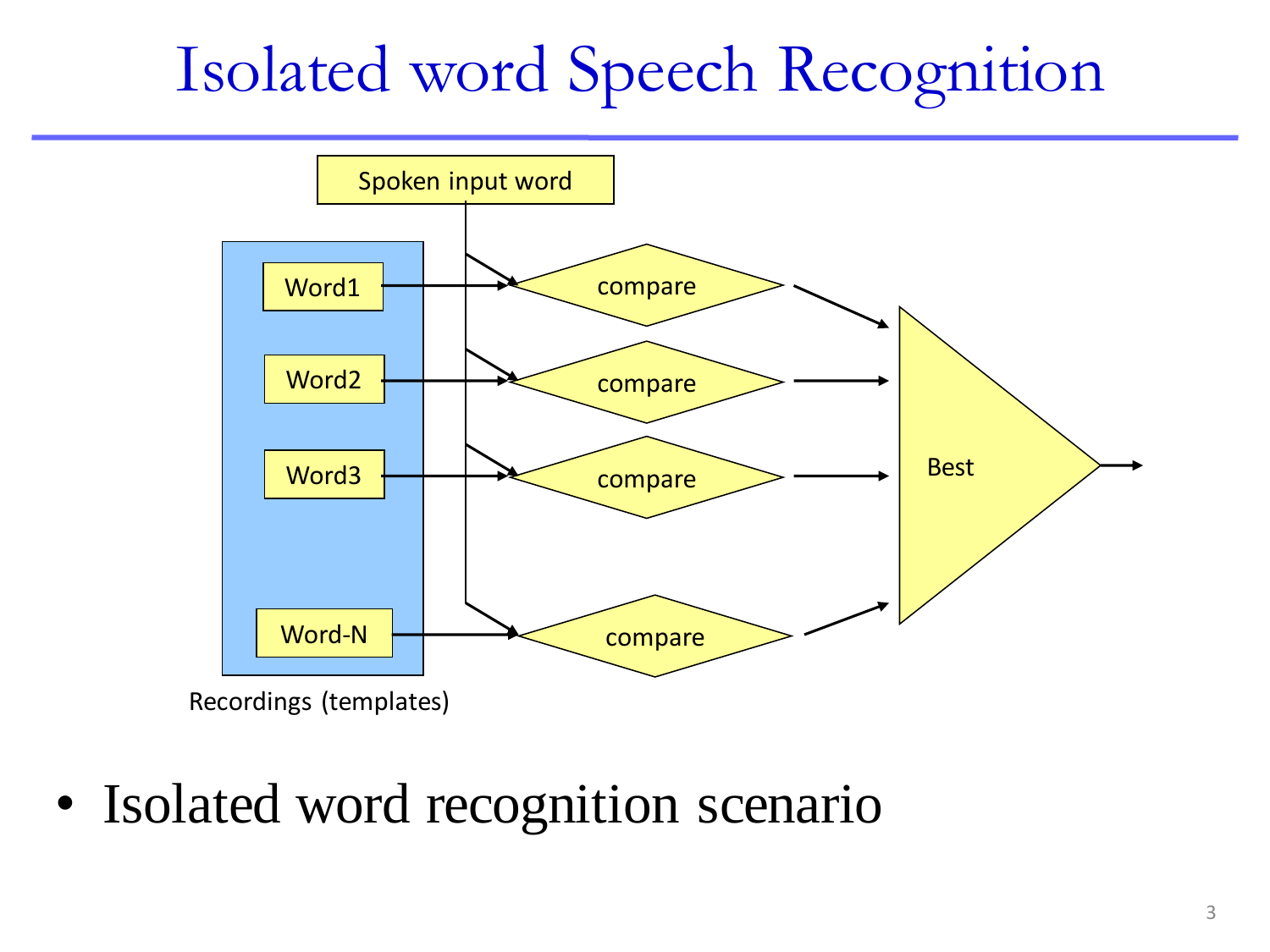# Speech Recognition as Template Matching

• Problem: Input and template may be different lengths



- Worse the change in length may not be uniform
- Must nevertheless be able to say that the distance between the two above examples is small
	- Like string matching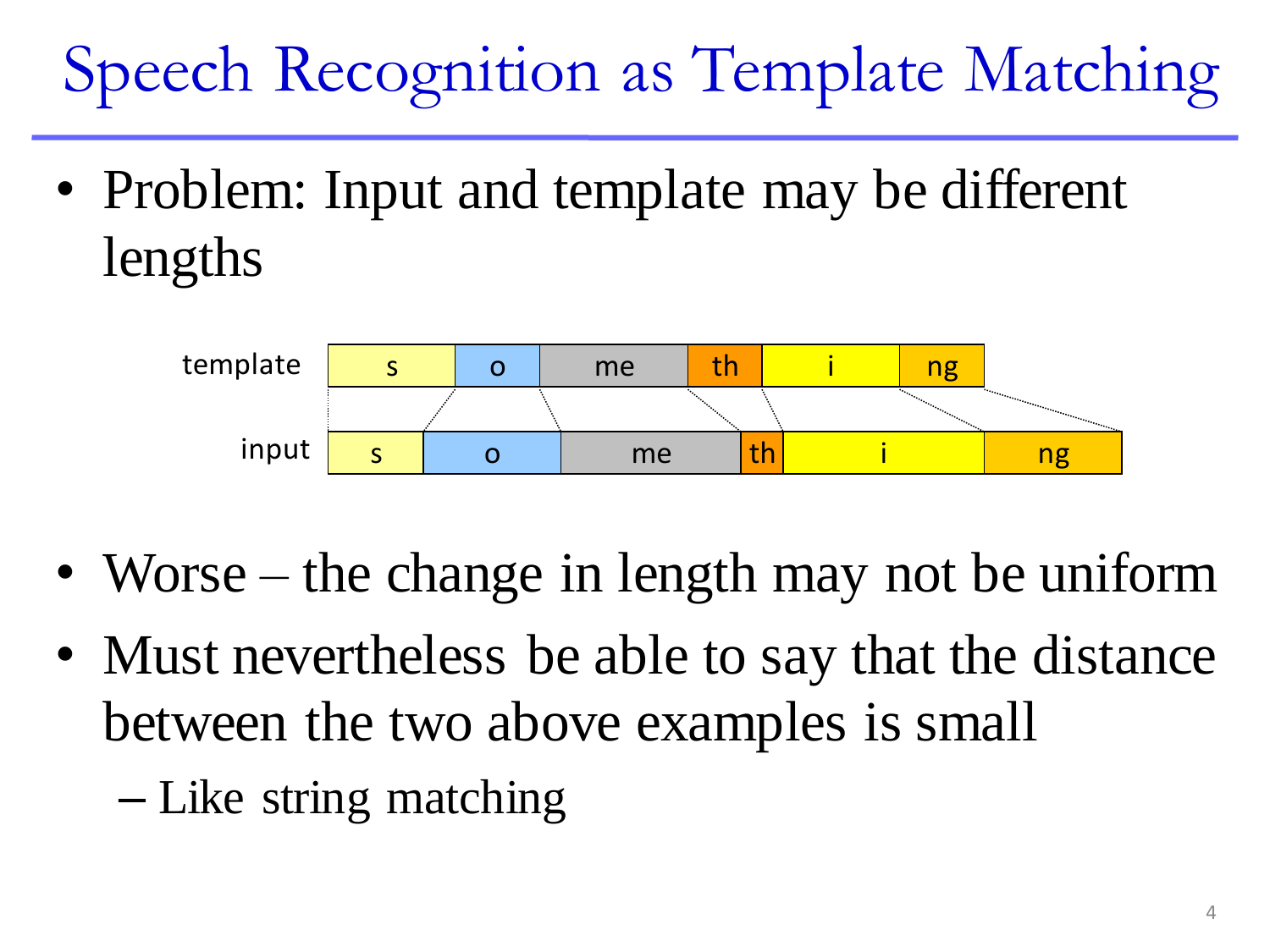# DTW: DP for Speech Template Matching

- Back to template matching for text: *dynamic time warping* – Input and templates are sequences of feature vectors instead of letters
- Intuitive understanding of why DP-like algorithm might work to find a best alignment of a template to the input:
	- We need to search for a path that finds the following alignment:



- The DP algorithm for text permits such alignments
- Consider the 2-D matrix of template-input frames of speech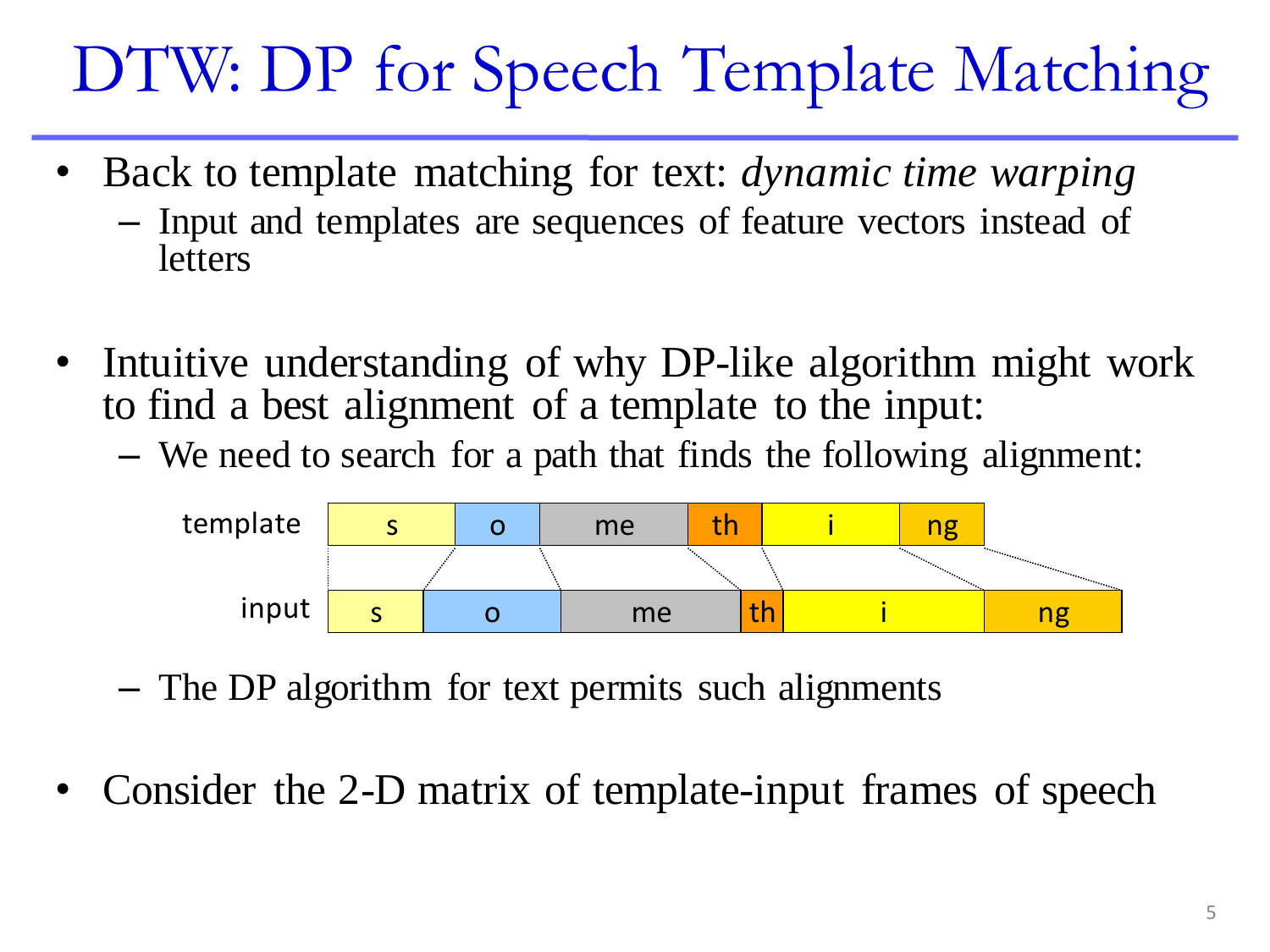#### DTW: DP for Speech Template Matching

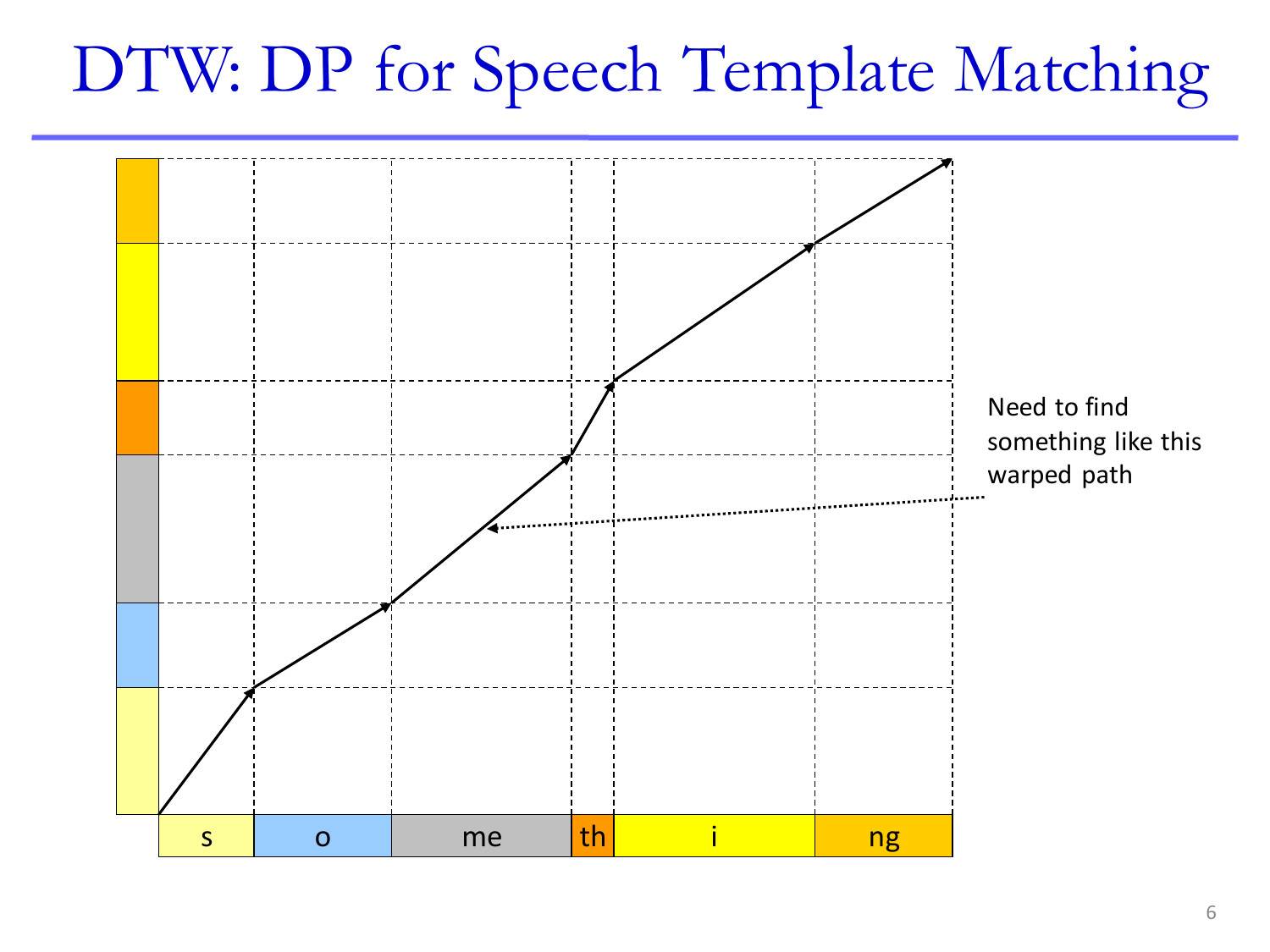# DTW: Adapting Concepts from DP

- Some concepts from string matching need to be adapted to this problem
	- What are the allowed set of transitions in the search trellis?
	- What are the edge and local node costs?
		- Nodes can also have costs
- Once these questions are answered, we can apply essentially the same DP algorithm to find a minimum cost match (path) through the search trellis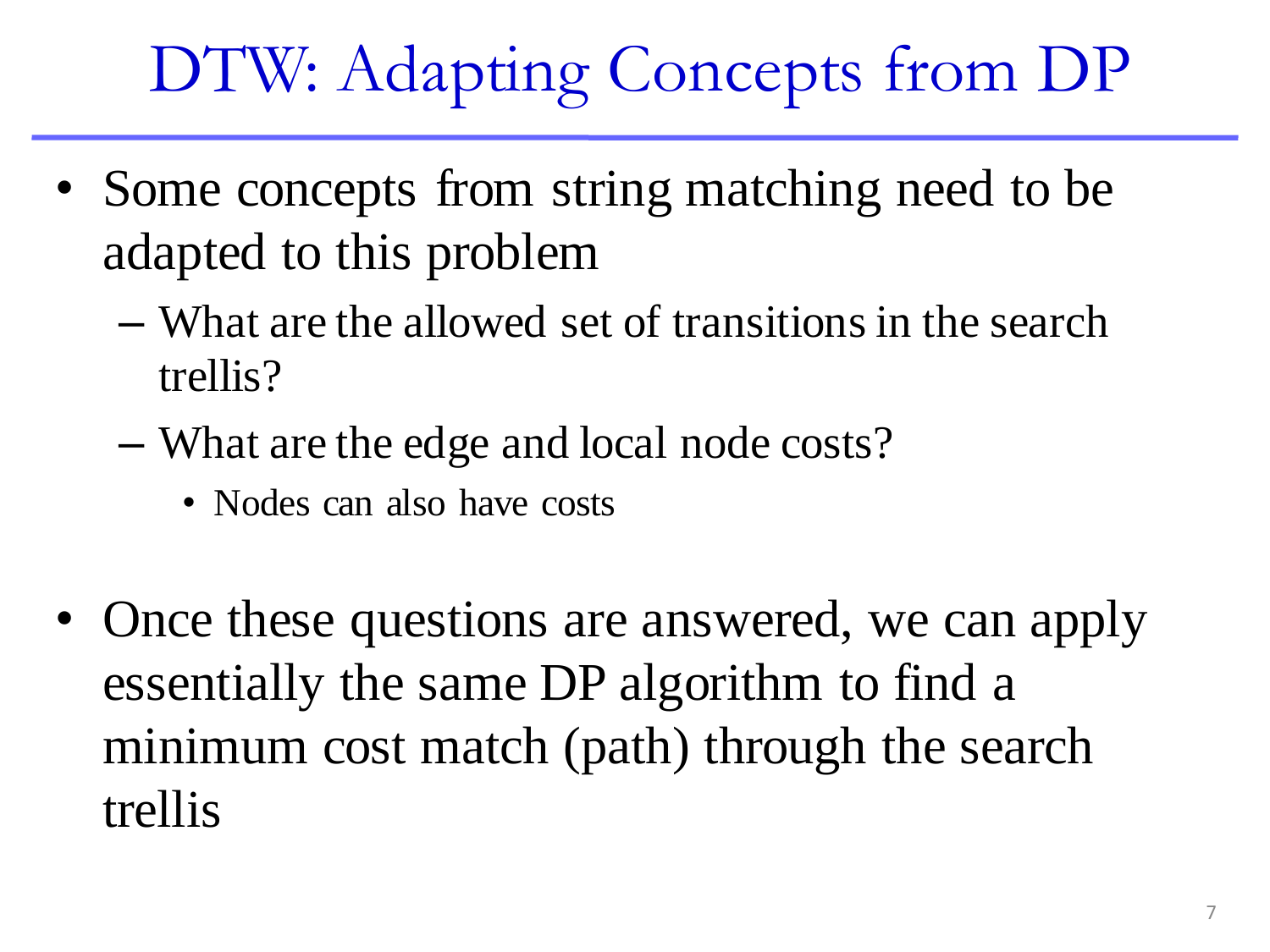# DTW: Adapting Concepts from DP

• What transitions are allowed..

• What is a "score"?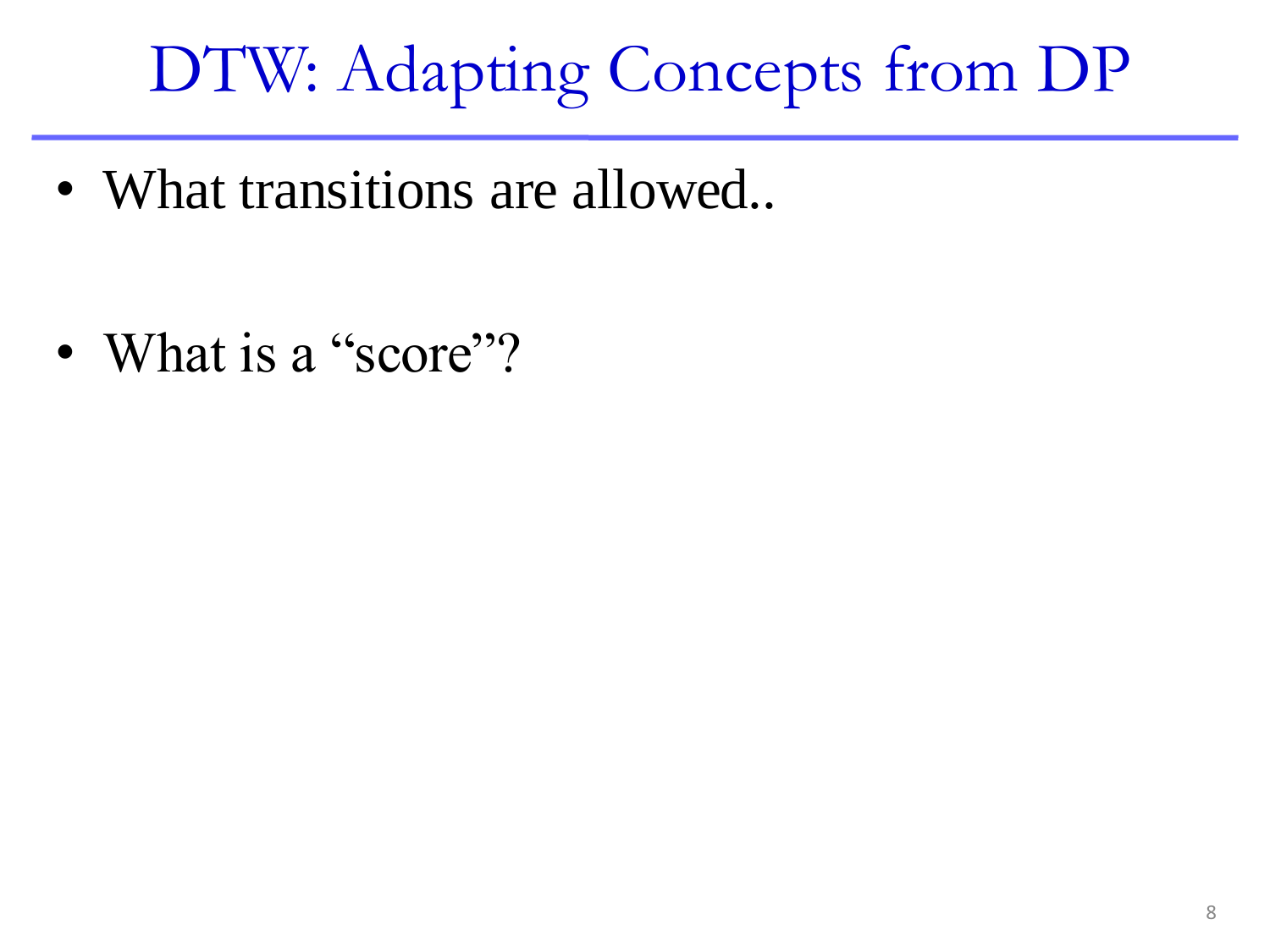# DTW: Determining Transitions

- Transitions must account for *stretching* and *shrinking* of speech segments
	- To account for varying speech rates
- Unscored "Insertions" disallowed
	- Every input frame must be matched to *some* template frame
	- Different from Levenshtein distance computation where symbols were compared only at diagonal transitions
- For meaningful comparison of two different path costs, their lengths must be kept the same
	- So, every input frame is to be aligned to a template frame *exactly* once
	- Vertical transitions (mostly) disallowed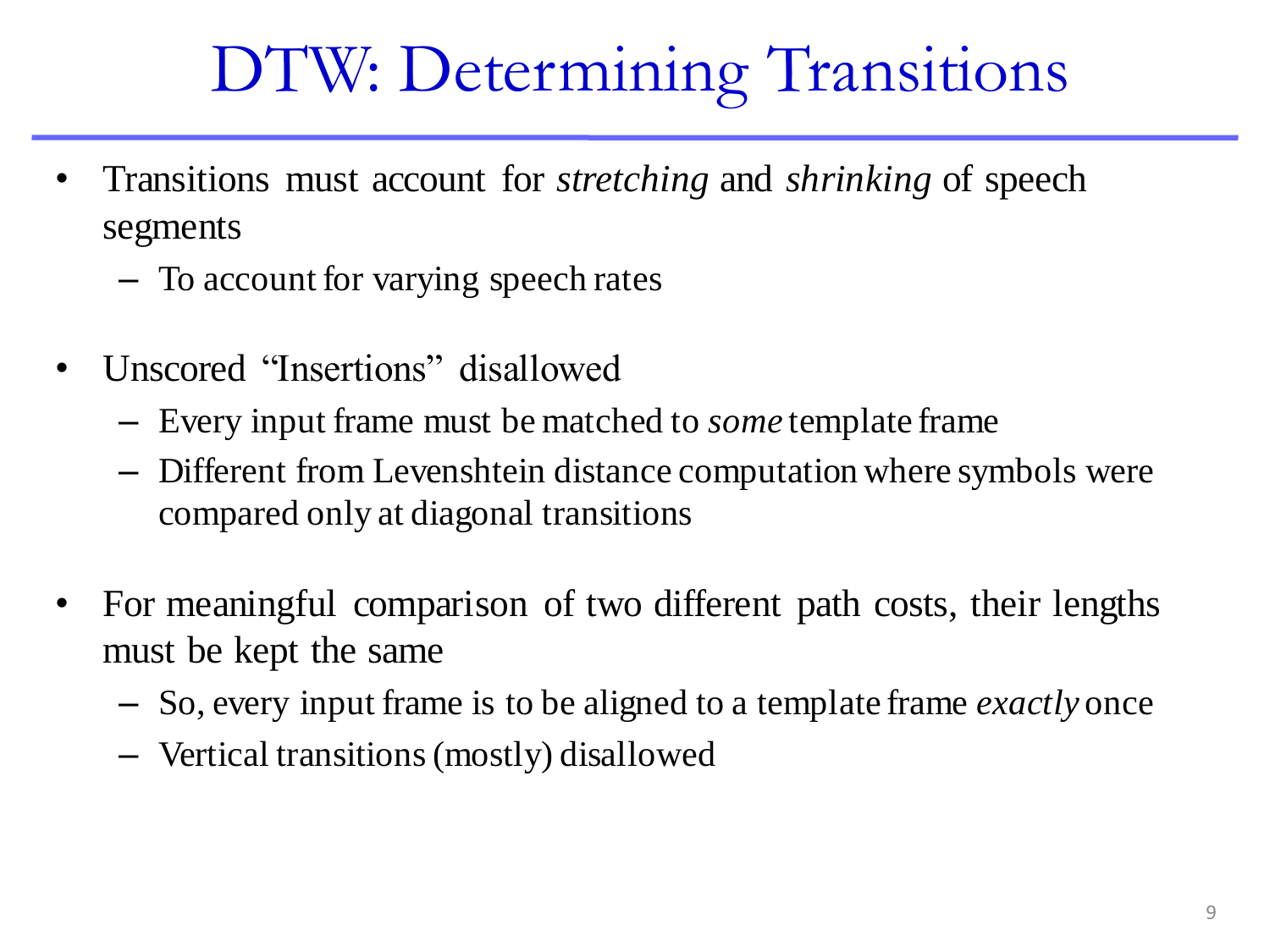### DTW: Transitions

• Typical transitions used in DTW for speech:

The next input frame aligns to the same template frame as the previous one. (Allows a template segment to be arbitrarily stretched to match some input segment)



The next input frame aligns to the next template frame. No stretching or shrinking occurs in this region



The next input frame skips the next template frame and aligns to the one after that. Allows a template segment to be shrunk (by at most  $\frac{1}{2}$ ) to match some input segment

Note that all transitions move one step to the right, ensuring that each input frame gets used exactly once along any path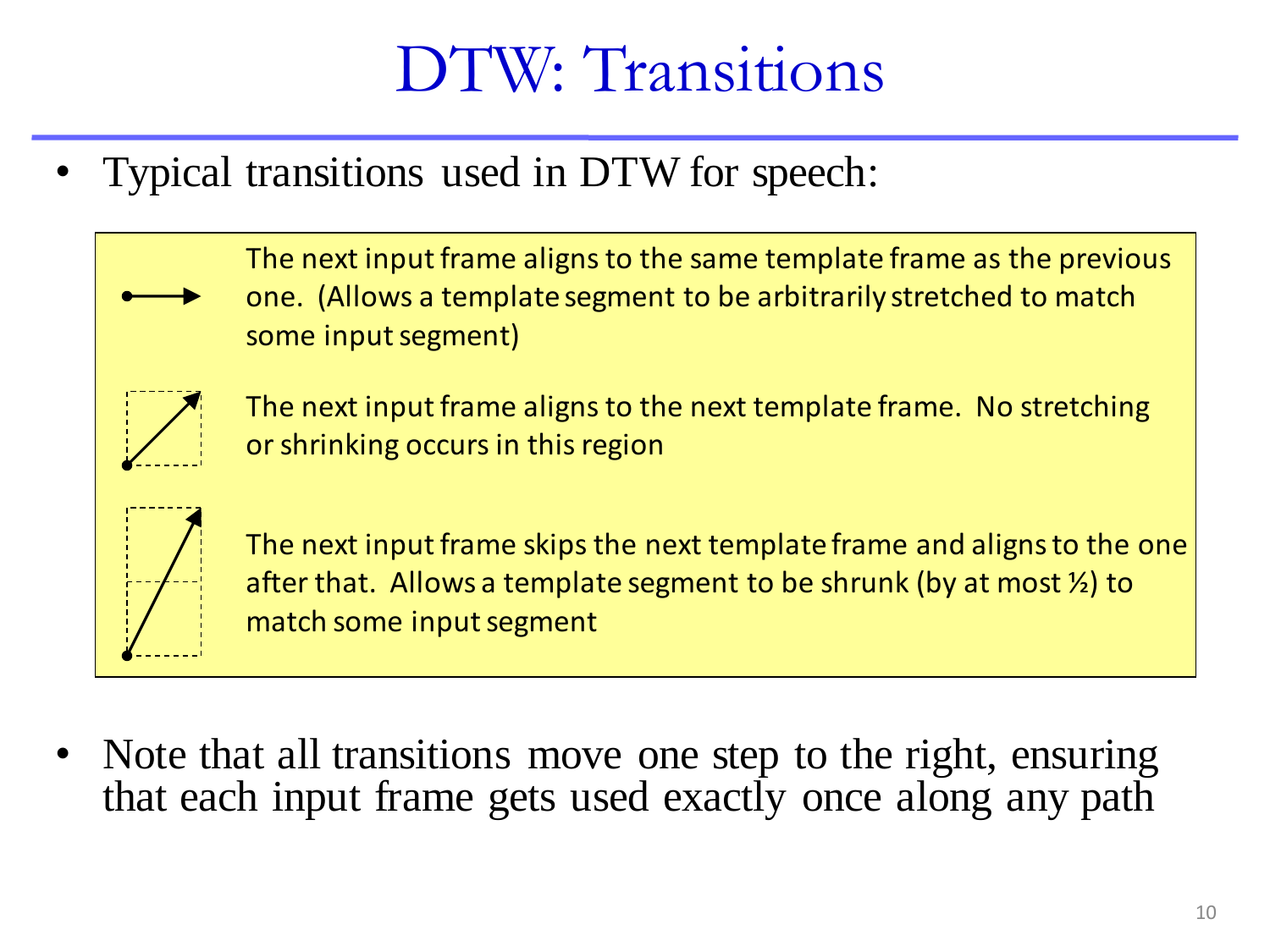#### Levenshtein vs. DTW: Transitions

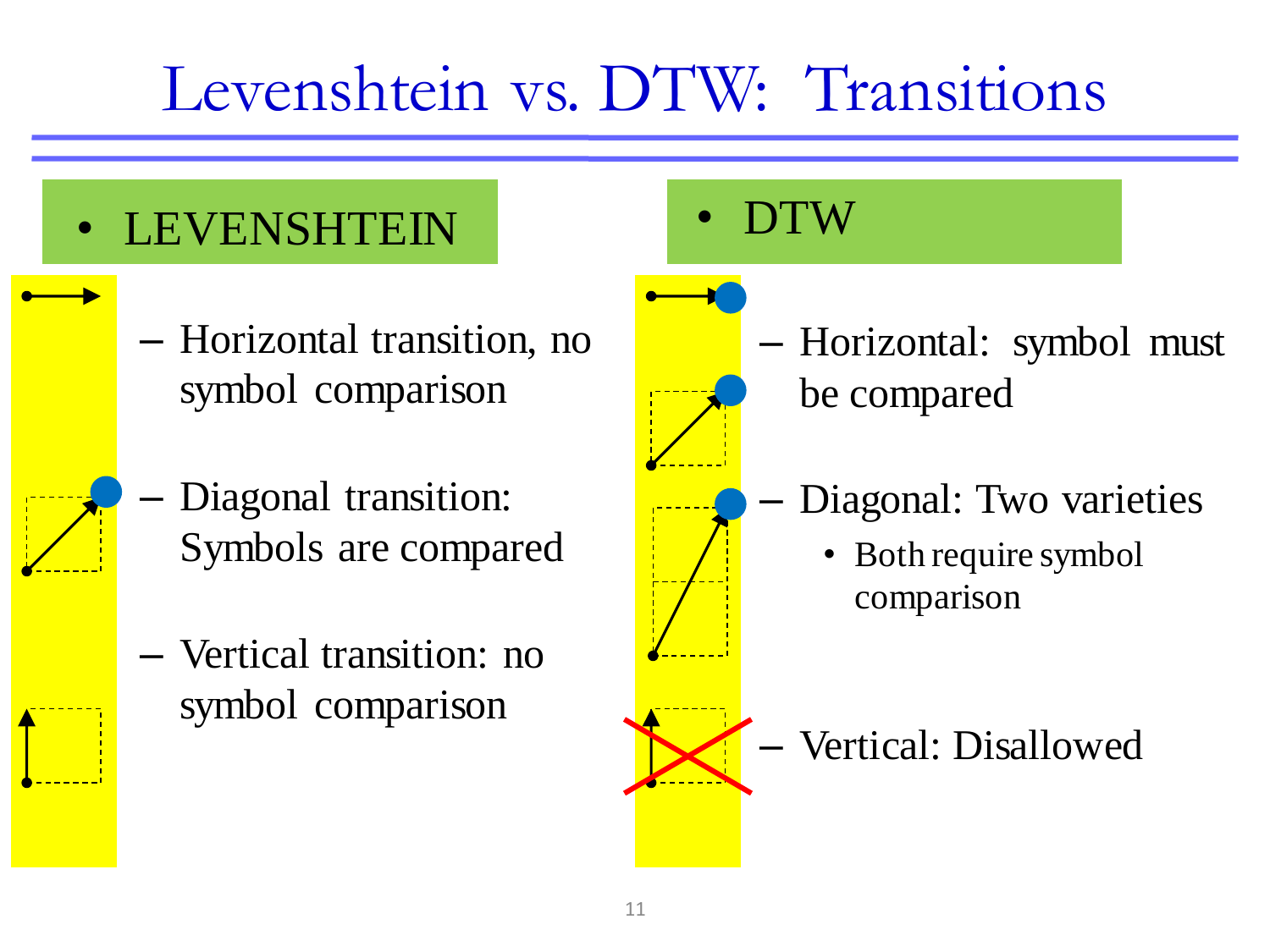#### DTW: Use of Transition Types



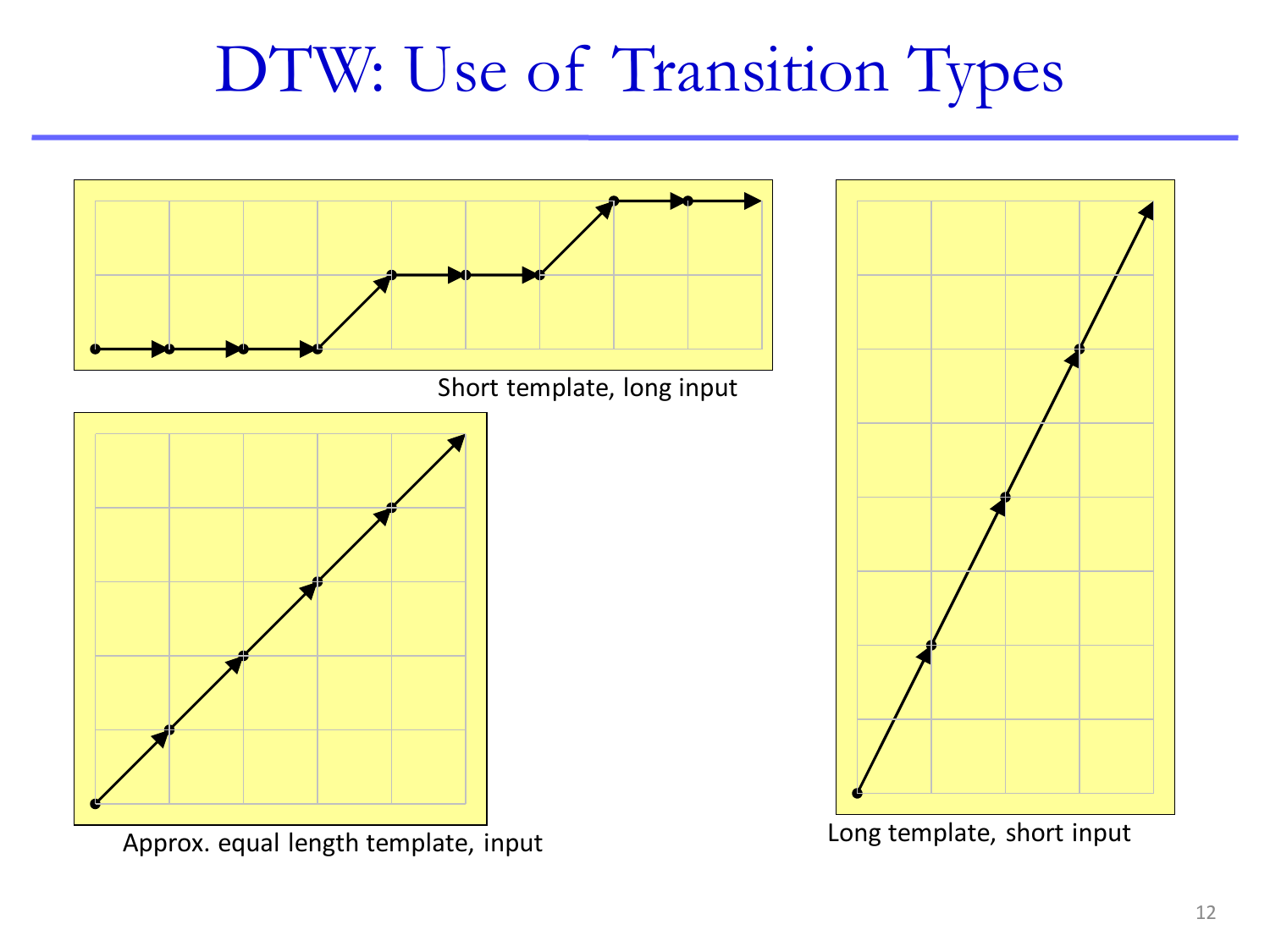### DTW: Other Transition Choices

- Other transition choices are possible:
	- Skipping more than one template frame (greater shrink rate)
	- Vertical transitions: the same input frame matches more than one template frame
		- This is less often used, as it can lead to different path lengths, making their costs not easily comparable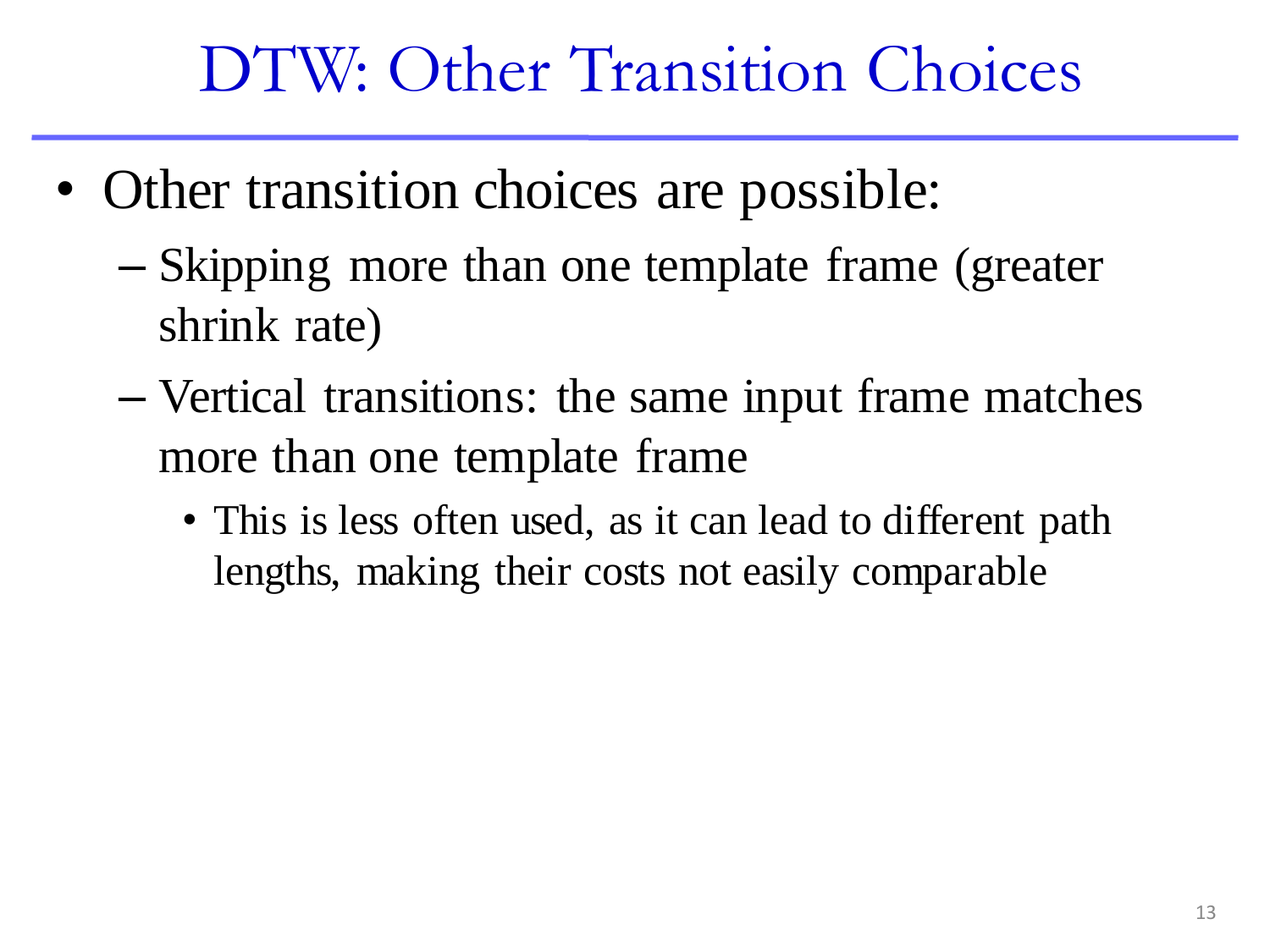# DTW: Local Edge and Node Costs

- Typically, there are no edge costs; any edge can be taken with no cost
- Local node costs measure the dissimilarity or distance between the respective input and template frames
- Since the frame content is a multi-dimensional feature-vector, what dissimilarity measure can we use?
- A simple measure is *Euclidean distance*; *i.e.* geometrically how far one point is from the other in the multi-dimensional vector space
	- For two vectors  $X = (x_1, x_2, x_3 ... x_N)$ , and  $Y = (y_1, y_2, y_3 ... y_N)$ , the Euclidean distance between them is:

$$
\sqrt{\Sigma(x_i-y_i)^2}, i=1..N
$$

- Thus, if X and Y are the same point, the Euclidean distance  $= 0$
- The farther apart  $X$  and  $Y$  are, the greater the distance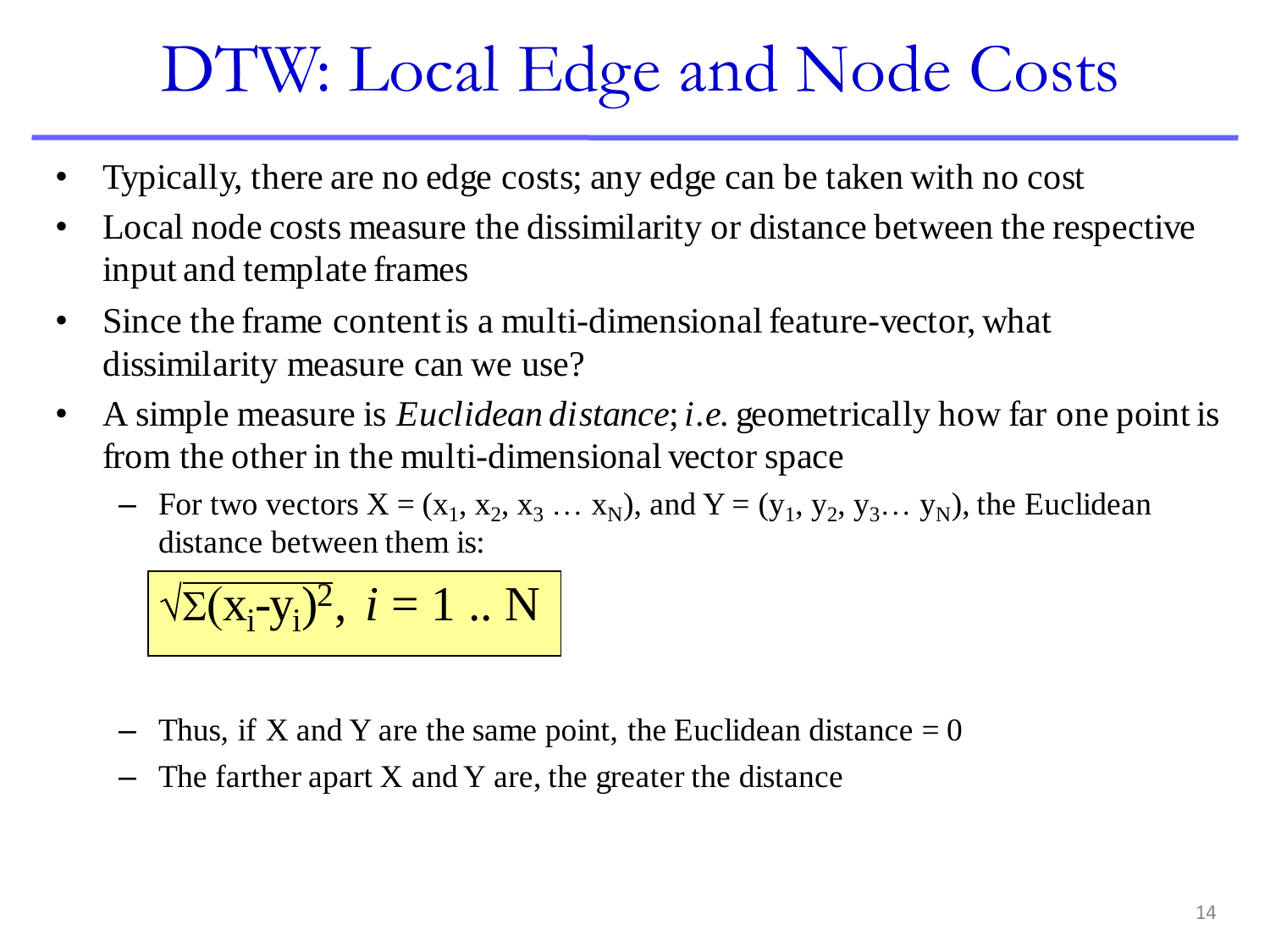# DTW: Local Edge and Node Costs

- Other distance measure could also be used:
	- Manhattan metric or the L1 norm:  $\Sigma |A_i B_i|$ |

— Weighted Minkowski norms:  $(\Sigma w_i | A_i - B_i |^n)^{1/n}$ |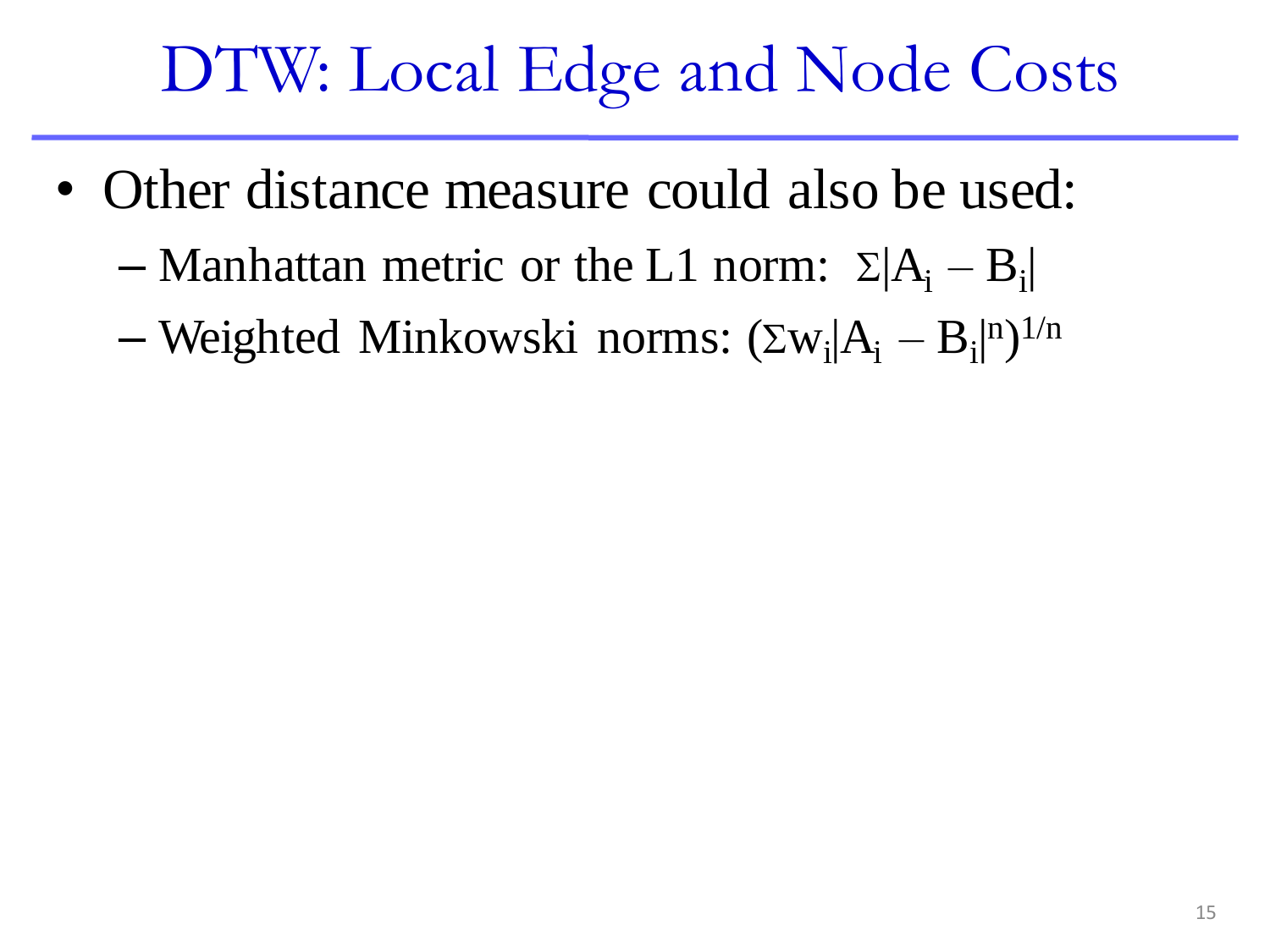### DTW: Overall algorithm

- The transition structure and local edge and node costs are now defined
- The search trellis can be realized and the DP algorithm applied to search for the minimum cost path, as before
	- Example trellis using the transition types shown earlier:

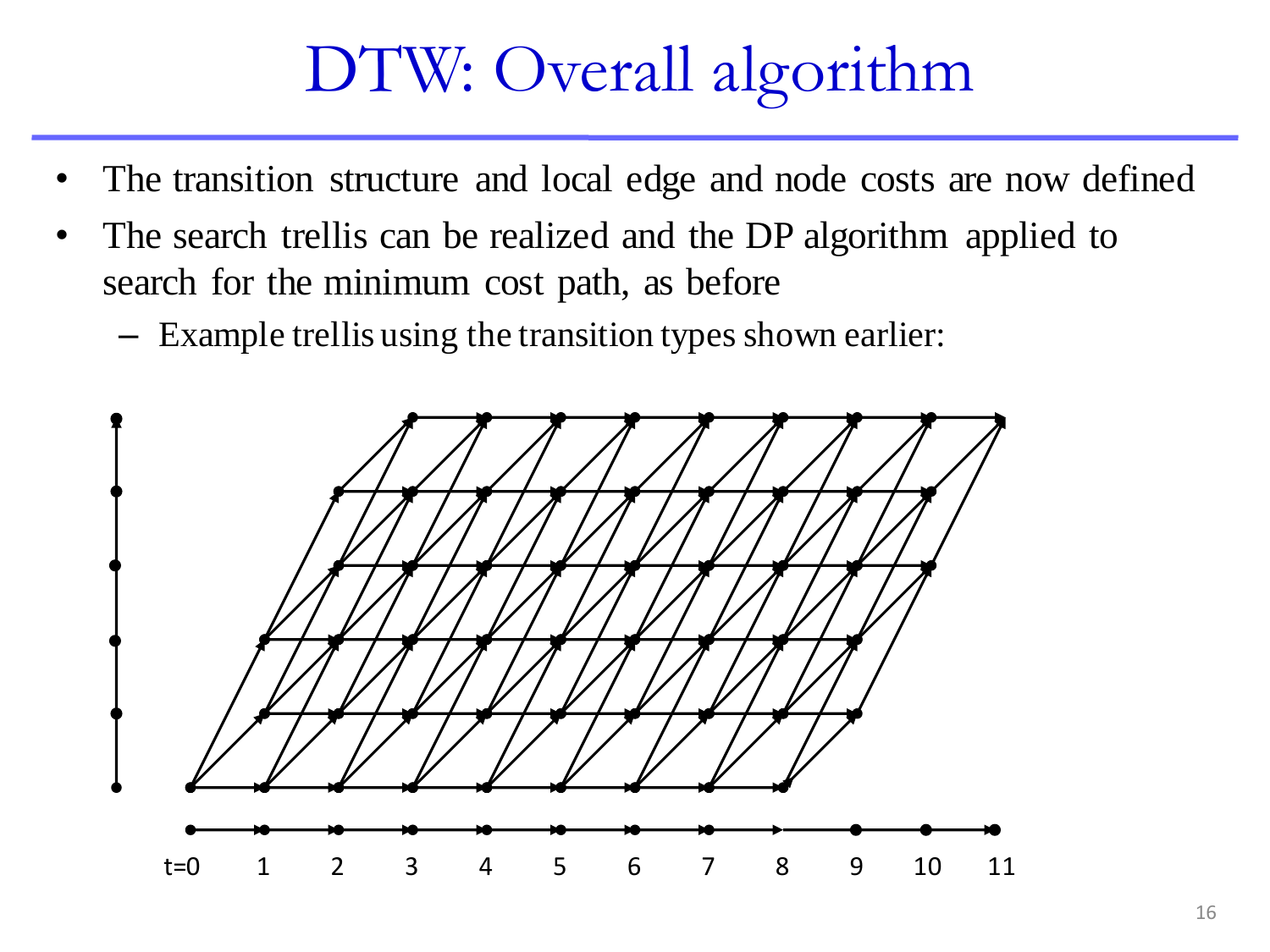### DTW: Overall algorithm

- The best path score can be computed using DP as before
	- But the best path score must now consider both node and edge scores
	- Each node is a comparison of a vector from the data against a vector from the template

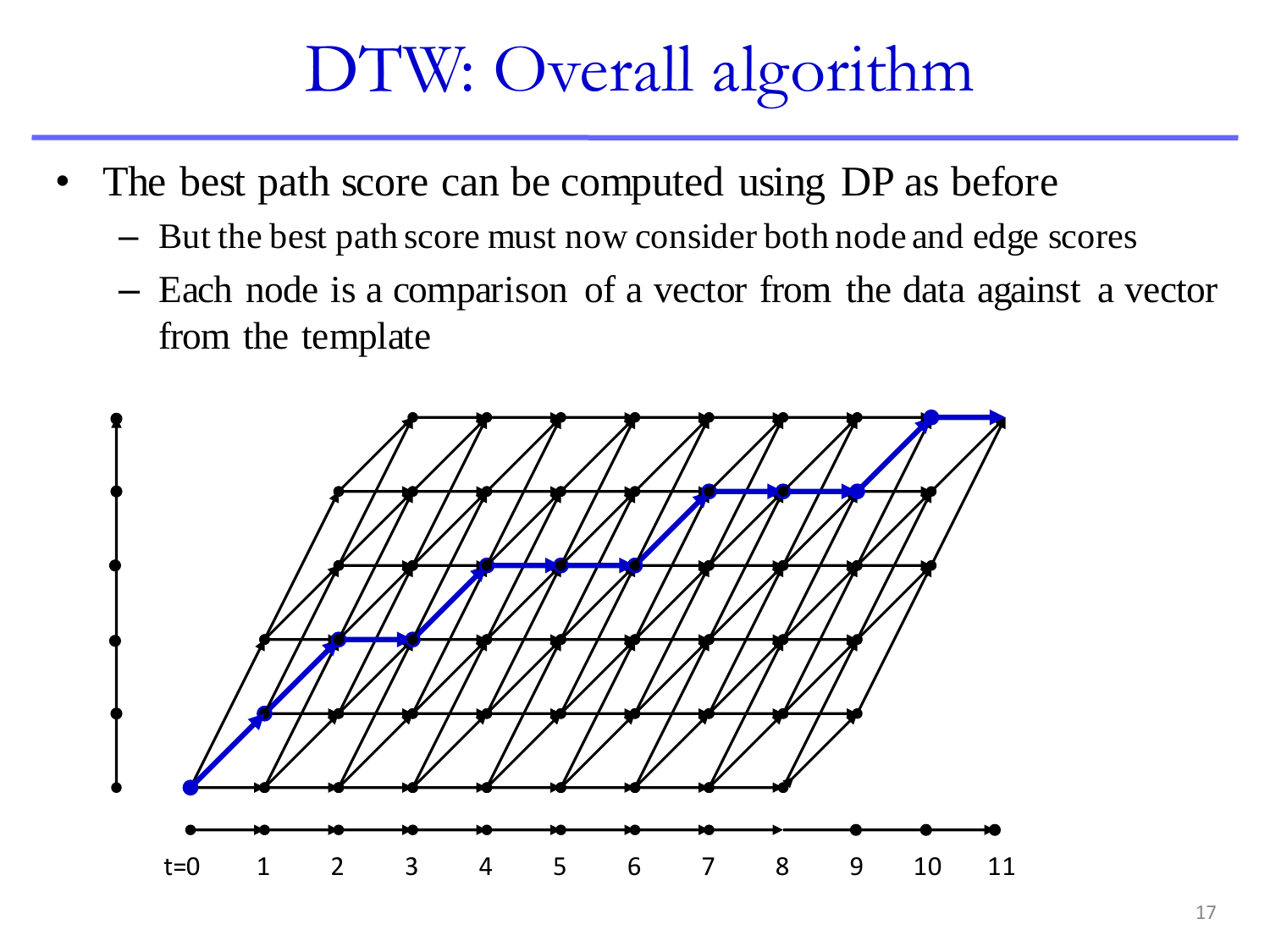#### DTW: Overall Algorithm

- $P_{i,j}$  = best path cost from origin to node [*i*,*j*] – *i*-th template frame aligns with *j*-th input frame
- $C_{i,j}$  = local node cost of aligning template frame *i* to input frame *j*

$$
P_{i,j} = \min (P_{i,j-1} + C_{i,j}, P_{i-1,j-1} + C_{i,j}, P_{i-2,j-1} + C_{i,j})
$$
  
=  $\min (P_{i,j-1}, P_{i-1,j-1}, P_{i-2,j-1}) + C_{i,j}$ 

– Edge costs are 0 in above formulation

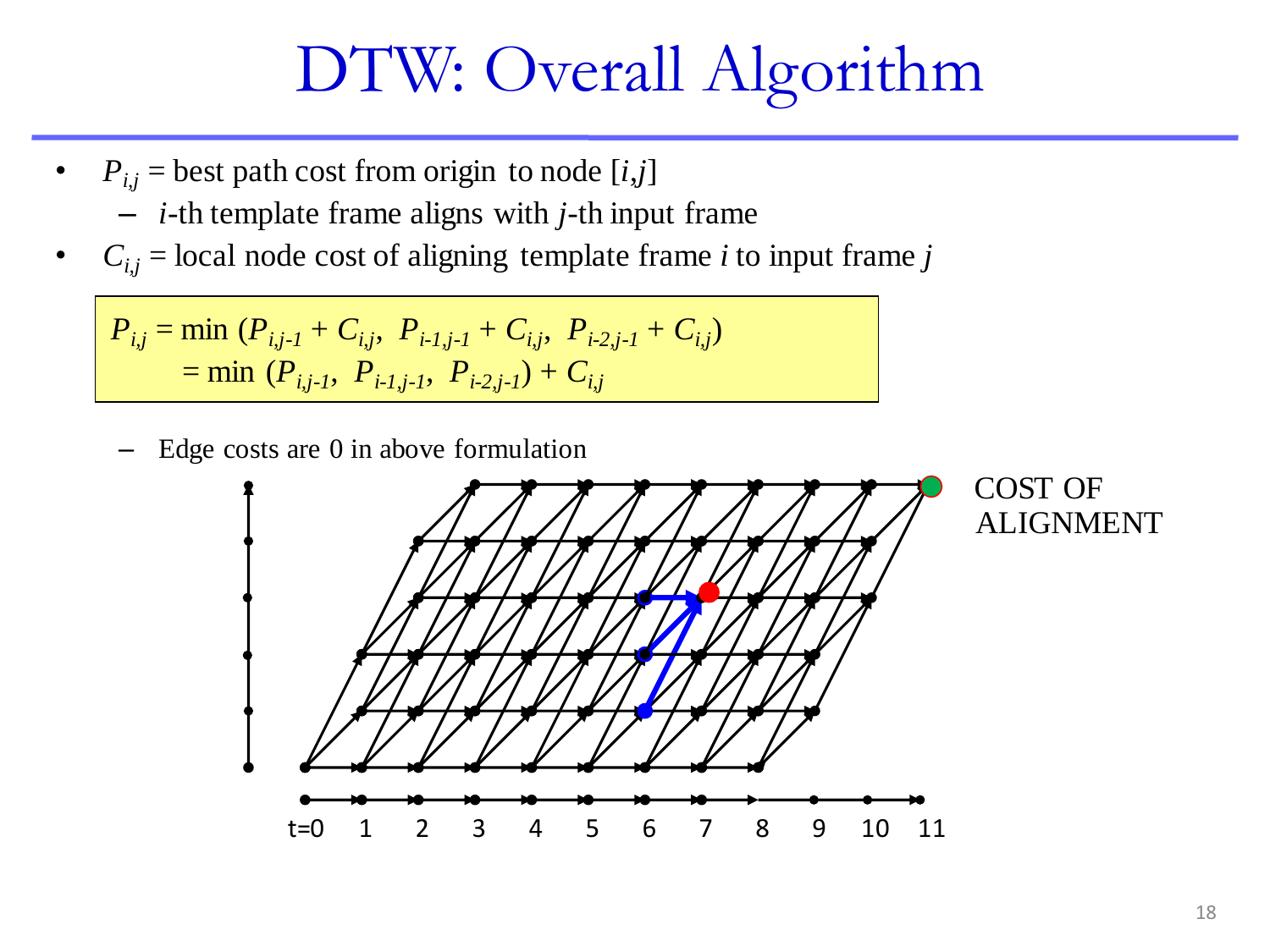### DTW: Overall Algorithm

- If the template is *m* frames long and the input is *n* frames long, the best alignment of the two has the cost =  $P_{m,n}$
- The computational is proportional to:  $M \times N \times 3$ , where  $M = No$ . of frames in the template  $N = No$ . of frames in the input 3 is the number of incoming edges per node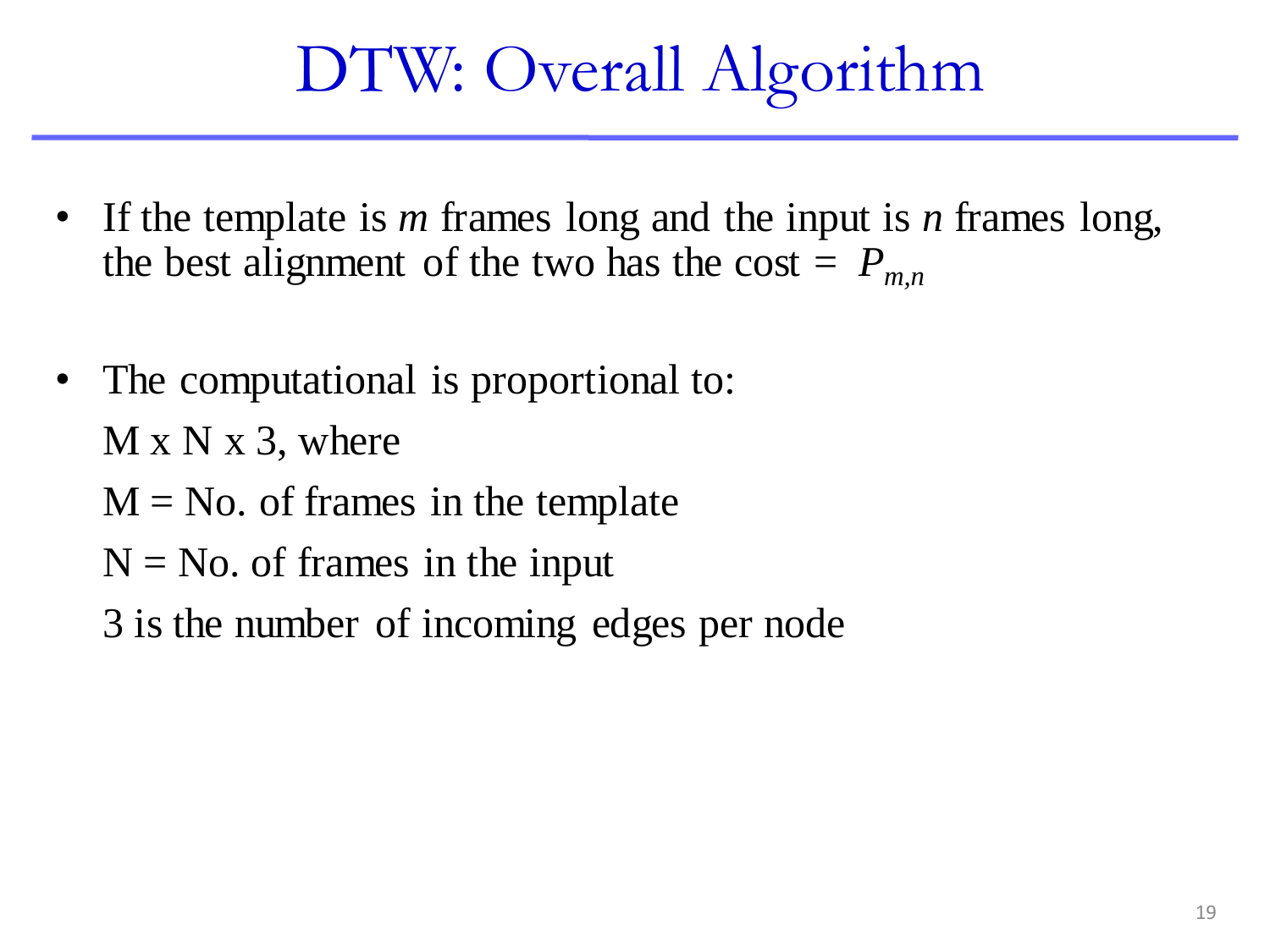# Handling Surrounding Silence

The DTW algorithm automatically handles any silence region surrounding the actual speech, within limits:



- But, the transition structure does not allow a region of the template to be shrunk by more than  $\frac{1}{2}$ !
	- Need to ensure silences included in recording are of generally consistent lengths, or allow other transitions to handle a greater "warp"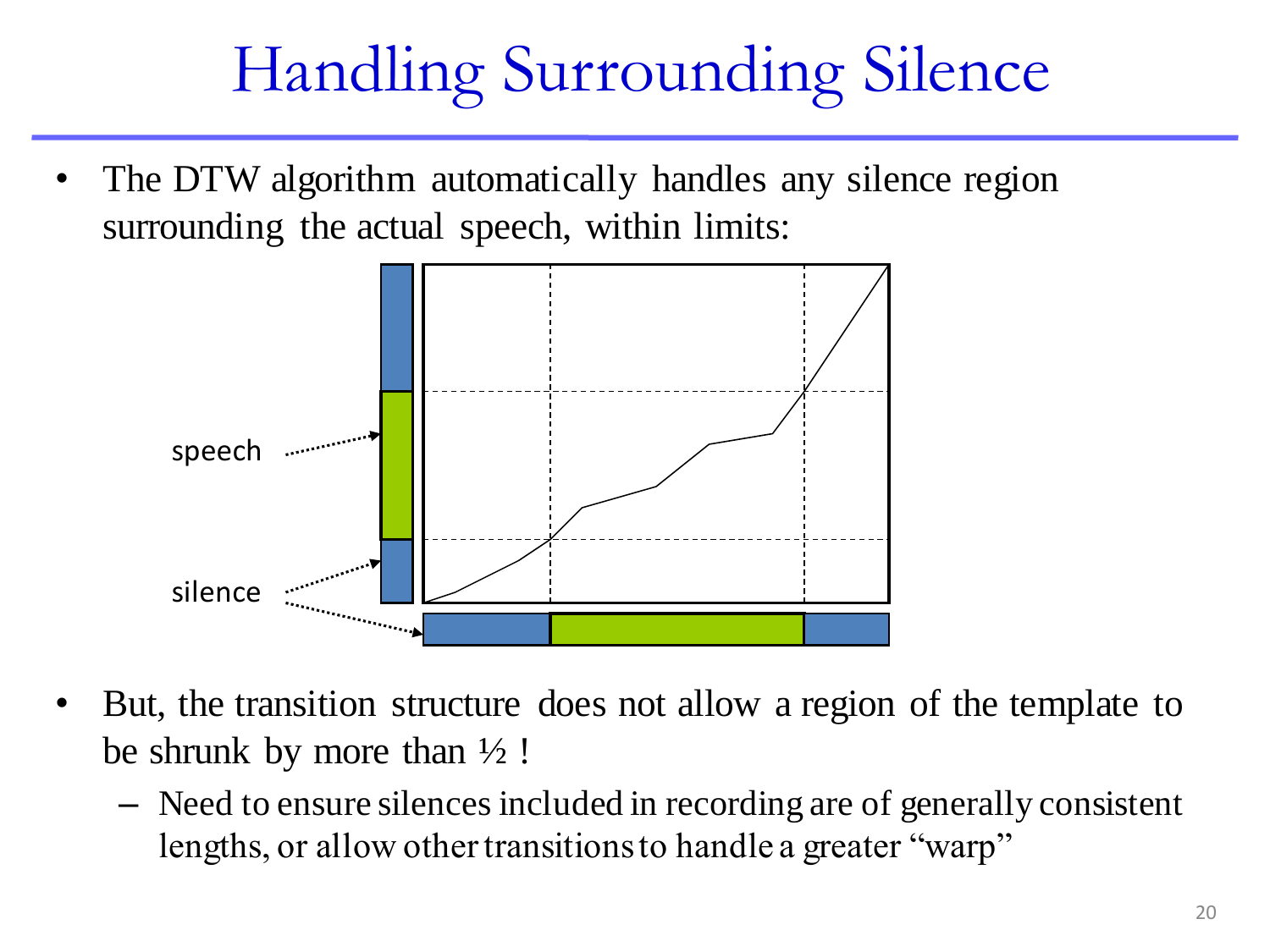# Isolated Word Recognition Using DTW

- We now have all ingredients to perform isolated word recognition of speech
- "TRAINING": For each word in the vocabulary, pre-record a spoken example (its template)
- RECOGNITION of a given recording:
	- For each word in the vocabulary
		- Measure distance of recording to template using DTW
	- Select word whose template has smallest distance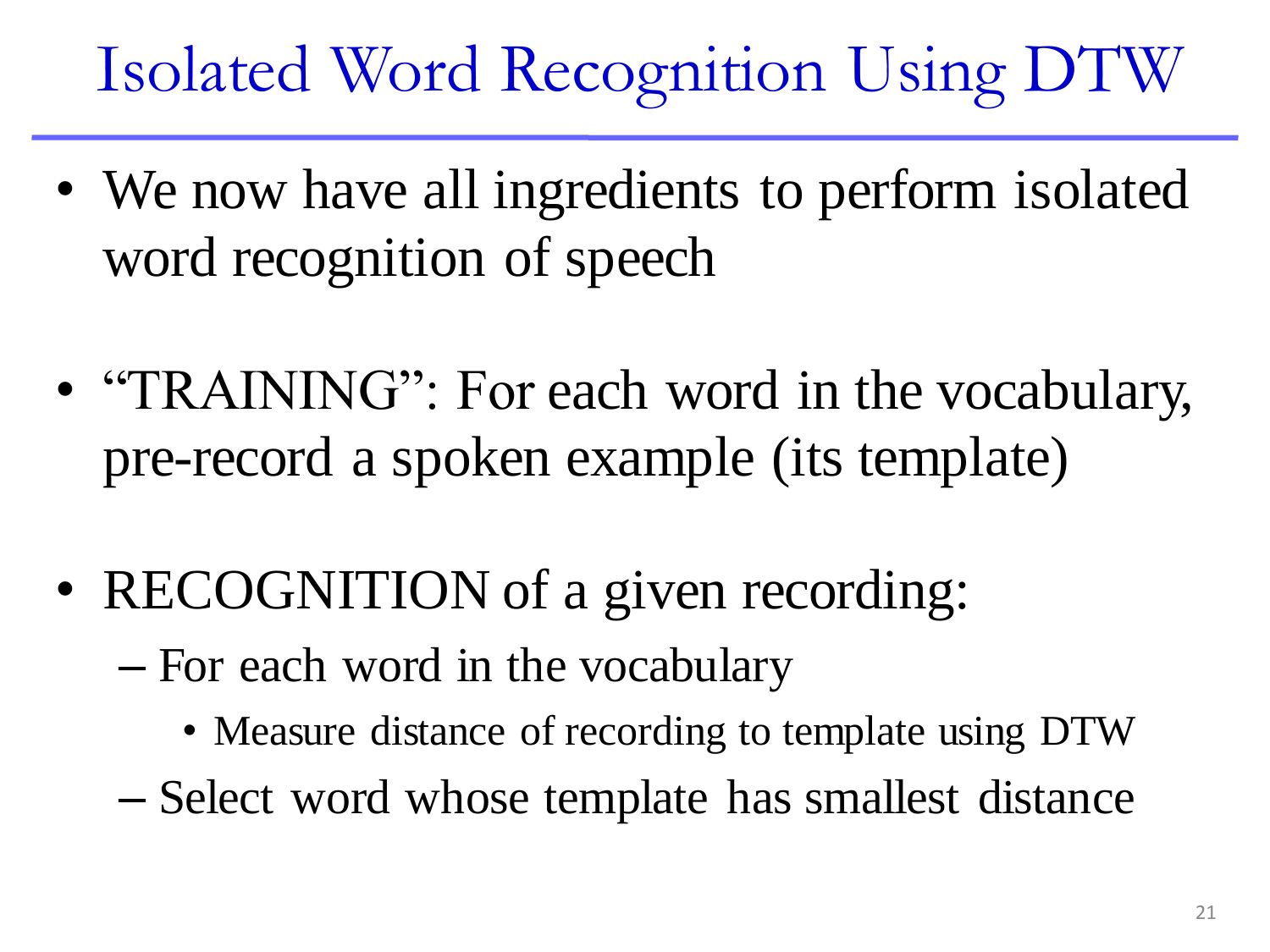# Recognition



- For each template:
	- Create a trellis against data
		- Figure above assumes 7 vectors in the data
	- Compute the cost of the best path through the trellis
- Select word corresponding to template with lowest best path cost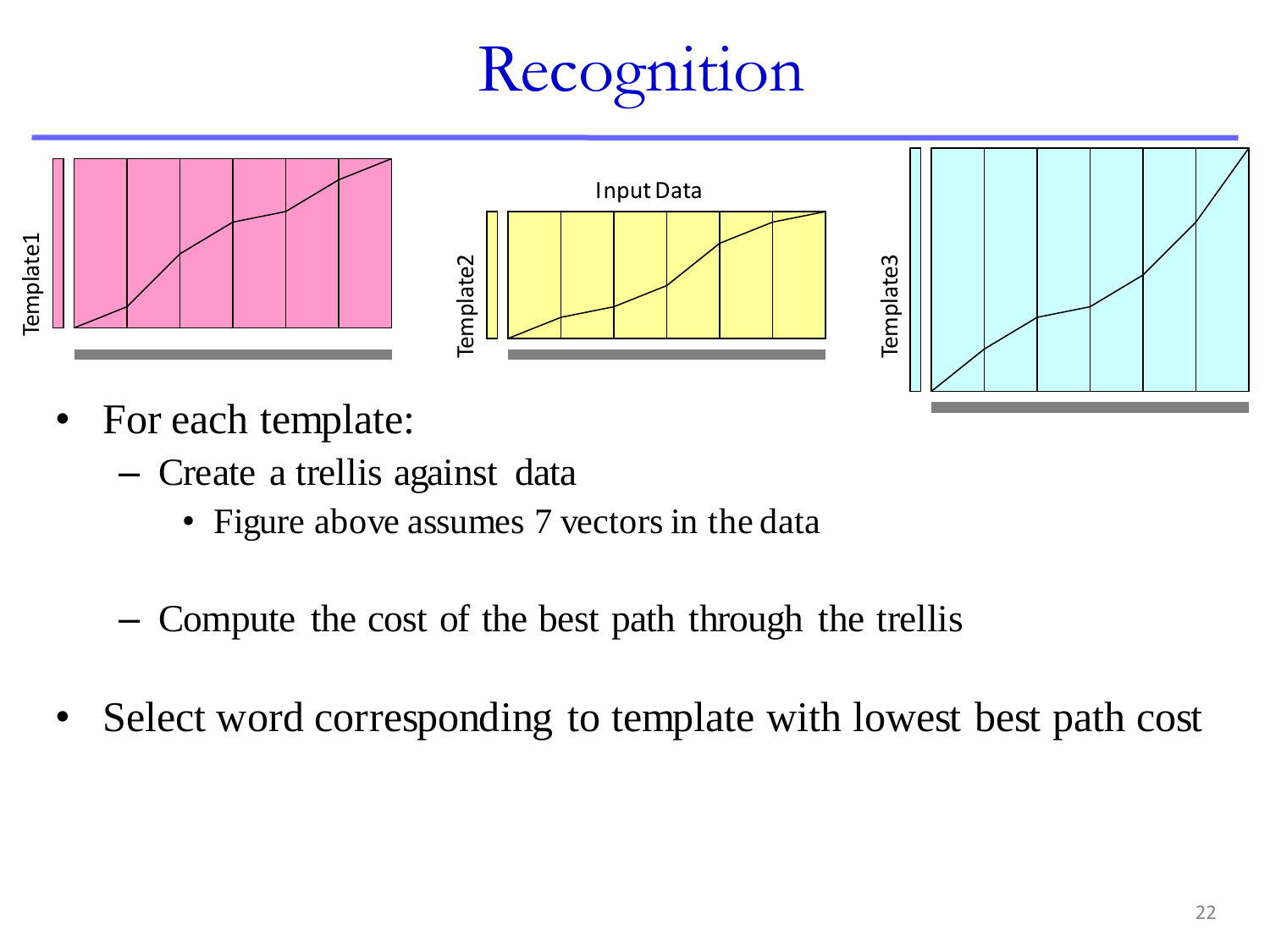# Time Synchronous Search

- Match all templates Synchronously
- STACK trellises for templates above one another
	- Every template match is started simultaneously and stepped through the input in lock-step fashion
		- Hence the term *time synchronous*
- Advantages
	- No need to store the entire input for matching with successive templates
	- Enables realtime: Matching can proceed as the input arrives
	- Enables *pruning* for computational efficiency

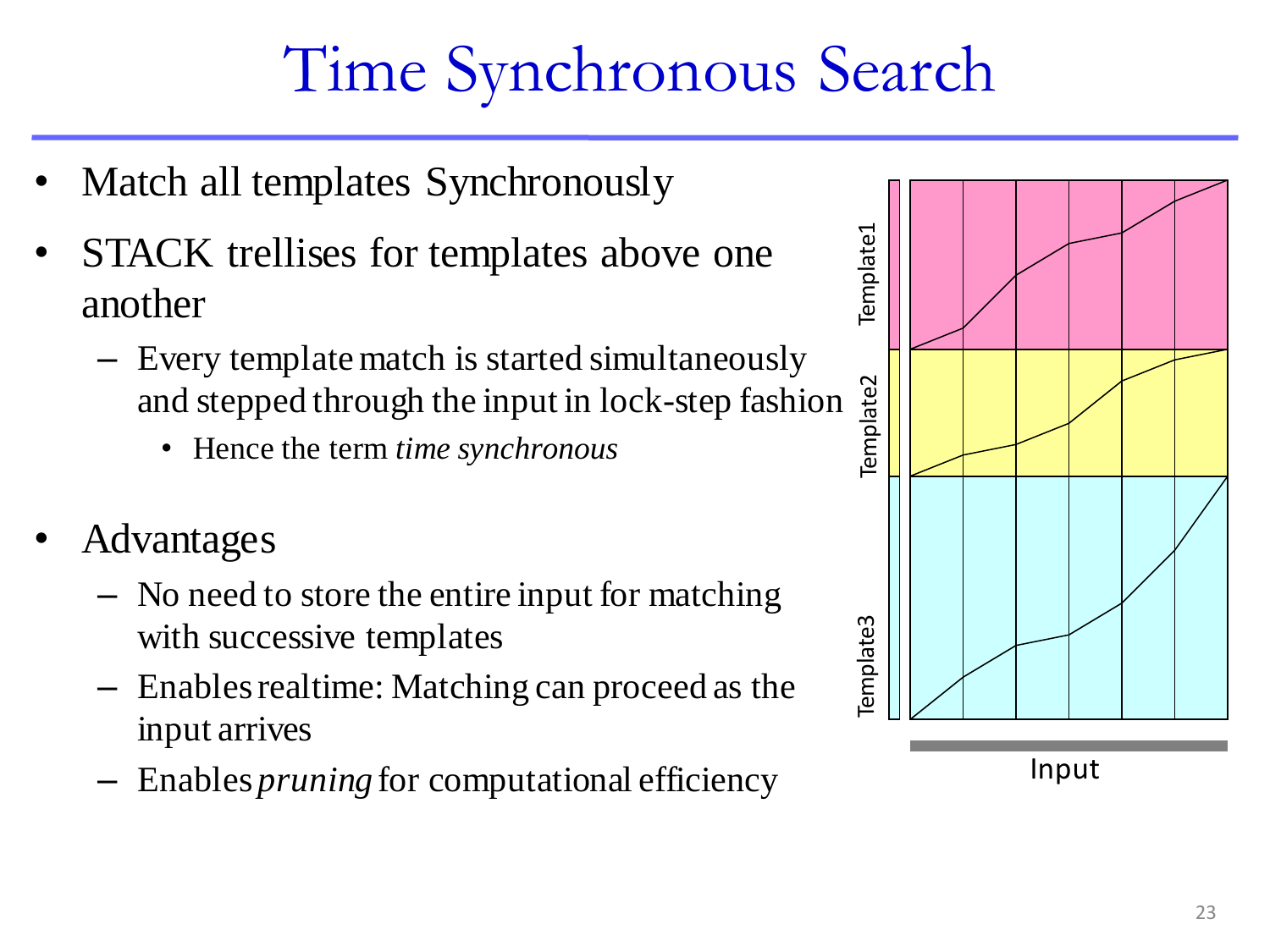# Example: Isolated Speech Based Dictation

- We could, in principle, almost build a large vocabulary isolated-word dictation application using the techniques learned so far
- Training : Record templates (i.e. record one or more instance) of each word in the vocabulary
- Recognition
	- Each word is spoken in isolation, *i.e.* silence after every word
	- Each isolated word compared to all templates
		- Accuracy would probably be terrible
- Problem: How to detect when a word is spoken?
	- Explicit "click-to-speak", "click-to-stop" button clicks from user, for every word?
		- Obviously extremely tedious
	- Need a speech/silence detector!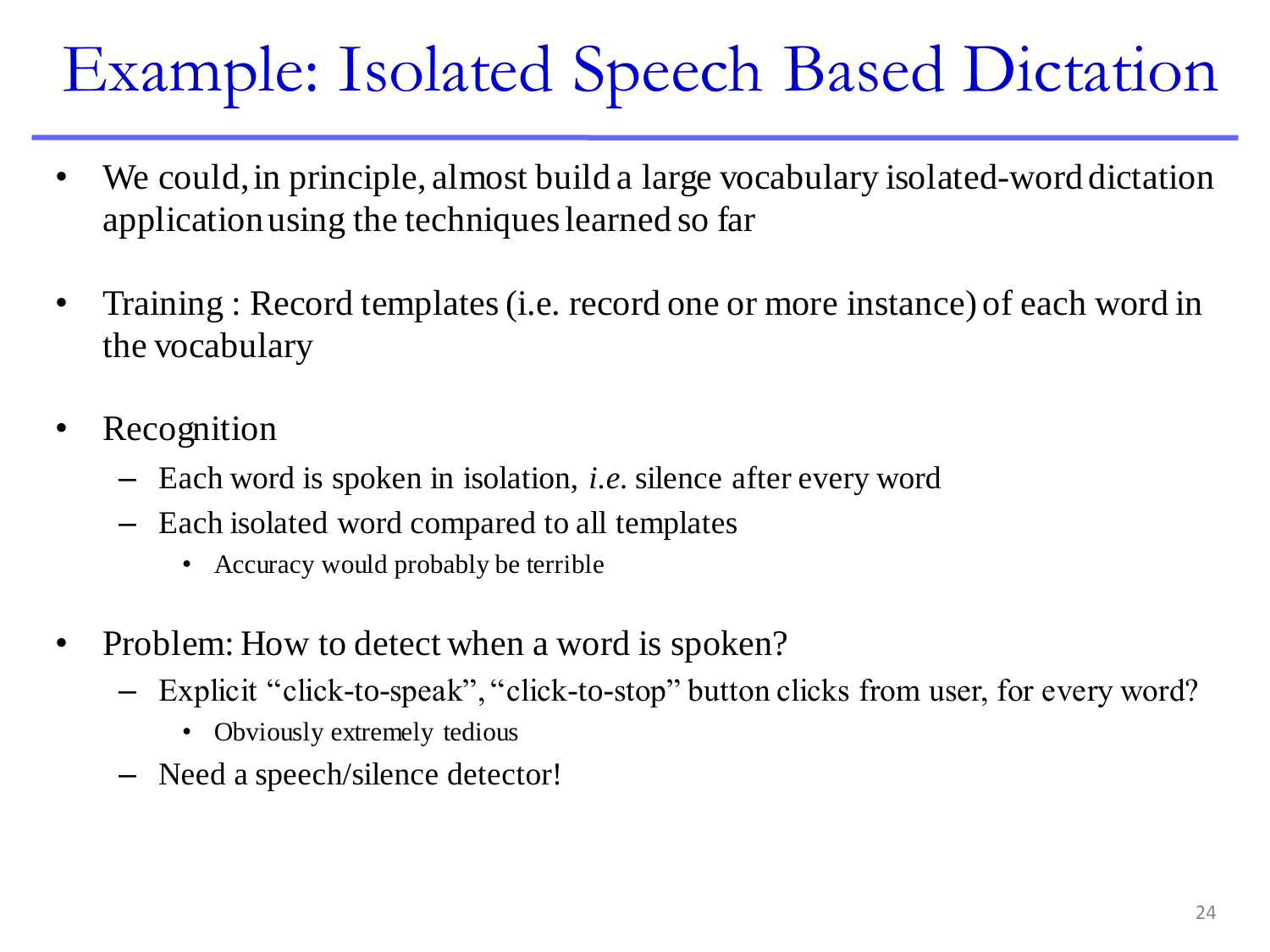# Endpointing: A Revision



- Goal: automatically detect pauses between words – to segment the speech stream into isolated words?
- Such a speech/silence detector is called an *endpointer* – Detects speech/silence boundaries (shown by dotted lines)
- Most speech applications use such an endpointer to relieve the user of having to indicate start and end of speech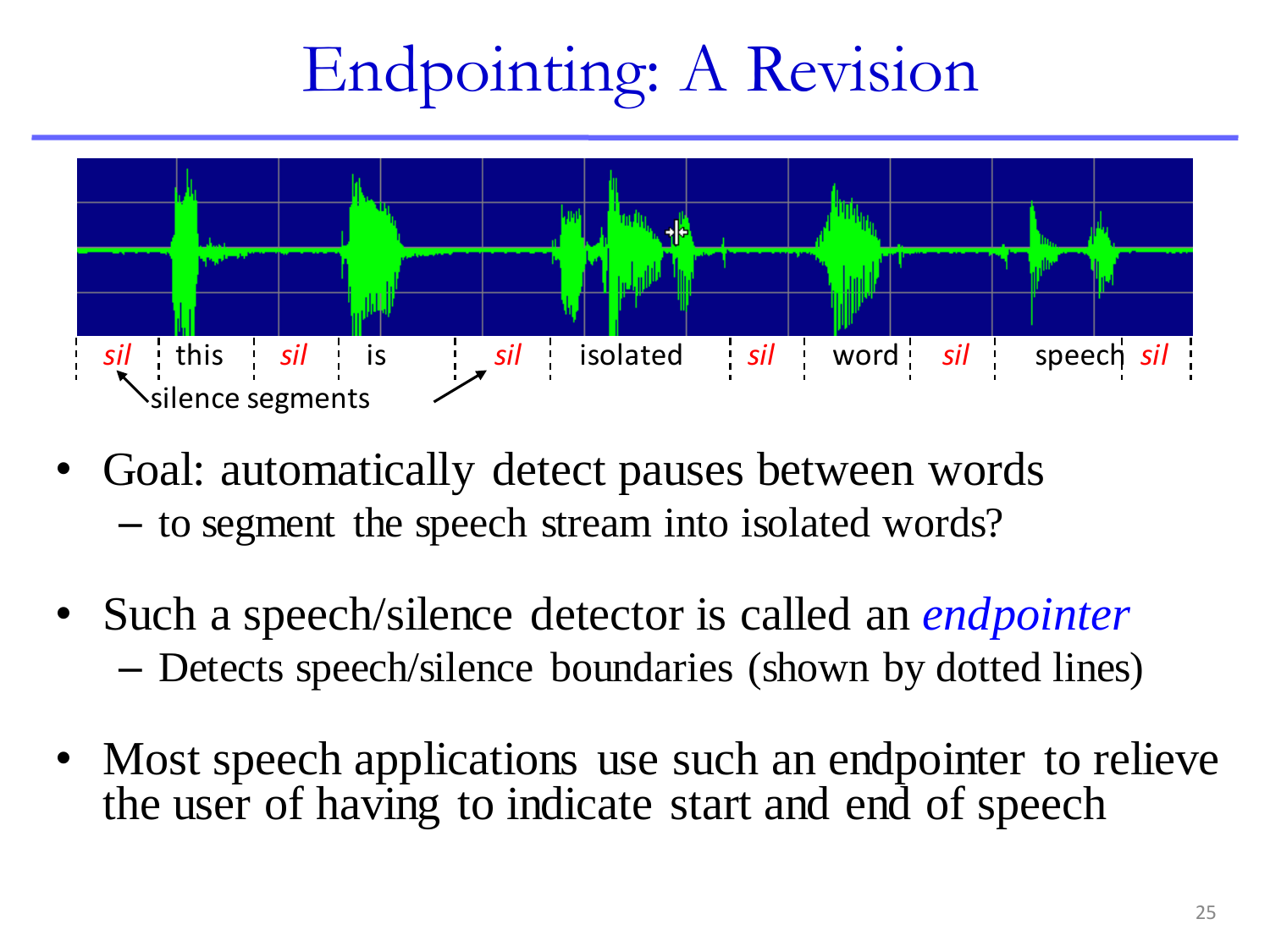# A Simple Endpointing Scheme

- Based on silence segments having low signal amplitude
	- Usually called *energy-based* endpointing
- Audio is processed as a short sequence of *frames*
	- Exactly as in feature extraction
- The signal *energy* in each frame is computed
	- Typically in *decibels* (dB): 10  $log$  ( $\Sigma$   $x_i^2$ ), where  $x_i$  are the sample values in the frame
- A *threshold* is used to classify each frame as speech or silence
- The labels are *smoothed* to eliminate spurious labels due to noise
	- *E.g.* minimum silence and speech segment length limits may be imposed
	- A very short speech segment buried inside silence may be treated as silence
- The above should now make sense to you if you've completed the feature computation code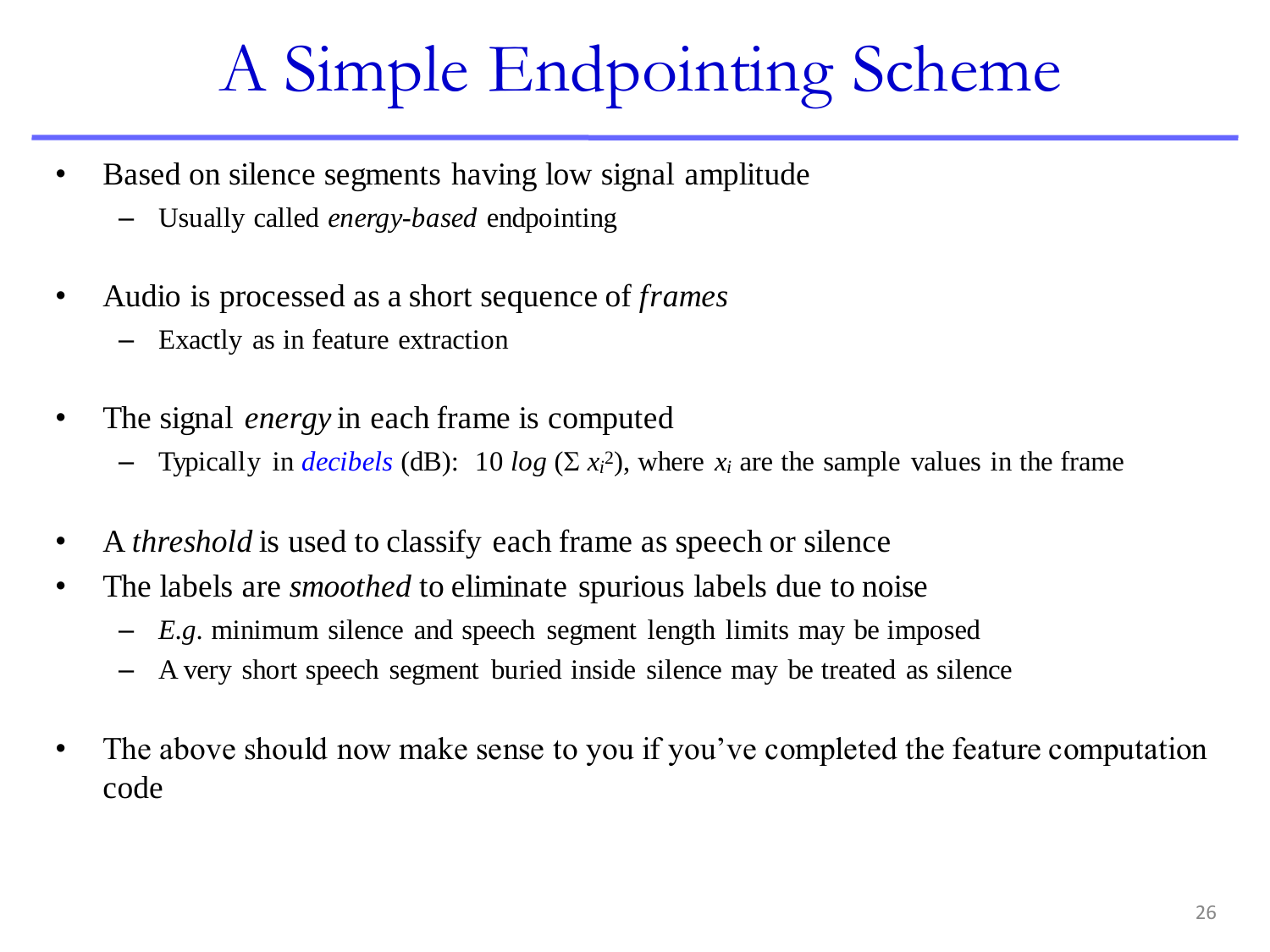# Speech-Silence Detection: Endpointer



- The computed "energy track" shows signal power as a function of time
- A simple threshold can show audio segments – Can make many errors though
- What is the optimal threshold?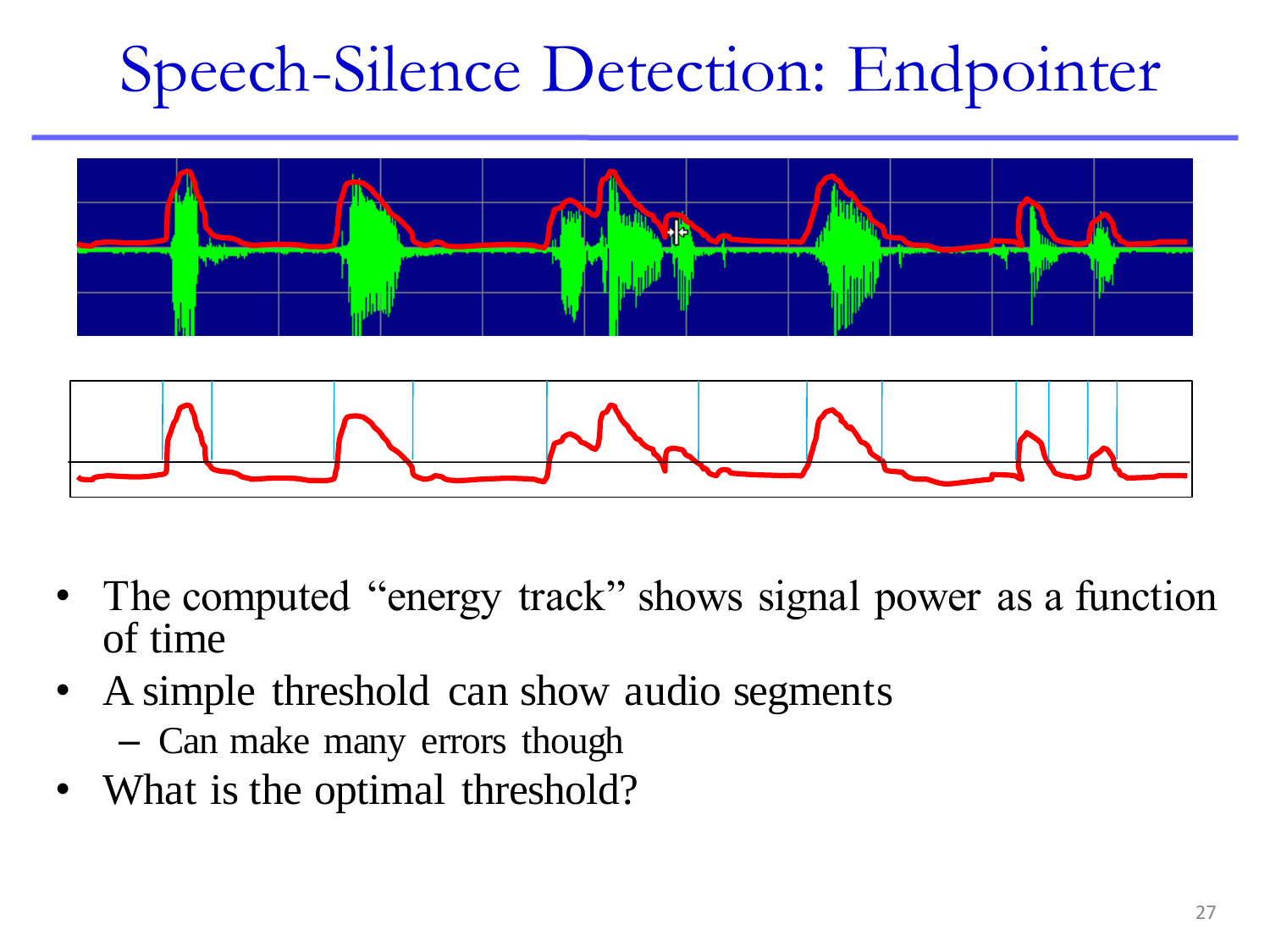# Speech-Silence Detection: Endpointer



- Optimal threshold: Find average value of latest contiguous non-speech segment of minimum length
- Find average energy value in the segment
	- $-$  Avgnoiseegy = 1/N contiguous frames  $*$  SUM (energy of frames)
- Average noise energy plus threshold = speech threshold
	- Egy > alpha\*Avgnoiseegy
	- $-$  Alpha typically  $>$  6dB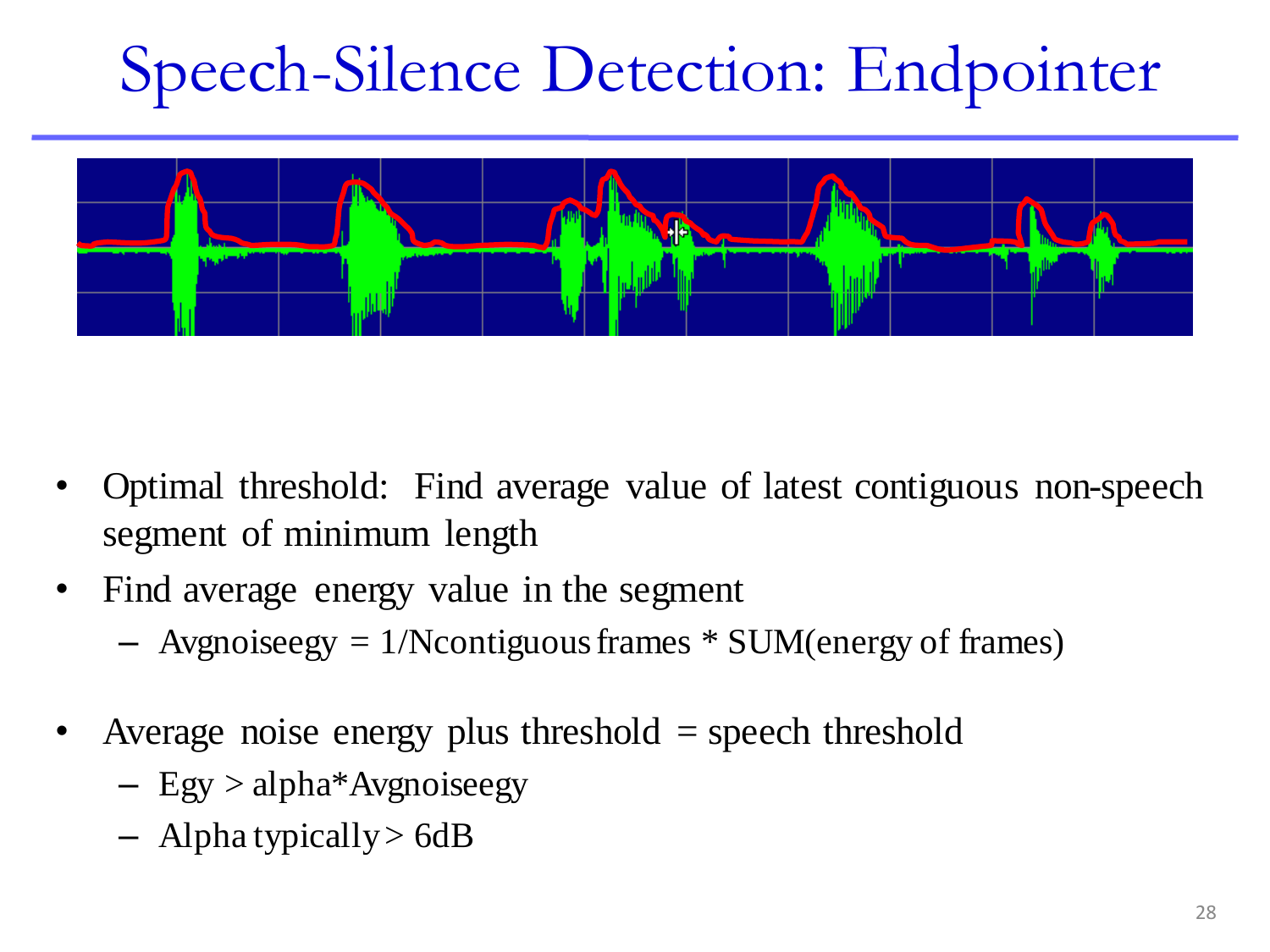# Speech-Silence Detection: Endpointer



- Alternative strategy: TWO thresholds
	- Onset of speech shows sudden increase in energy
- Onset threshold: avgnoiseegy\*alpha
	- Speech detected if frame energy > onset threshold
	- Alpha  $> 12dB$
- Offset threshold: avgnoiseegy \* beta
	- $Beta > 6dB$
- Speech detected between onset and offset
	- Additional smoothing of labels is still required
	- Typically, detected speech boundaries are shifted to include 200ms of silence either side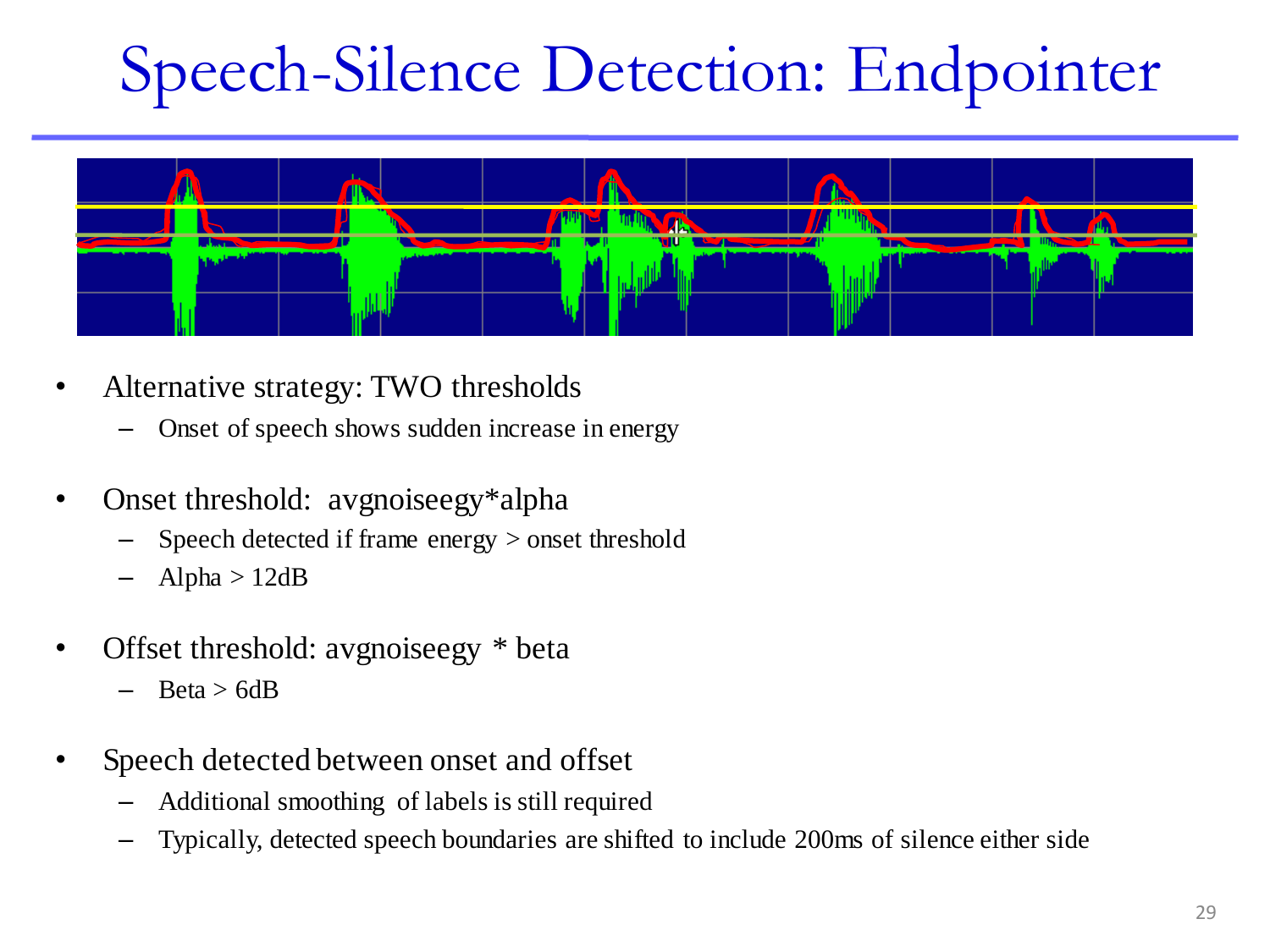# Isolated Speech Based Dictation (Again)

• With such an endpointer, we have all the tools to build a complete, isolated word recognition based dictation system, or any other application

• However, as mentioned earlier, accuracy is a primary issue when going beyond simple, small vocabulary situations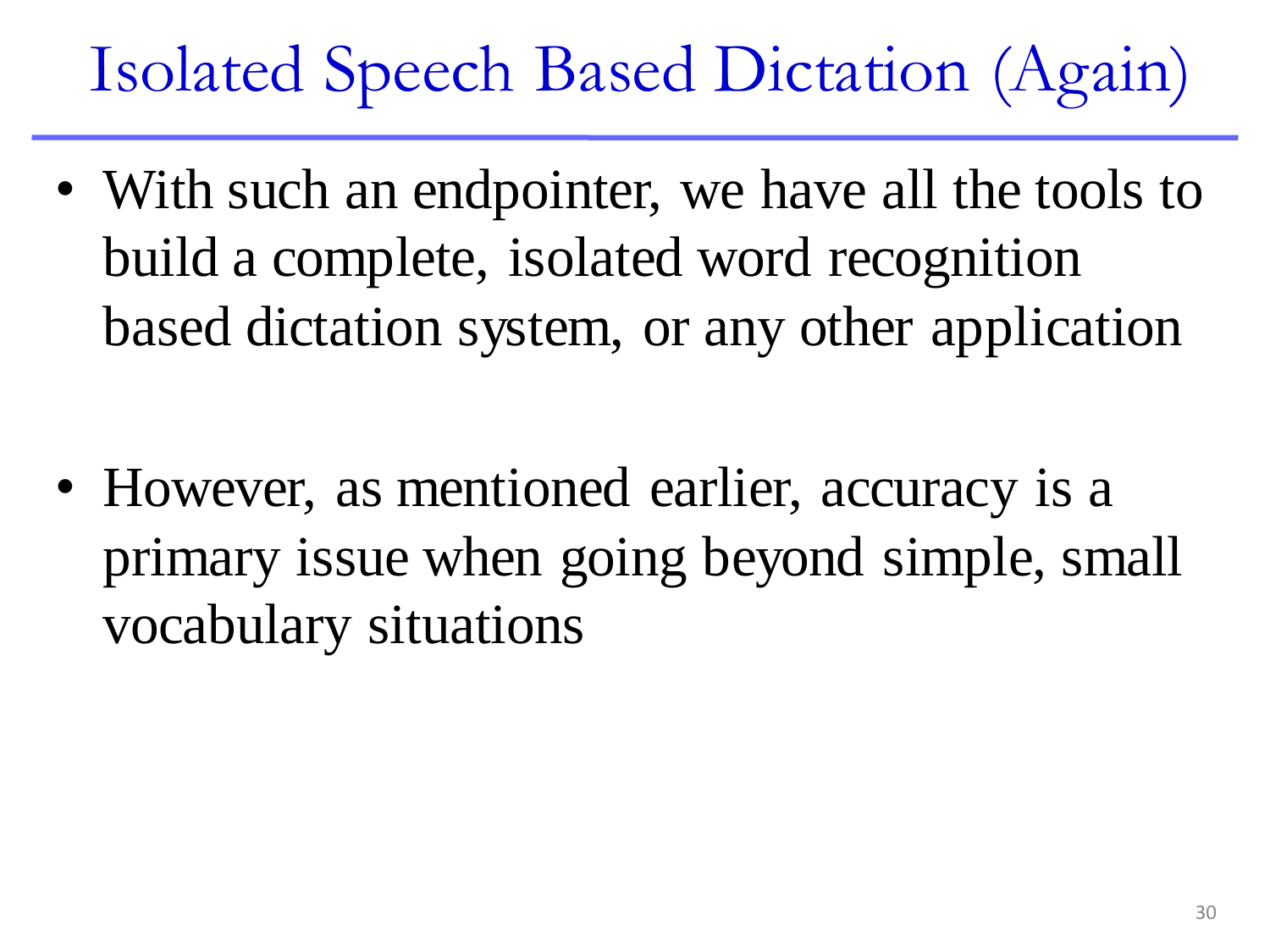# Dealing with Recognition Errors

- Applications can use several approaches to deal with speech recognition errors
- Primary method: improve performance by using better models in place of simple templates
	- We will consider this later
- However, most systems also provide other, orthogonal mechanisms for applications to *deal* with errors
	- Confidence estimation
	- Alternative hypotheses generation (N-best lists)
- We now consider these two mechanisms, briefly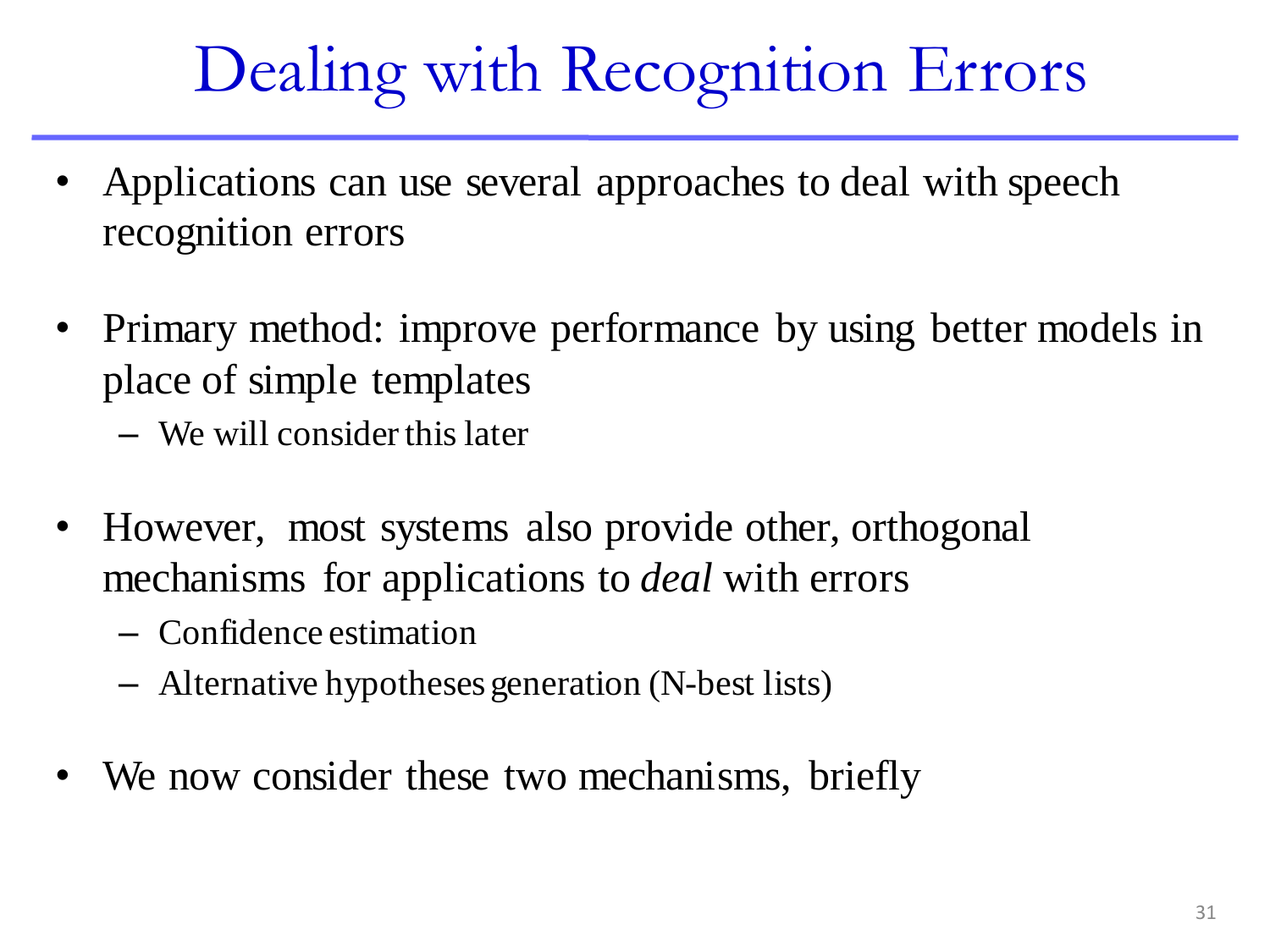# Confidence Scoring

- *Observation*: DP or DTW will *always* deliver a minimum cost path, *even if it makes no sense*
- Consider string matching:



- The template with minimum edit distance will be chosen, even though it is "obviously" incorrect
	- How can the application discover that it is "obviously" wrong?
- *Confidence scoring* is the problem of determining how confident one can be that the recognition is "correct"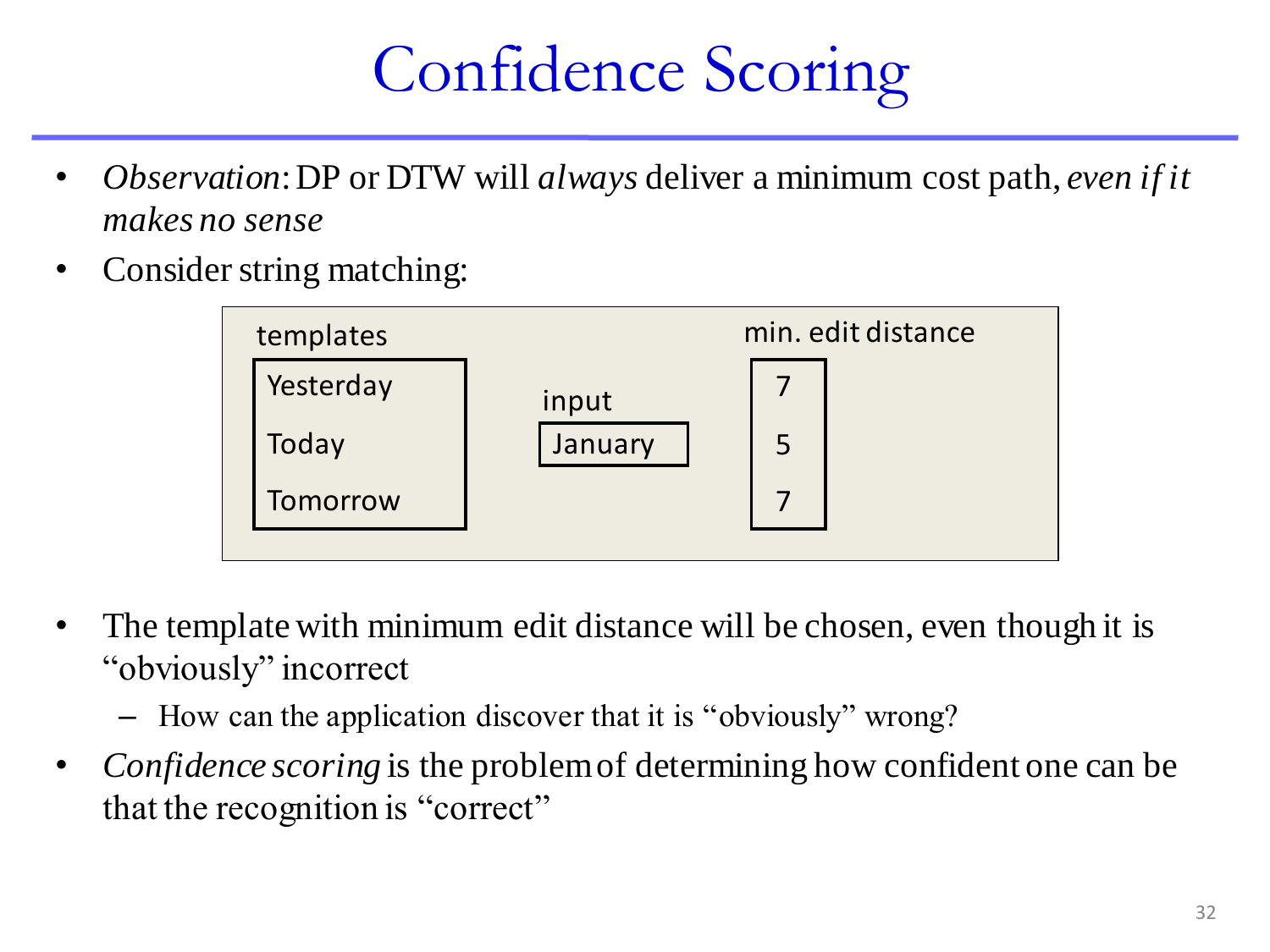### Confidence Scoring for String Match

- A simple confidence scoring scheme: Accept the matched template string only if the cost  $\leq$  some threshold
	- We encountered its use in the spell checking example!
- Accept if no. of errors is below some fixed threshodl
- Or: Accept if cost  $\leq 1 +$  some fraction (*e.g.* 0.1) of template string length
	- Templates of 1-9 characters tolerate 1 error
	- Templates of 10-19 characters tolerate 2 errors, etc.
- Easy to think of other possibilities, depending on the application
- Confidence scoring is one of the more application-dependent functions in speech recognition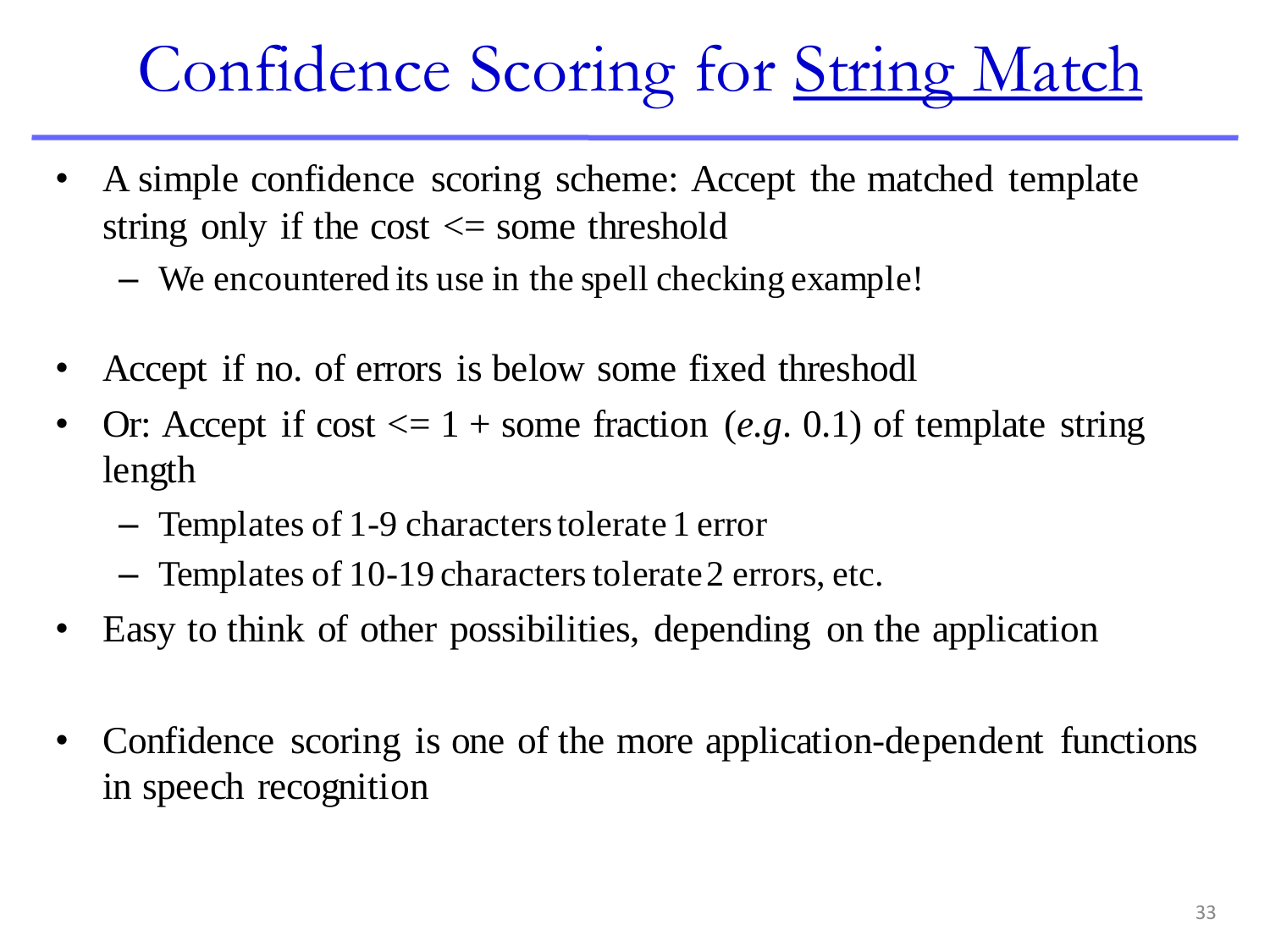# Confidence Scoring for DTW

- Similar thresholding technique for template matching by DTW?
	- Unlike in string matching, the cost measures are not immediately, meaningfully "accessible" values
	- Need to know range of minimum cost when correctly matched and when incorrectly matched
		- If the ranges do not overlap, one could pick a threshold

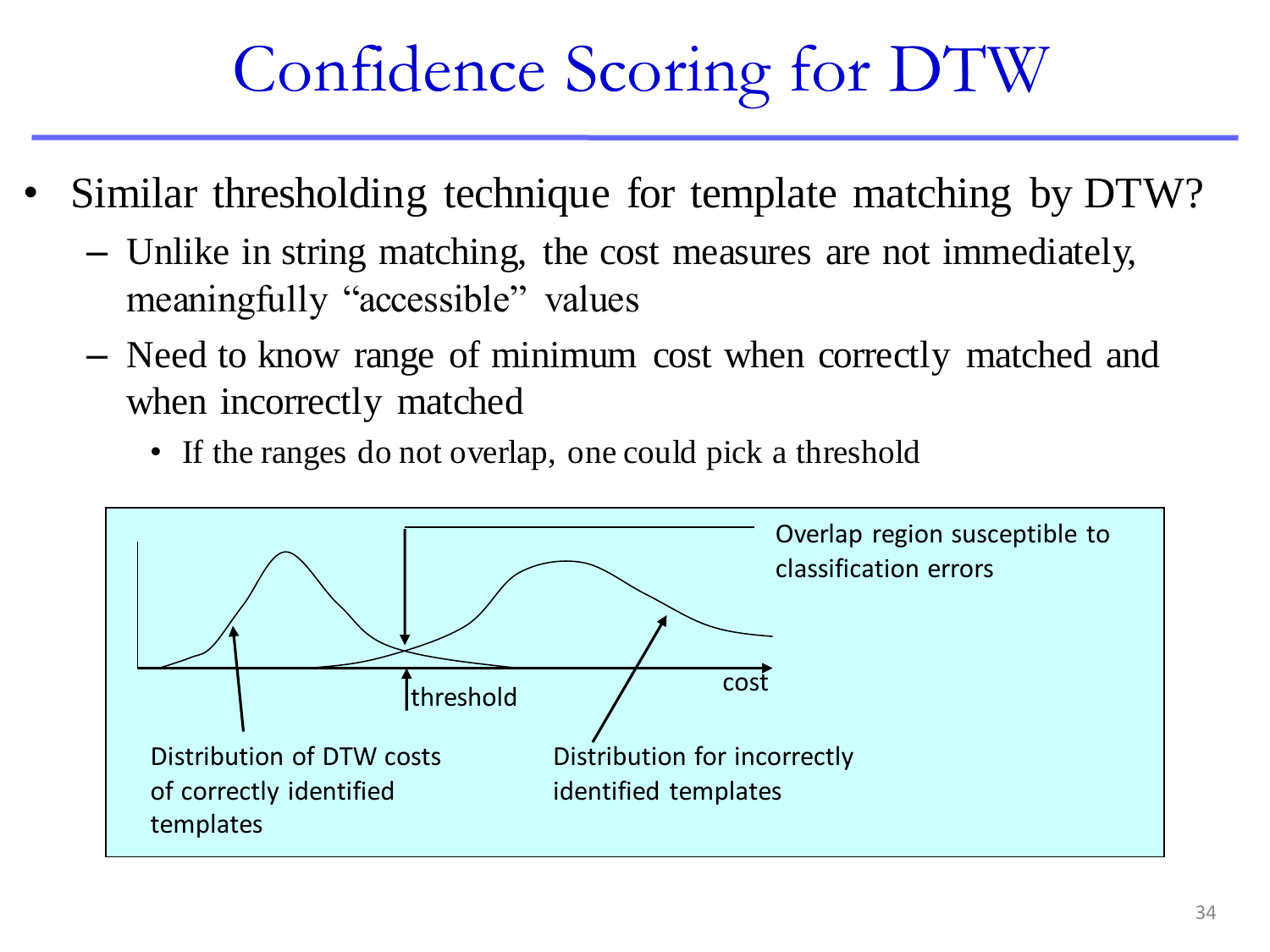#### Confidence: Procedure



- "Recognize" many many "development" recordings
	- Several will be recognized correctly
	- Others will be recognized wrongly
- Training confidence classifier
	- Distribution of scores of all wrongly recognized utterances
	- Distribution of scores of all correctly recognized utterances
- Confidence on test recording:
	- Option 1: Find optimal threshold for correct vs. wrong
	- Option 2: Compute confidence  $score = P(test | correct) / P(test | error)$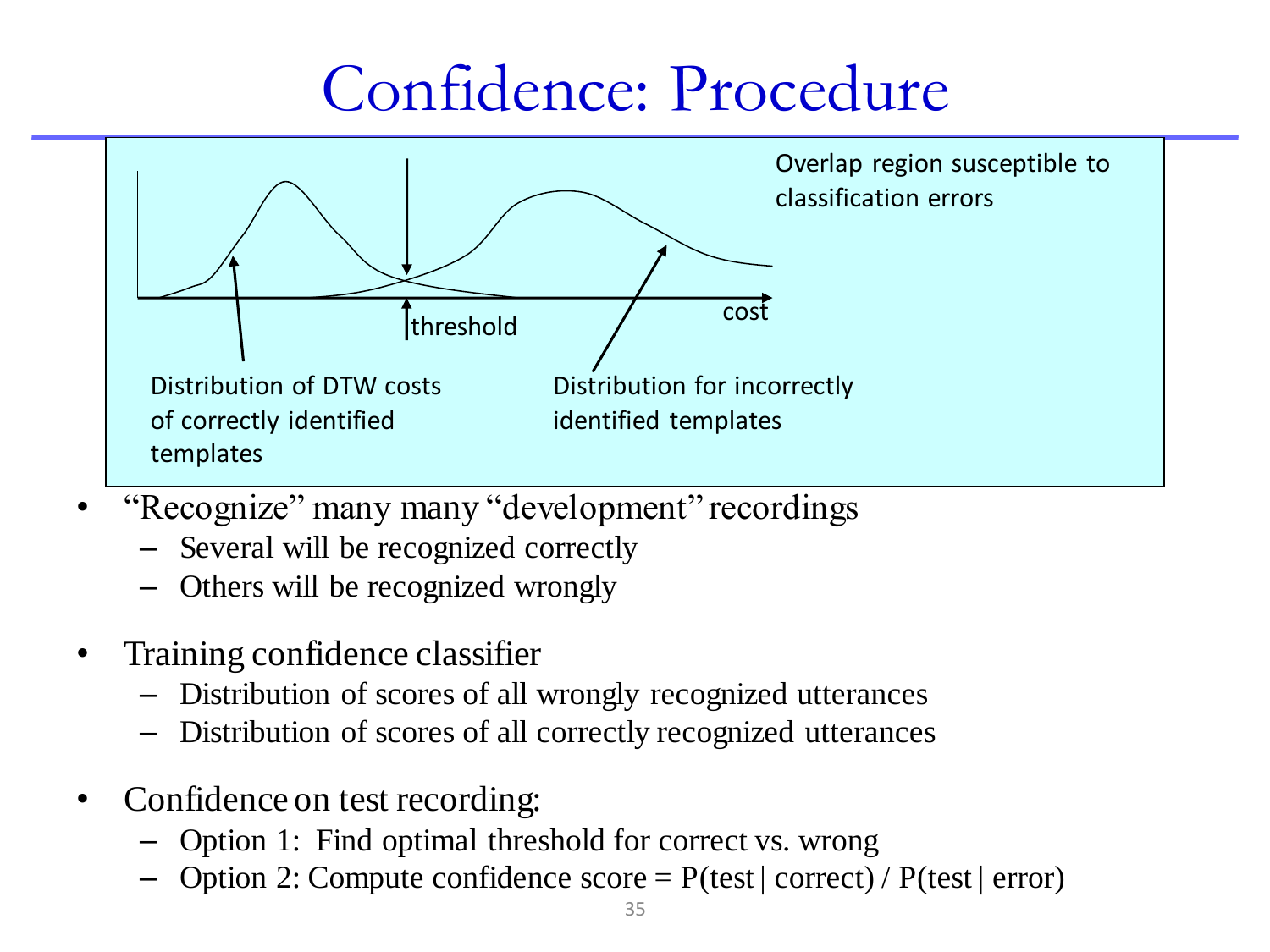# Confidence Scoring for DTW

- As with string matching, DTW cost must be *normalized*
	- Use DTW cost / frame of input speech, instead of total DTW cost, before determining threshold
- Cost distributions and threshold have to be determined *empirically*, based on a sufficient collection of test data
- Unfortunately, confidence scores based on such distance measures are not very reliable
	- Too great an overlap between distribution of scores for correct and incorrect templates
	- We will see other, more reliable methods later on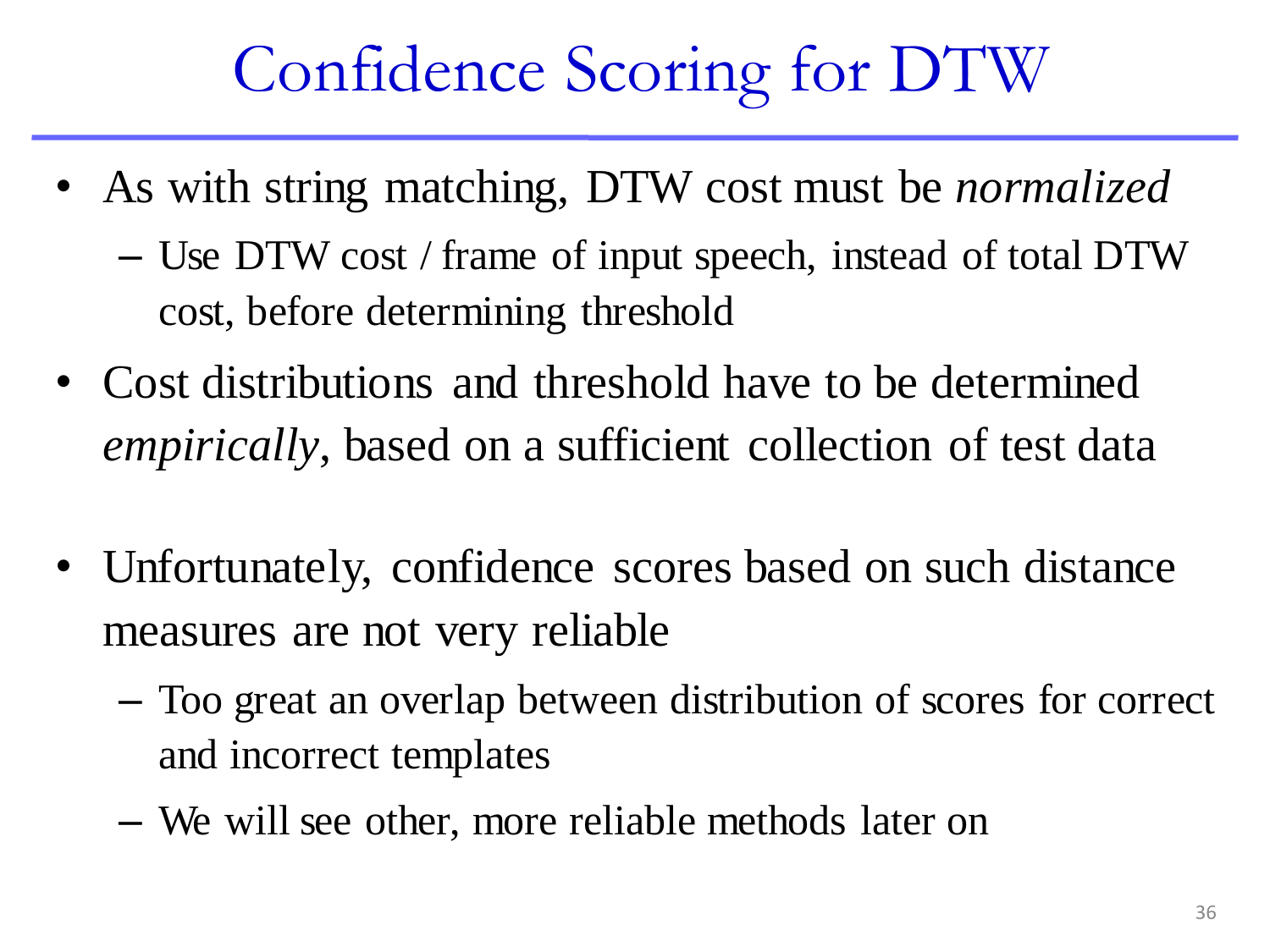#### N-best List Generation

- *Example*: Powerpoint catches spelling errors and offers several alternatives as possible corrections
- *Example*: In the isolated word dictation system, *Dragon Dictate*, one can select a recognized word and obtain alternatives
	- Useful if the original recognition was incorrect
- Basic idea: identifying not just the best match, but the top so many matches; *i.e.*, the *N-best list*
- Not hard to guess how this might be done, either for string matching or isolated word DTW!
	- $-$  (How?)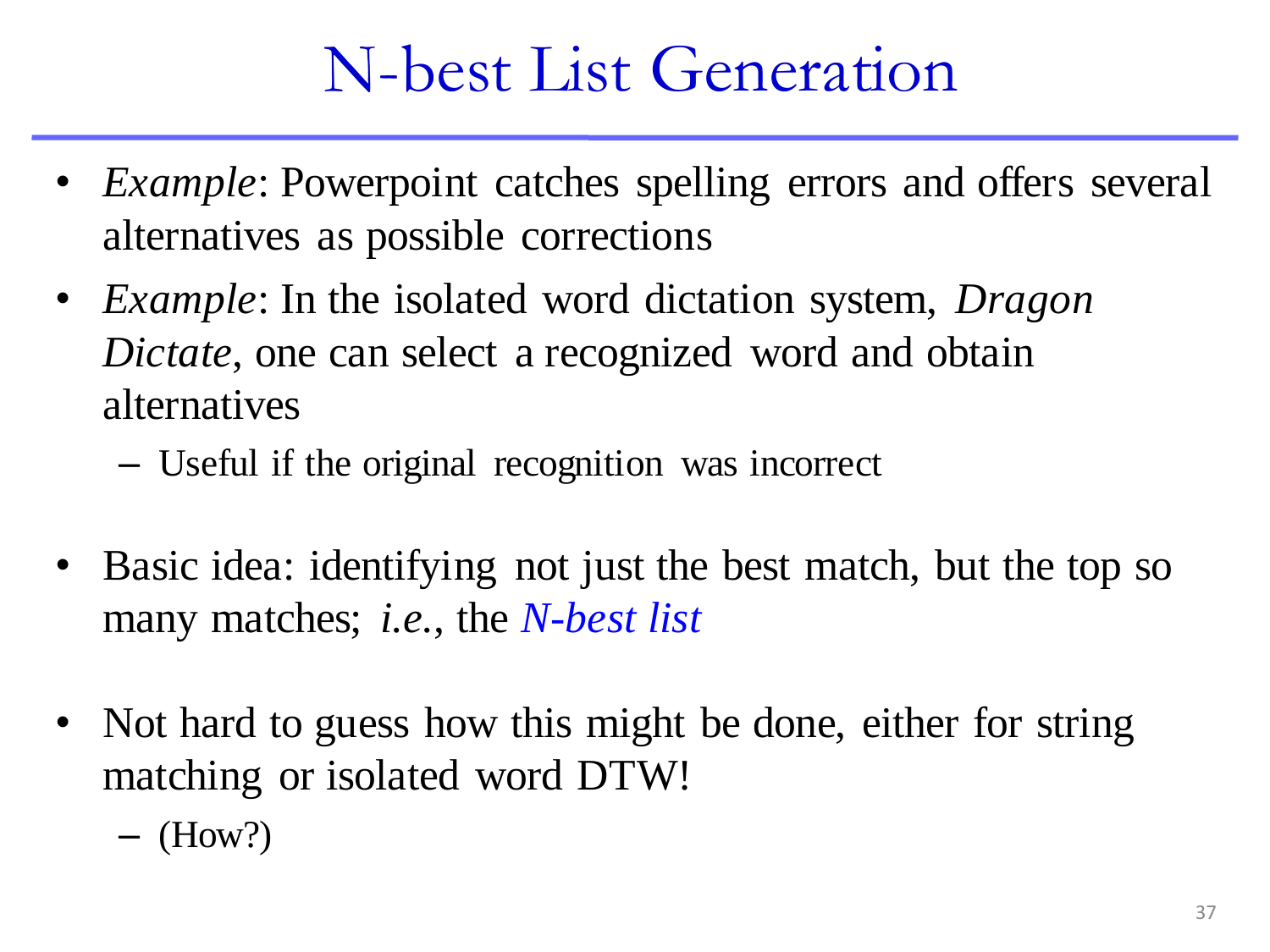#### N-best List

- Match all templates
- RANK the words (templates) by the minimum-cost-path score for the template/trellis
- Return top-N words in order of minimum cost

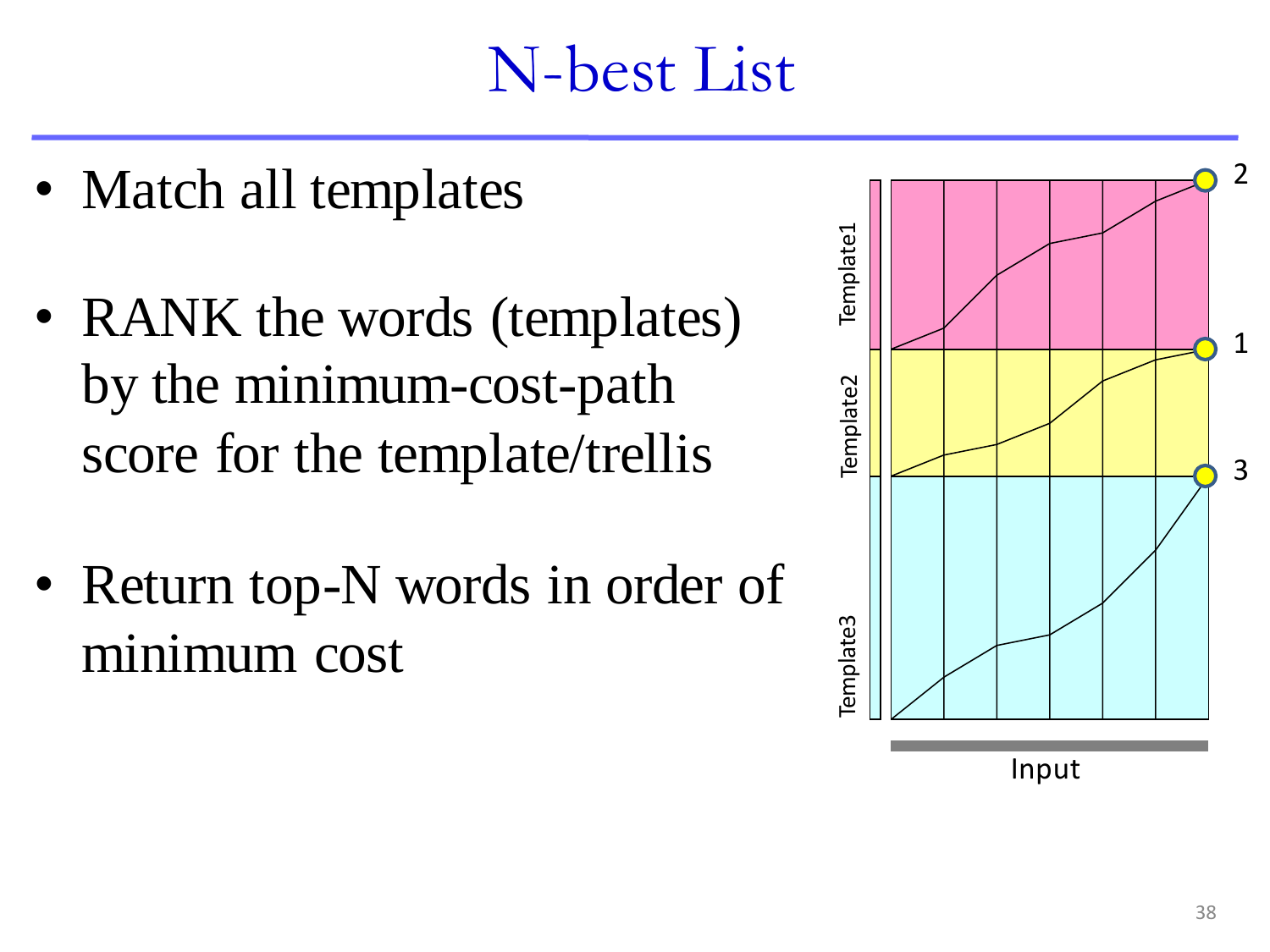# Improving Accuracy: Multiple Templates

- Problems with using a single exemplar as a template
	- A single template will not capture all variations in the manner of saying a word
		- Works poorly even for a single speaker
		- Works very poorly across different speakers
- Use multiple templates for each word to handle the variations – Preferably collected from several speakers
- Template matching algorithm is easily modified – Simply match against *all* available templates and pick the best
- However, computational cost of matching increases linearly with the number of available templates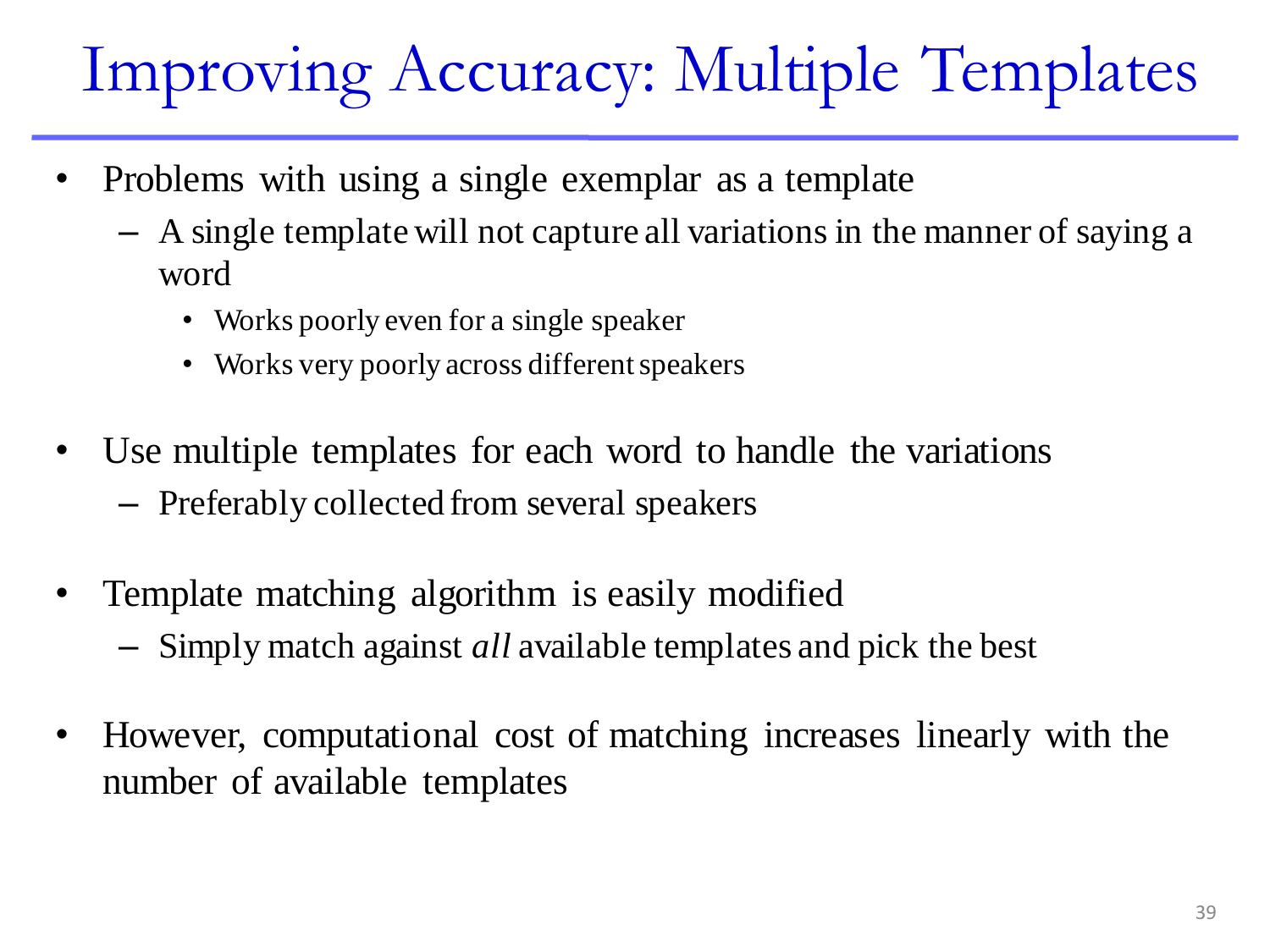# Reducing Search Cost: Pruning

- Reducing search cost implies reducing the size of the lattice that has to be evaluated
- As in string matching, there are several ways to accomplish this – Reducing the size of the models (templates)
	- *E.g.* replacing the multiple templates for a word by a single, *average* one
	- Reducing allowed transitions
	- Eliminating parts of the lattice from consideration altogether
		- *search pruning*, or just *pruning*
	- We consider search pruning first
- Basic consideration in pruning: *As long as the best cost path is not eliminated by pruning, we obtain the same result*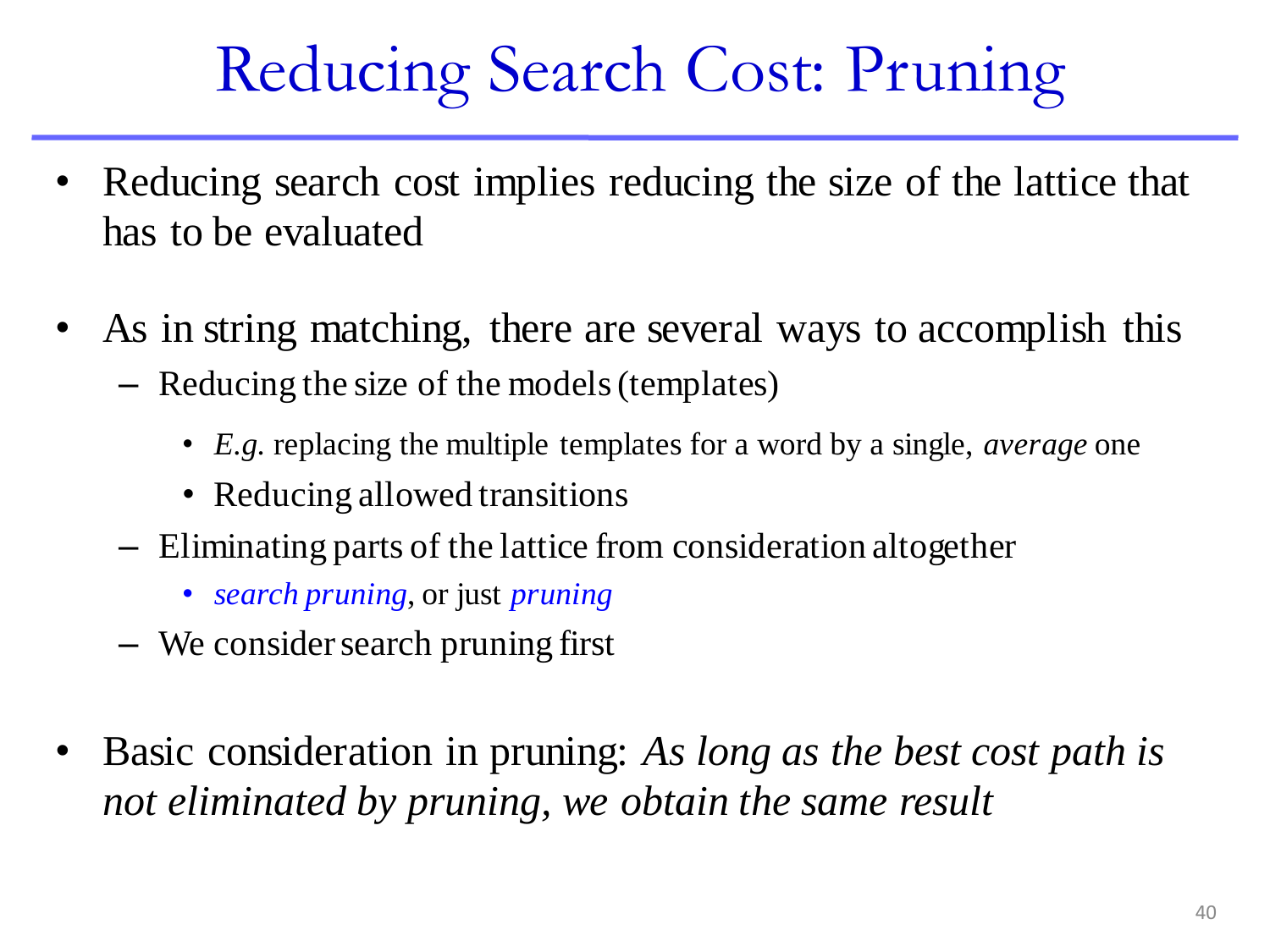# Pruning by Limiting Search Paths

- Assume that the the input and the *best matching* template do not differ significantly from each other
	- For speech, equivalent to assuming the speaking rate is similar for the template and the input
	- The best path matching the two will lie close to the "diagonal"
- Thus, we need not search far off the diagonal. If the search-space "width" is kept constant, cost of search is linear in utterance length instead of quadratic
- However, errors occur if the speaking rate assumption is violated
	- *i.e.* if the template needs to be *warped* more than allowed by the width

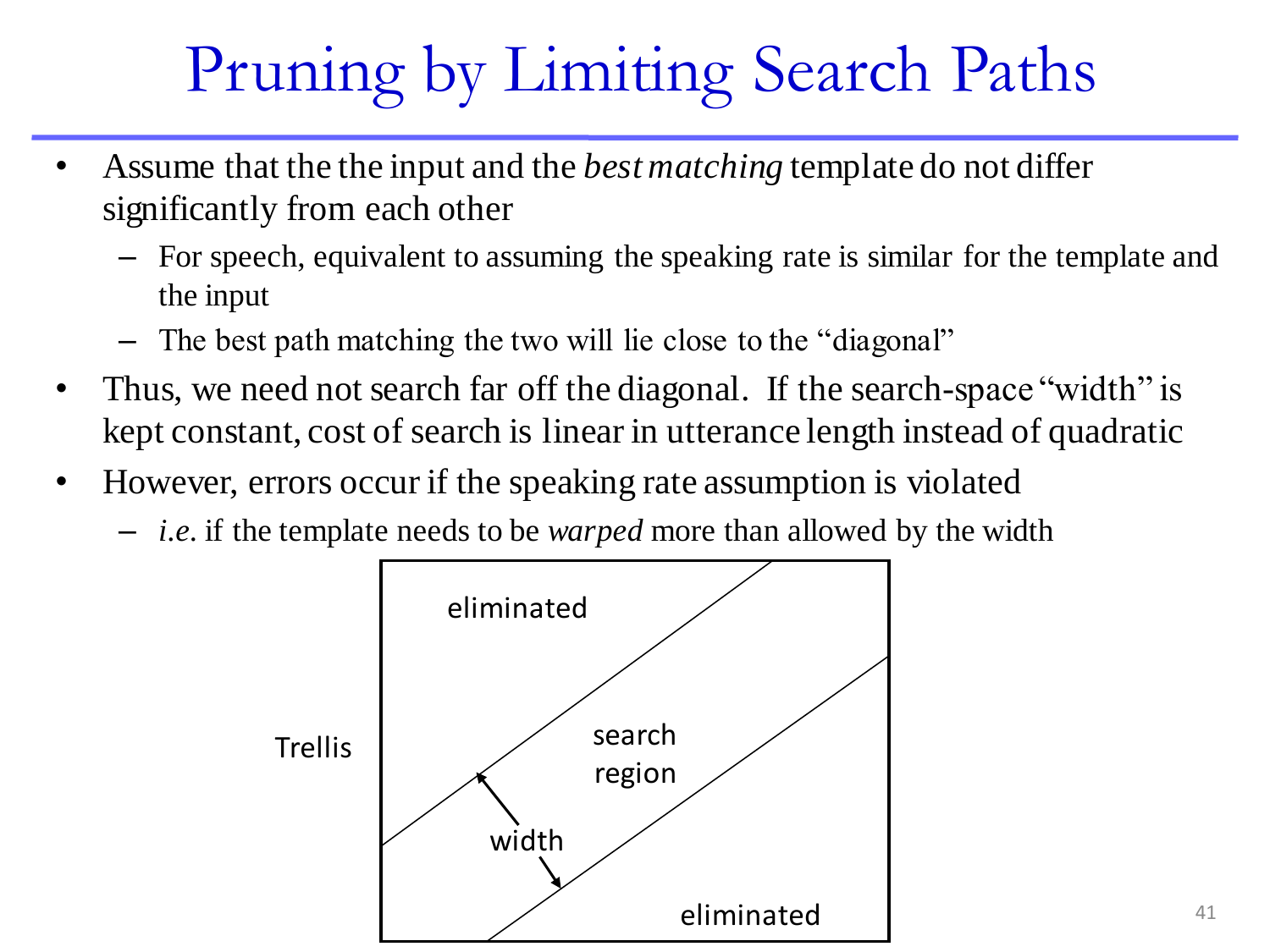### Pruning by Limiting Search Paths

• What are problems with this approach?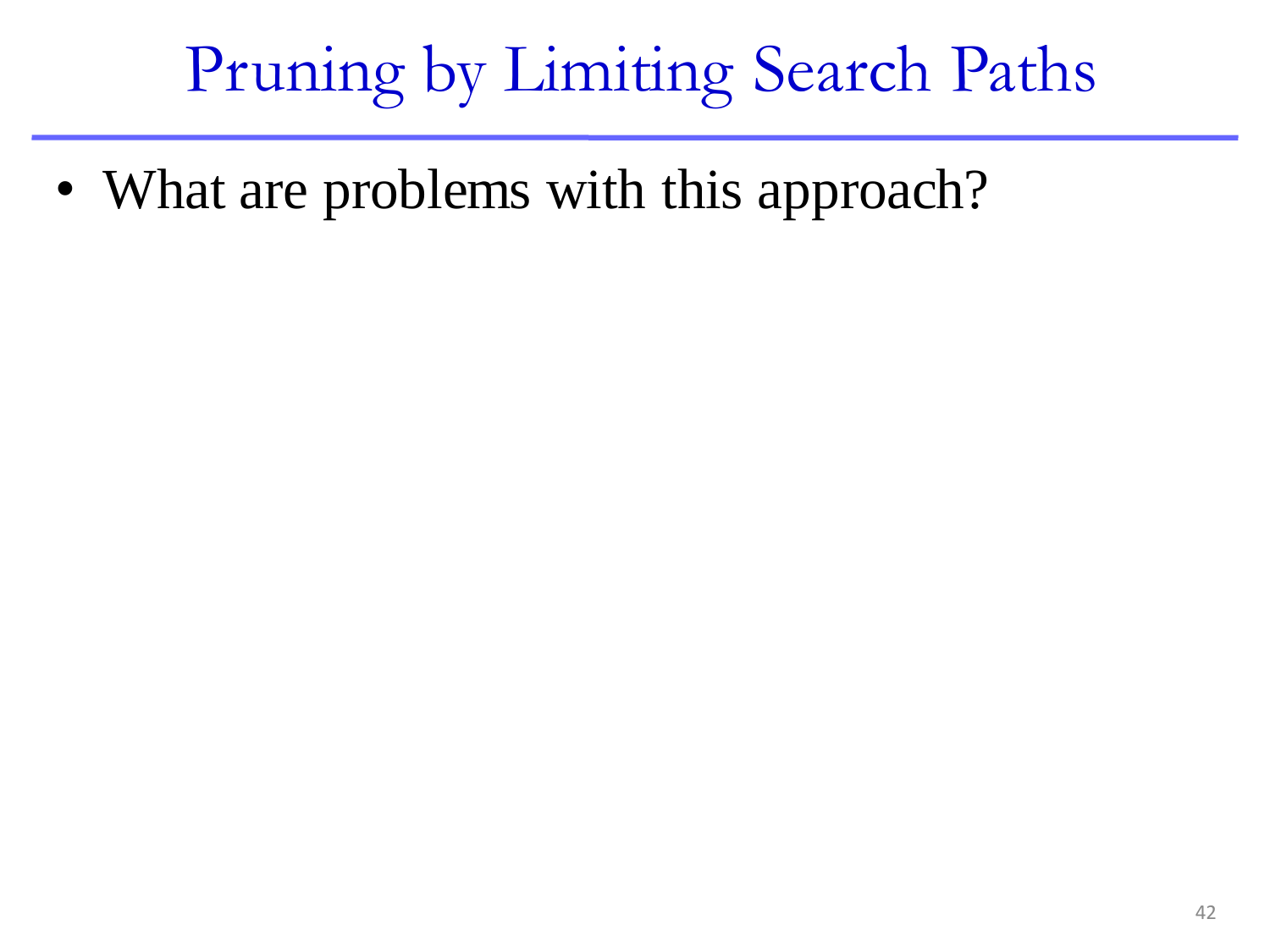# Pruning by Limiting Search Paths

- What are problems with this approach?
	- Text: With lexical tree models, the notion of "diagonal" becomes difficult
	- For speech too there is no clear notion of a diagonal in most cases
		- As we shall see later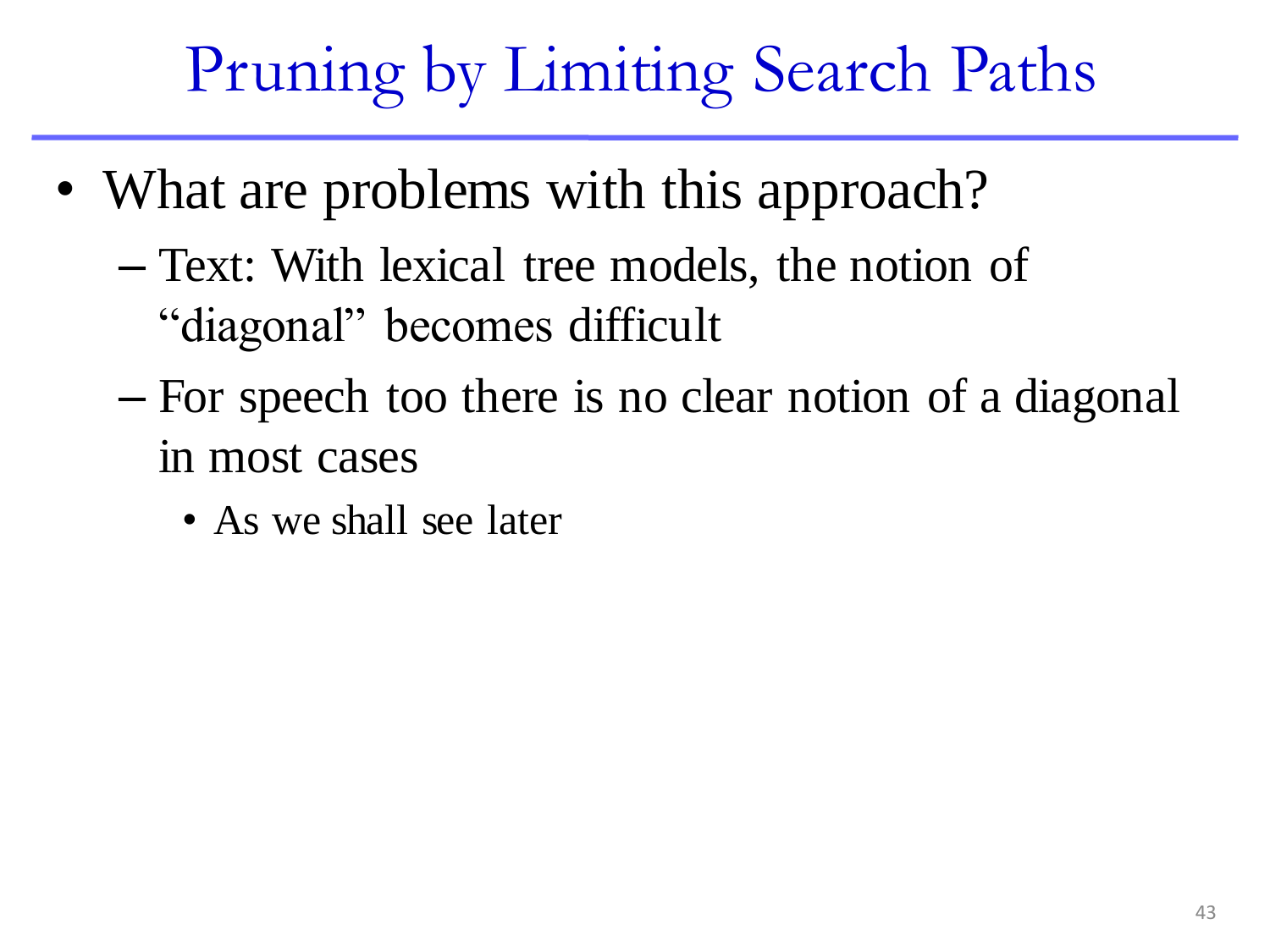# Pruning by Limiting Path Cost

- *Observation*: Partial paths that have "very high" costs will rarely recover to win
- Hence, poor partial paths can be eliminated from the search:
	- For each frame *j*, after computing all the trellis nodes path costs, determine which nodes have too high costs
	- Eliminate them from further exploration
	- (*Assumption*: In any frame, the best partial path has low cost)
- *Q*: How do we define "high cost"?

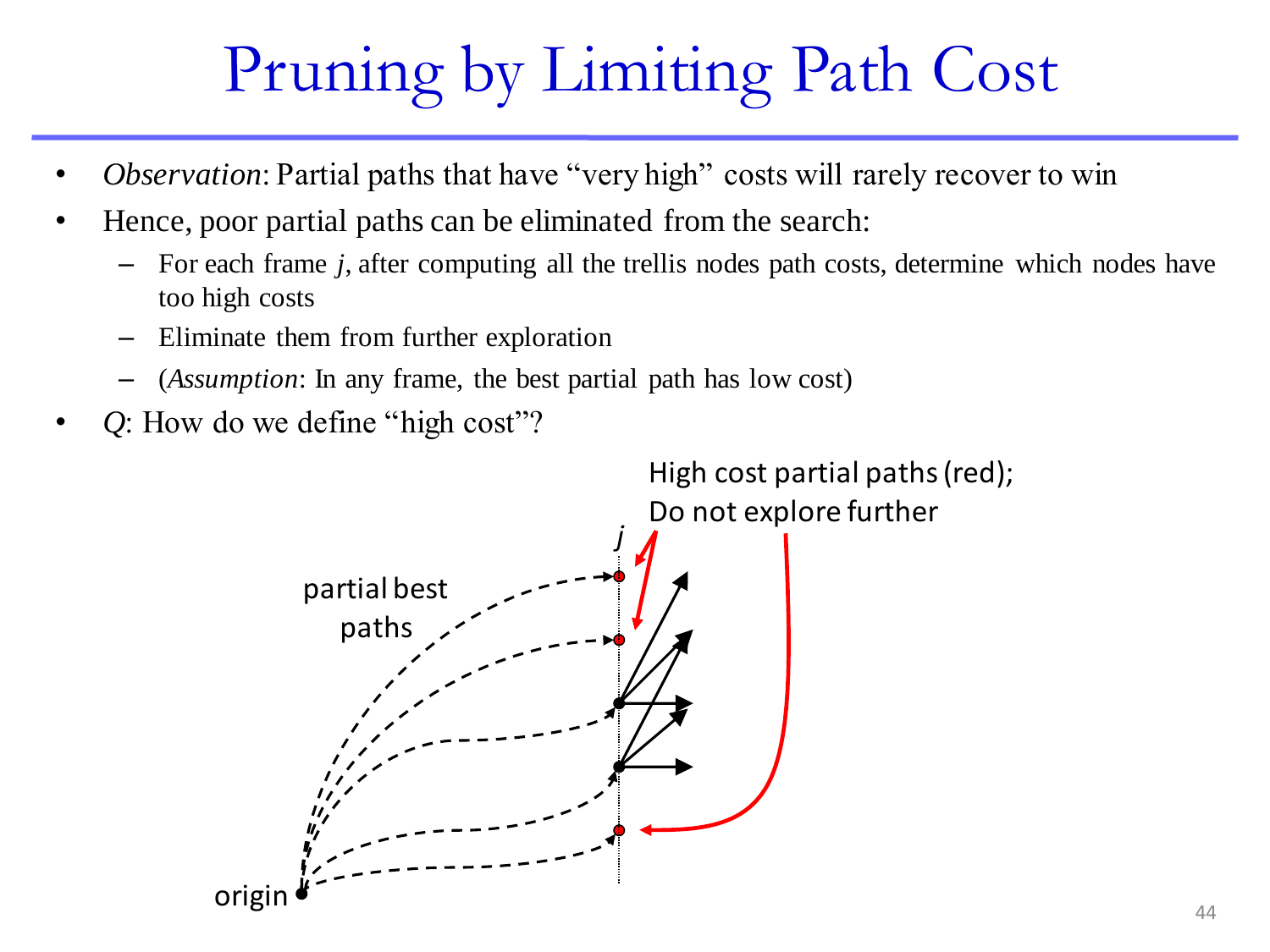# Pruning by Limiting Path Cost

- As with confidence scoring, one *could* define high path cost as a value worse than some fixed threshold
	- But, as already noted, absolute costs are unreliable indicators of correctness
	- Moreover, path costs keep increasing monotonically as search proceeds
		- Recall the path cost equation

 $P_{i,j}$  = min ( $P_{i,j-1}$ ,  $P_{i-1,j-1}$ ,  $P_{i-2,j-1}$ ) +  $C_{i,j}$ 

• Fixed threshold will not work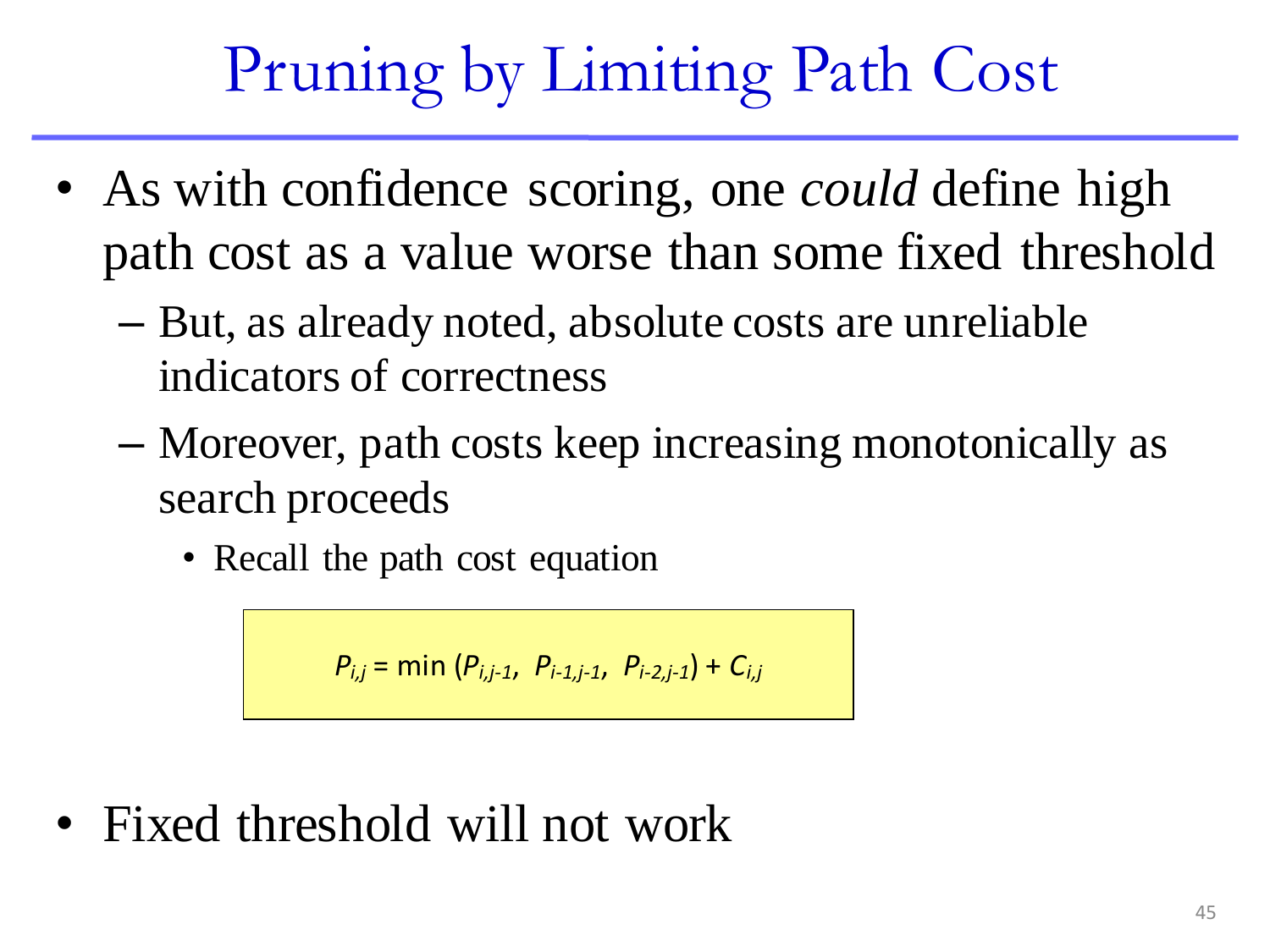### Pruning: Relative Fixed Beam

- *Solution*: In each frame *j*, retain only the best K nodes *relative to the best cost node in that frame*
	- Note that *time synchronous* search is very efficient for implementing the above
- Advantages:
	- Unreliability of absolute path costs is eliminated
	- Monotonic growth of path costs with time is also irrelevant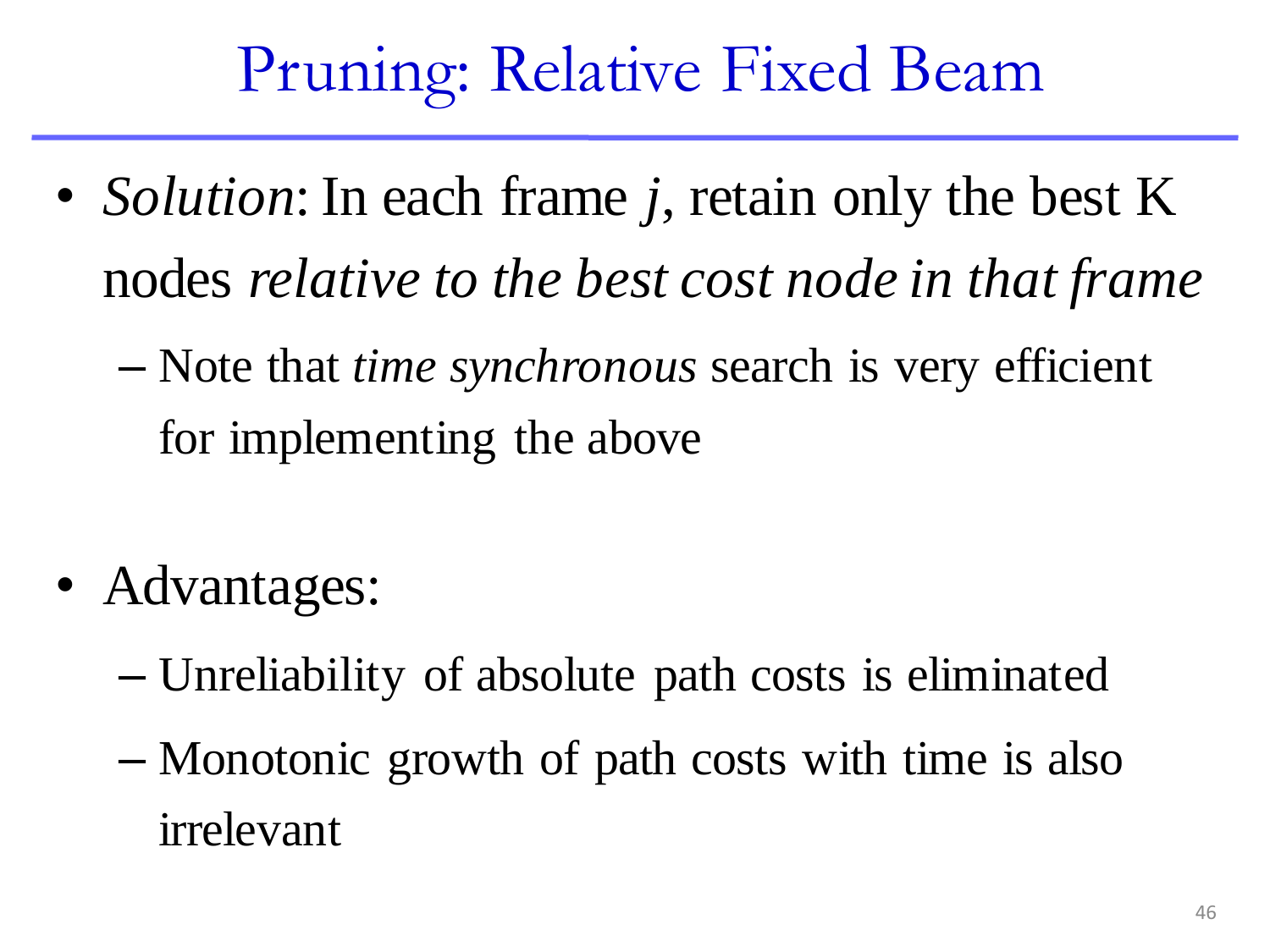### Pruning : Fixed Width Pruning

- Retain only the K best nodes in any column
	- K is the "*fixed" beam width*

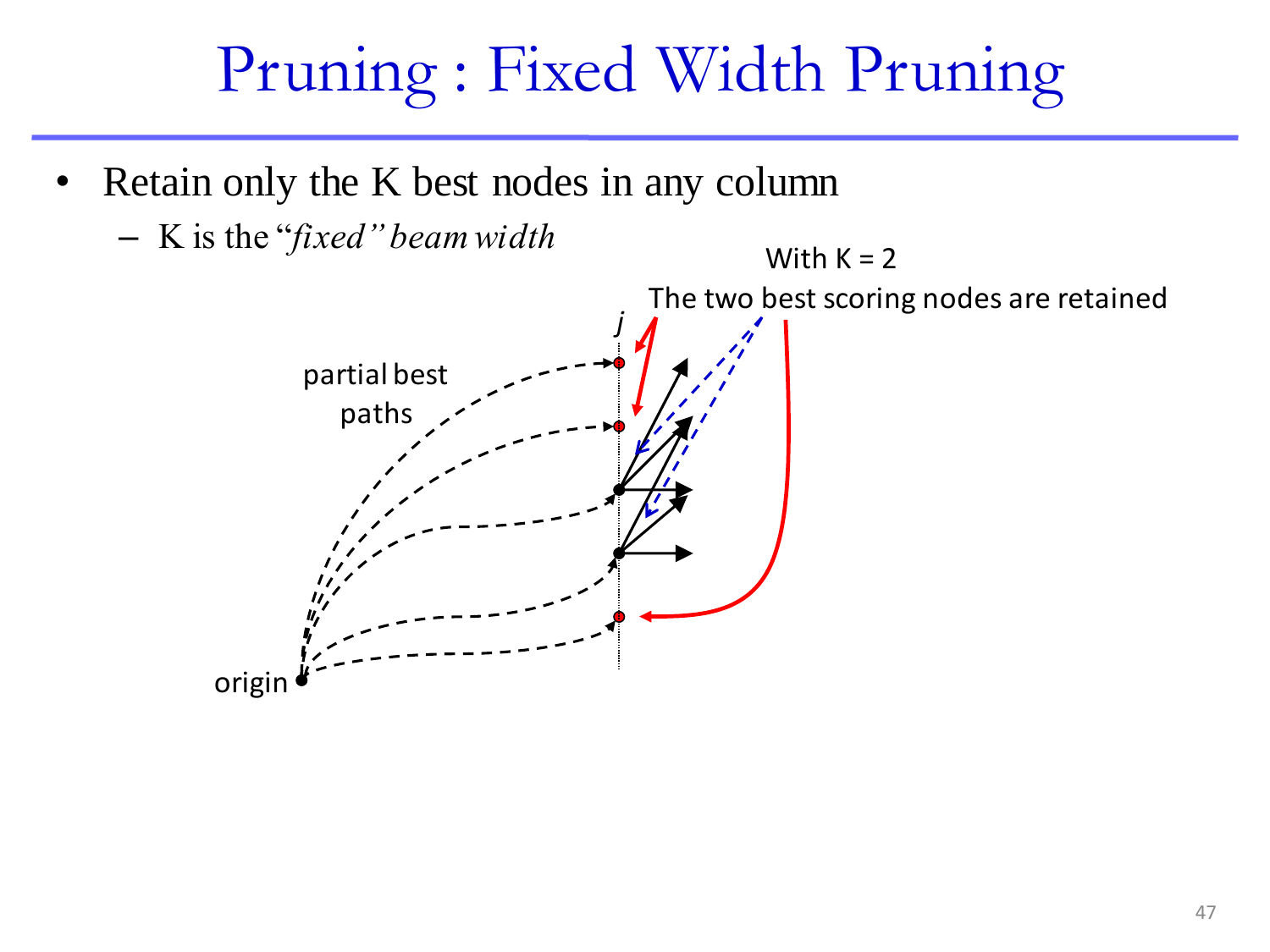# Fixed Width Pruning

- Advantages
	- Very predictable computation
		- Only K nodes expand out into the future at each time.
- Disadvantage
	- Will often prune out correct path when there are many similar scoring paths
	- In time-synchronous search, will often prune out correct *template*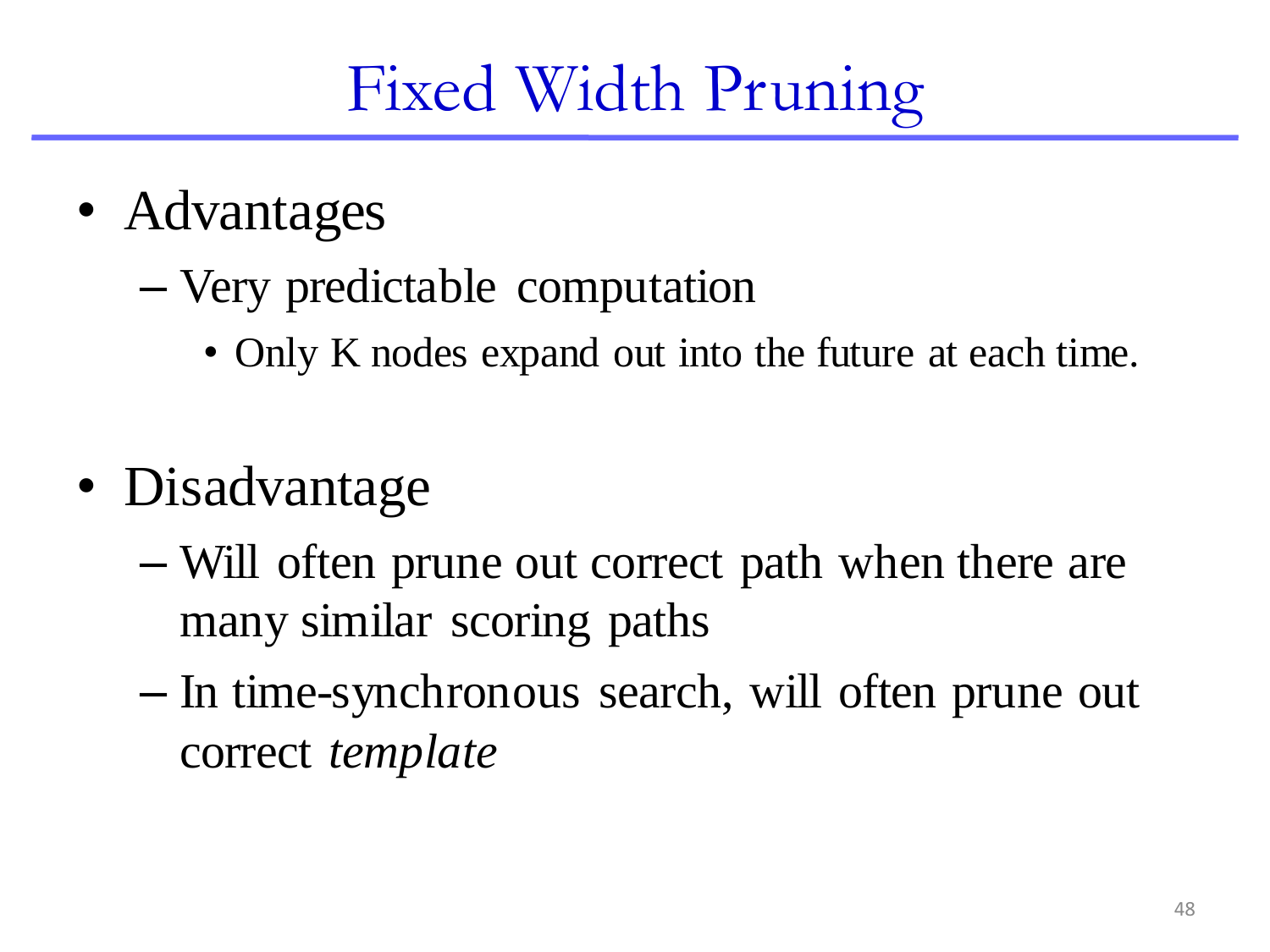# Pruning: **Beam** Search

- In each frame *j*, set the pruning threshold by a fixed amount *T relative to the best cost in that frame*
	- *I.e.* if the best partial path cost achieved in the frame is *X*, prune away all nodes with partial path  $cost > X + T$
	- Note that *time synchronous* search is very efficient for implementing the above
- Advantages:
	- Unreliability of absolute path costs is eliminated
	- Monotonic growth of path costs with time is also irrelevant
- Search that uses such pruning is called *beam search*
	- This is the most widely used search optimization strategy
- The relative threshold *T* is usually called "*relative beam width*" or just *beam width* or *beam*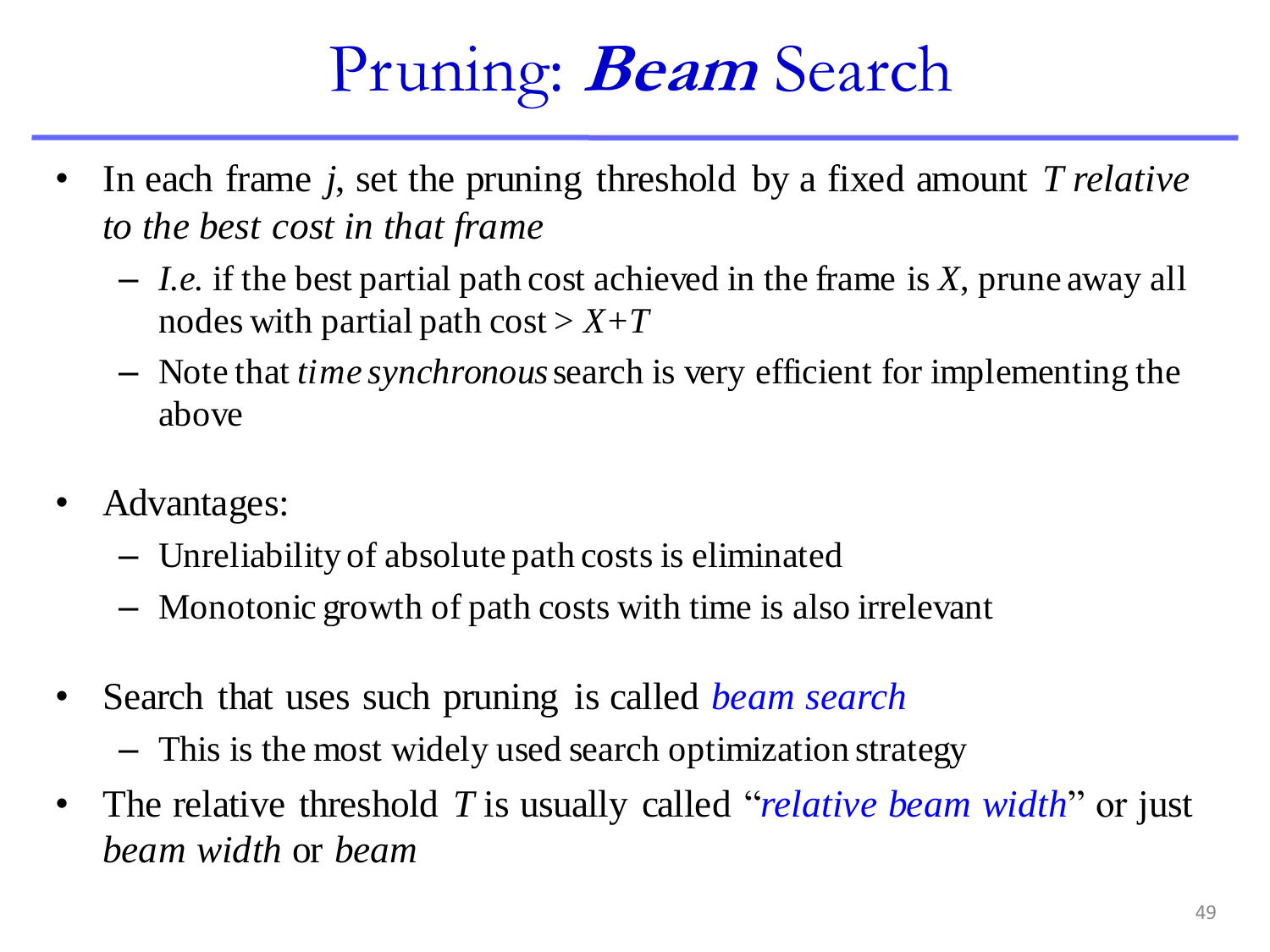#### Beam Search Visualization

- The set of lattice nodes actually evaluated is the *active* set
- Here is a typical "map" of the *active region*, aka *beam*  (confusingly)



• Presumably, the best path lies somewhere in the active region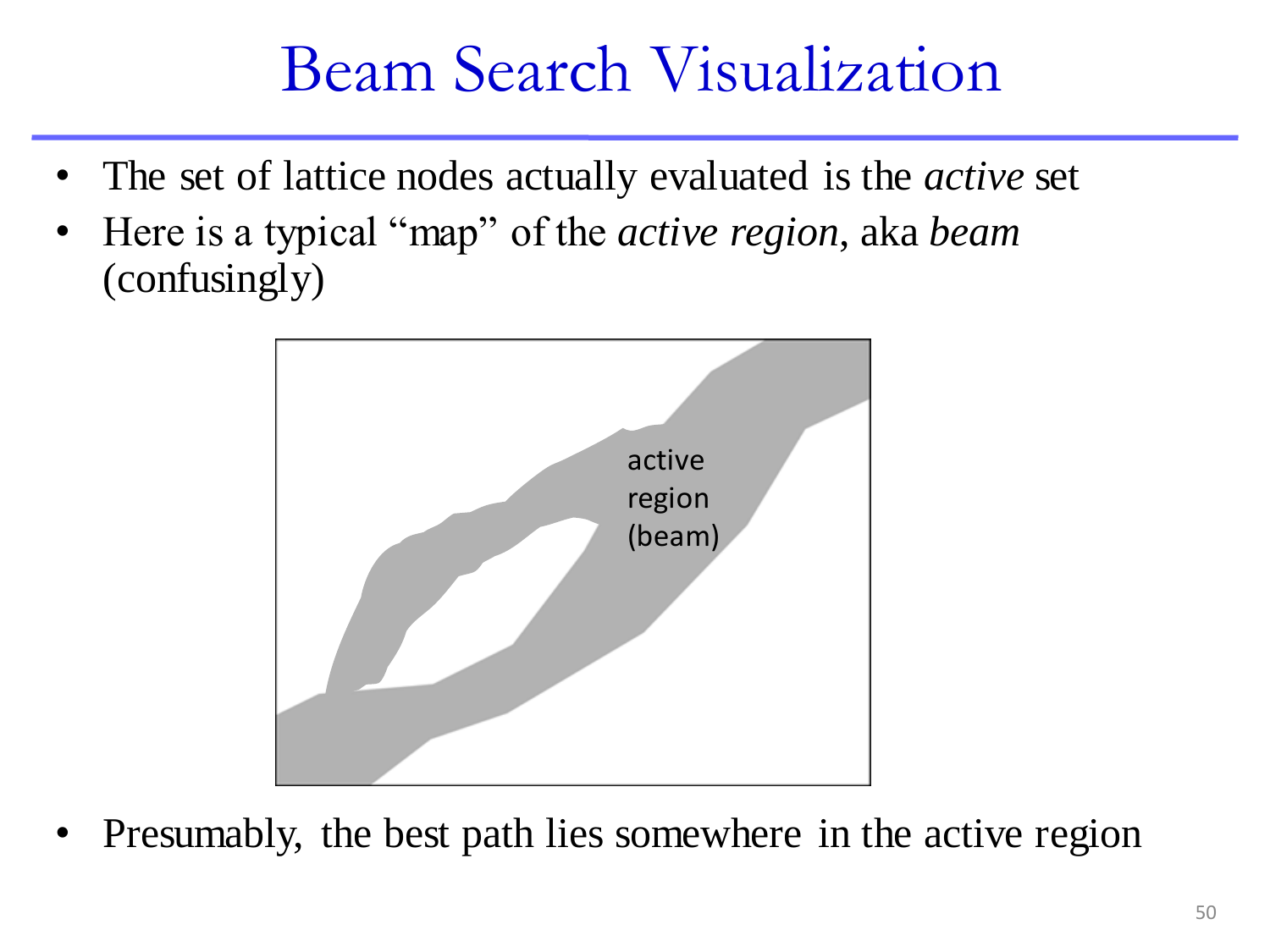#### Beam Search Efficiency

- Unlike the fixed width approach, the computation reduction with beam search is unpredictable
	- The set of *active nodes* at frames *j* and *k* is shown by the black lines
- However, since the active region can follow any *warping*, it is likely to be relatively more efficient than the fixed width approach *j k*

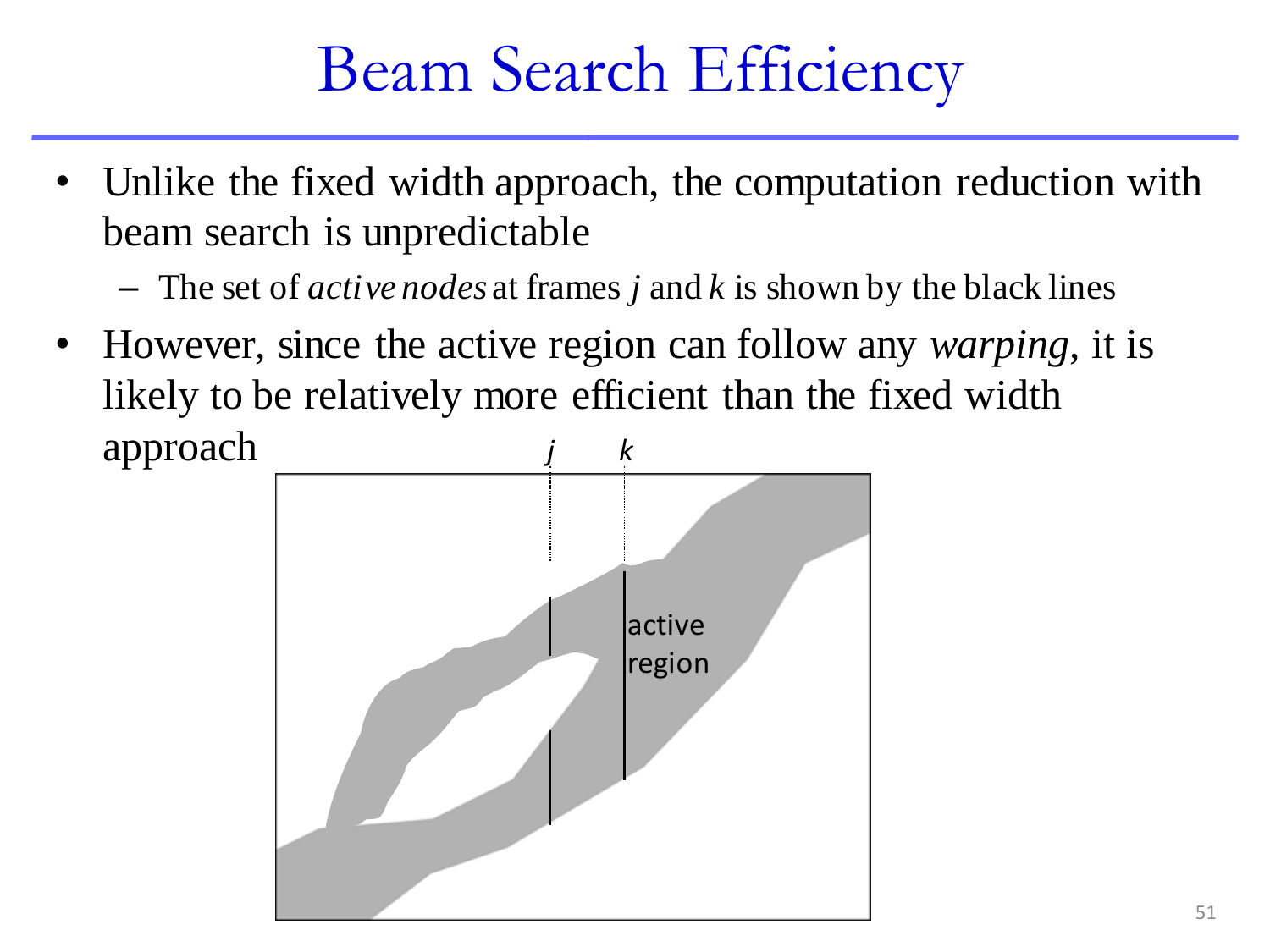# Determining the Optimal Beam Width

- Determining the optimal beam width to use is crucial
	- Using too *narrow*or *tight* a beam (too low *T*) can prune the best path and result in too high a match cost, and errors
	- Using too large a beam results in unnecessary computation in searching unlikely paths
	- One may also wish to set the beam to limit the computation (*e.g.* for realtime operation), regardless of recognition errors
- *Unfortunately, there is no mathematical solution to determining an optimal beam width*
- Common method: Try a wide range of beams on some test data until the desired operating point is found
	- Need to ensure that the test data are somehow representative of actual speech that will be encountered by the application
	- The operating point may be determined by some combination of recognition accuracy and computational efficiency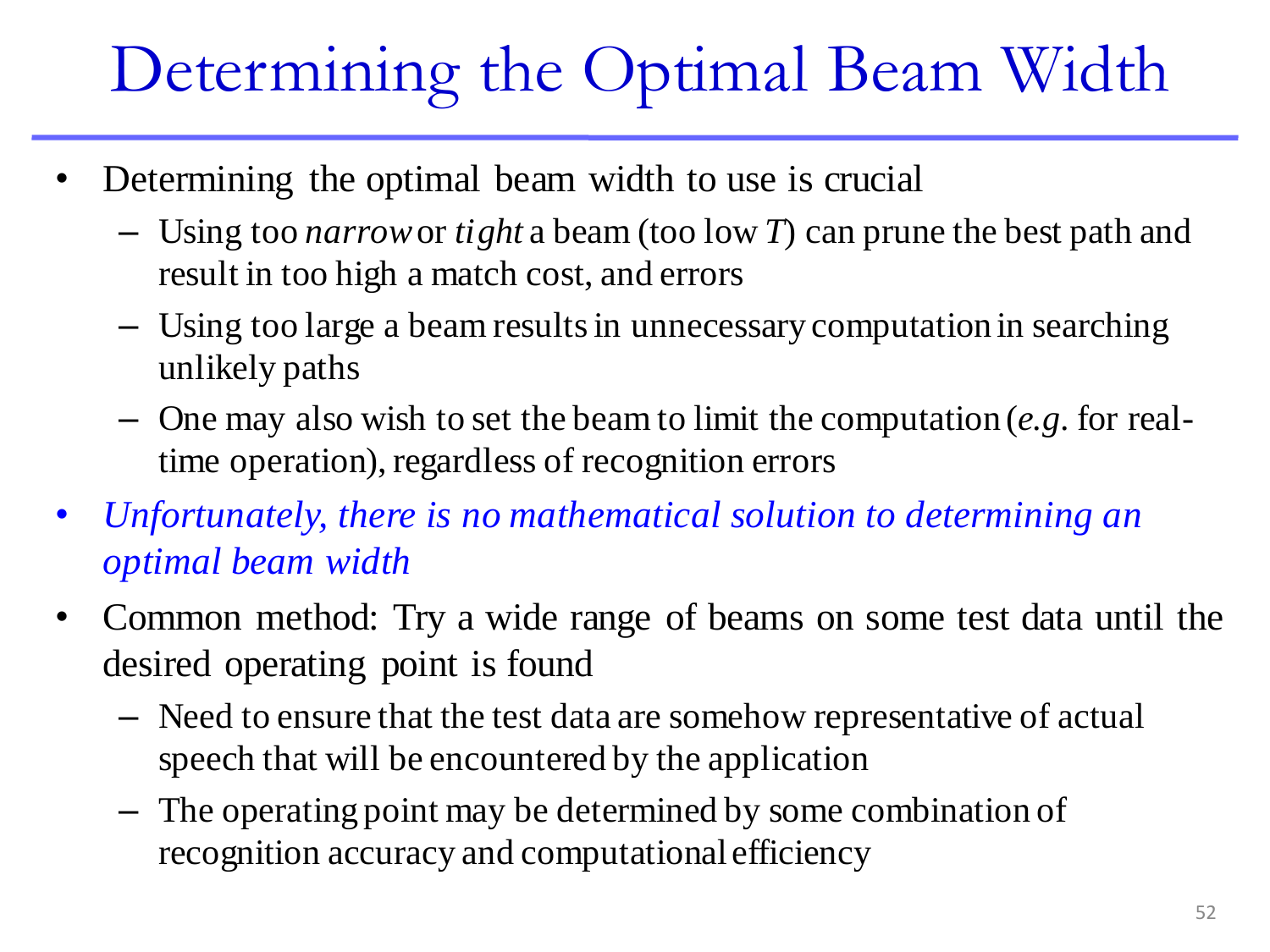### Determining the Optimal Beam Width



- Any value around the point marked *T* is a reasonable beam for minimizing *word error rate* (WER)
- A similar analysis may be performed based on average CPU usage (instead of WER)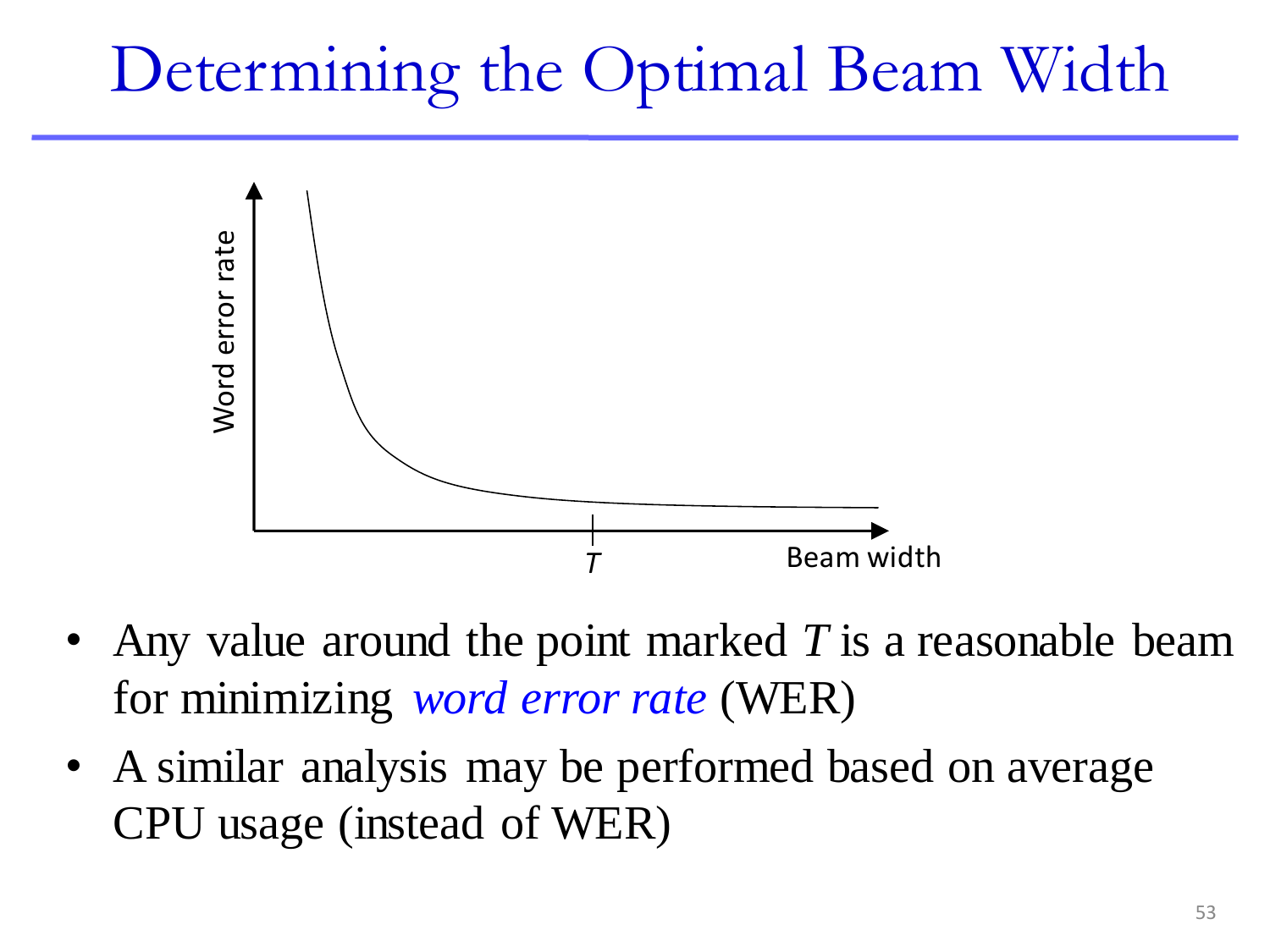### Beam Search Applied to Recognition

- Thus far, we considered beam search to prune search paths within a single template
- However, its strength really becomes clear in actual recognition (*i.e.* time synchronous search through all templates simultaneously)
	- In each frame, the beam pruning threshold is determined from the *globally* best node in that frame (from all templates)
	- Pruning is performed globally, based on this threshold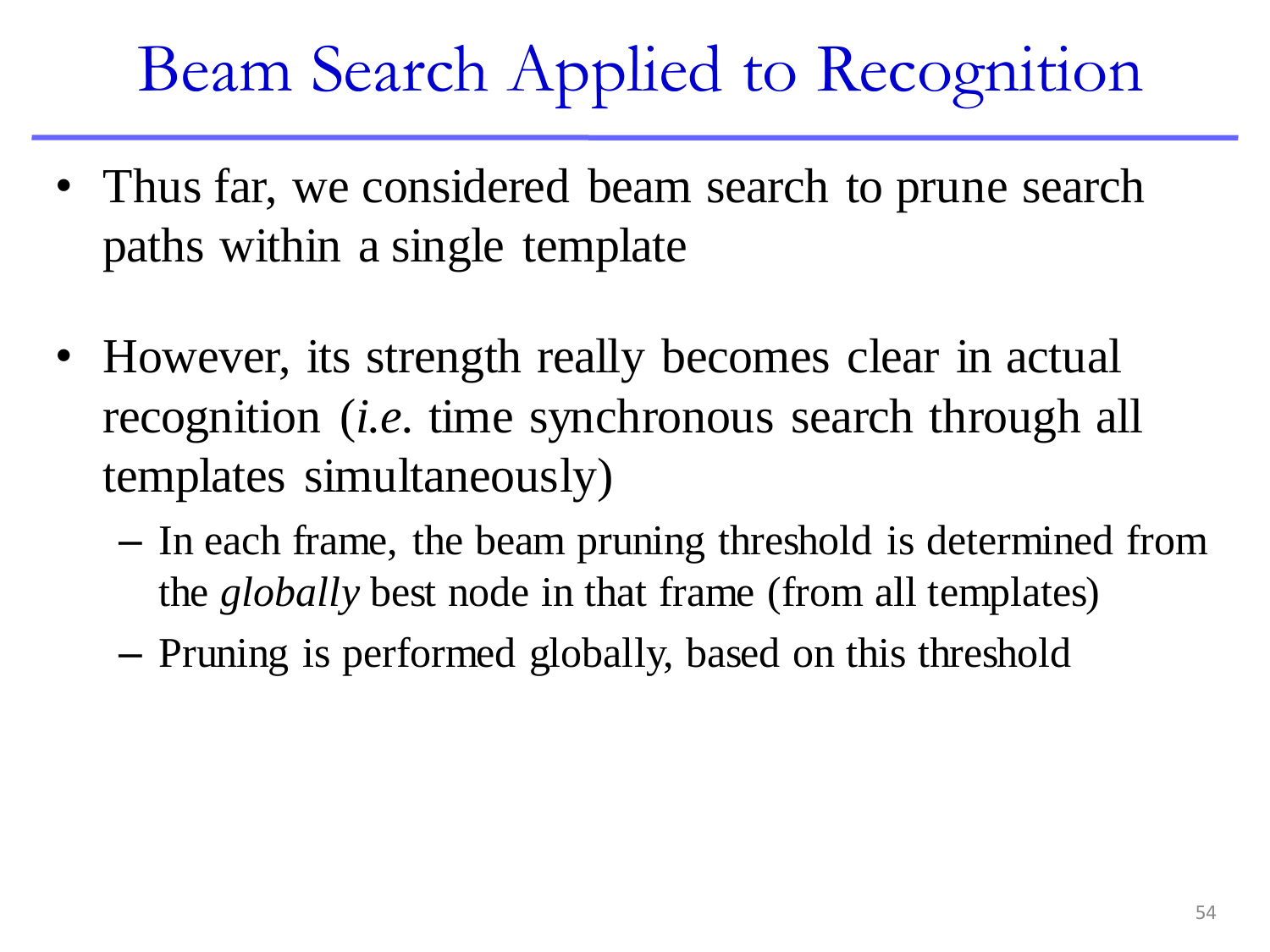# Beam Search Applied to Recognition

- Advantage of simultaneous timesynchronous matching of multiple templates:
	- Beams can be globally applied to all templates
	- We use the best score of all template frames (trellis nodes at that instant) to determine the beam at any instant
	- Several templates may in fact exit early from contention
- In the ideal case, the computational cost will be independent of the number of templates
	- All competing templates will exit early
	- Ideal cases don't often occur



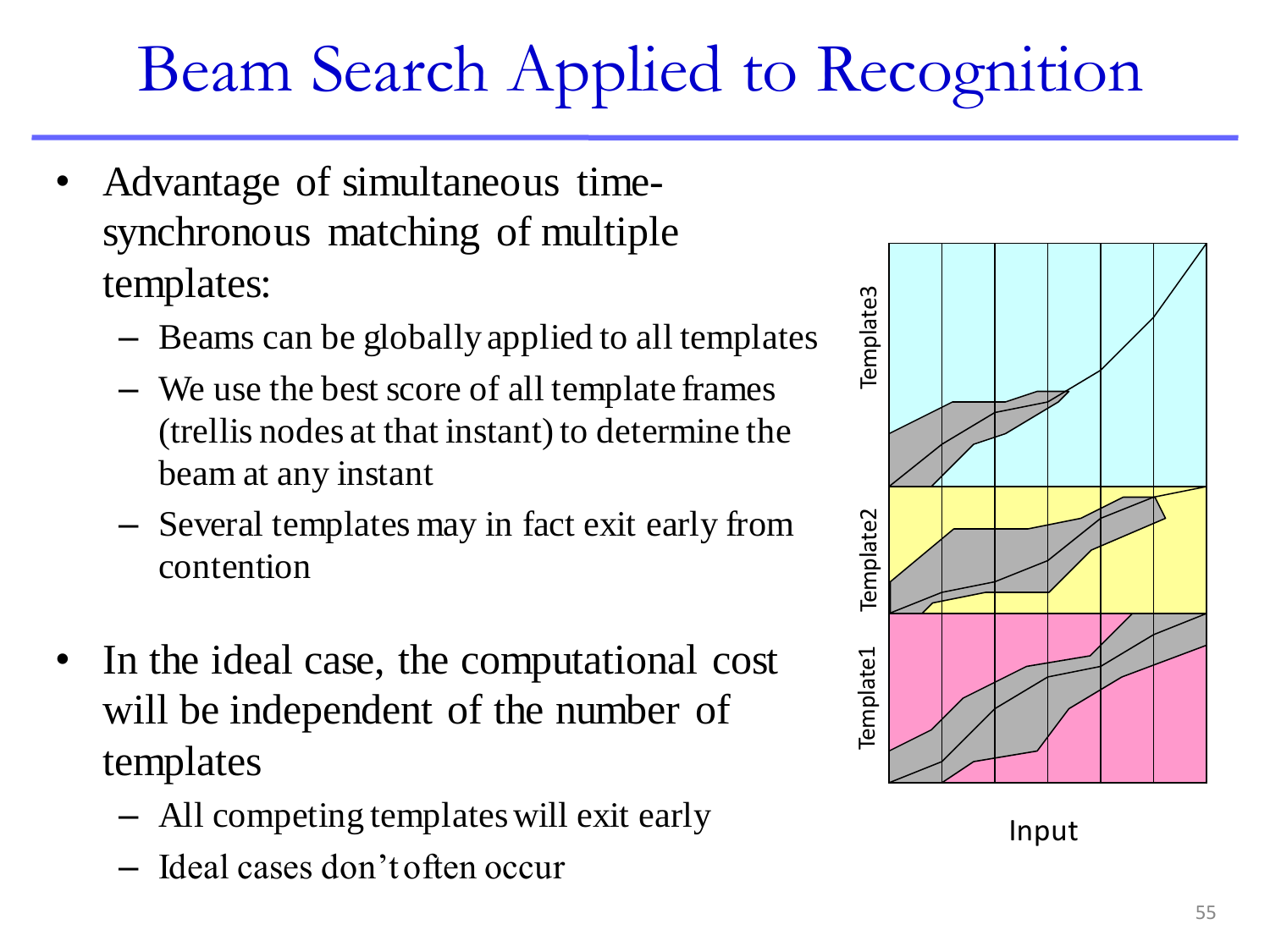# Pruning and Dynamic Trellis Allocation

- Since any form of pruning eliminates many trellis nodes from being expanded, there is no need to keep them in memory
	- Trellis nodes and associated data structures can be allocated *on demand* (*i.e.* whenever they become active)
	- This of course requires some book-keeping overhead
- May not make a big difference in small vocabulary systems
- But pruning is an essential part of all medium and large vocabulary systems
	- The search trellis structures in 20k word applications take up about 10MB with pruning
	- Without pruning, it could require more than 10 times as much!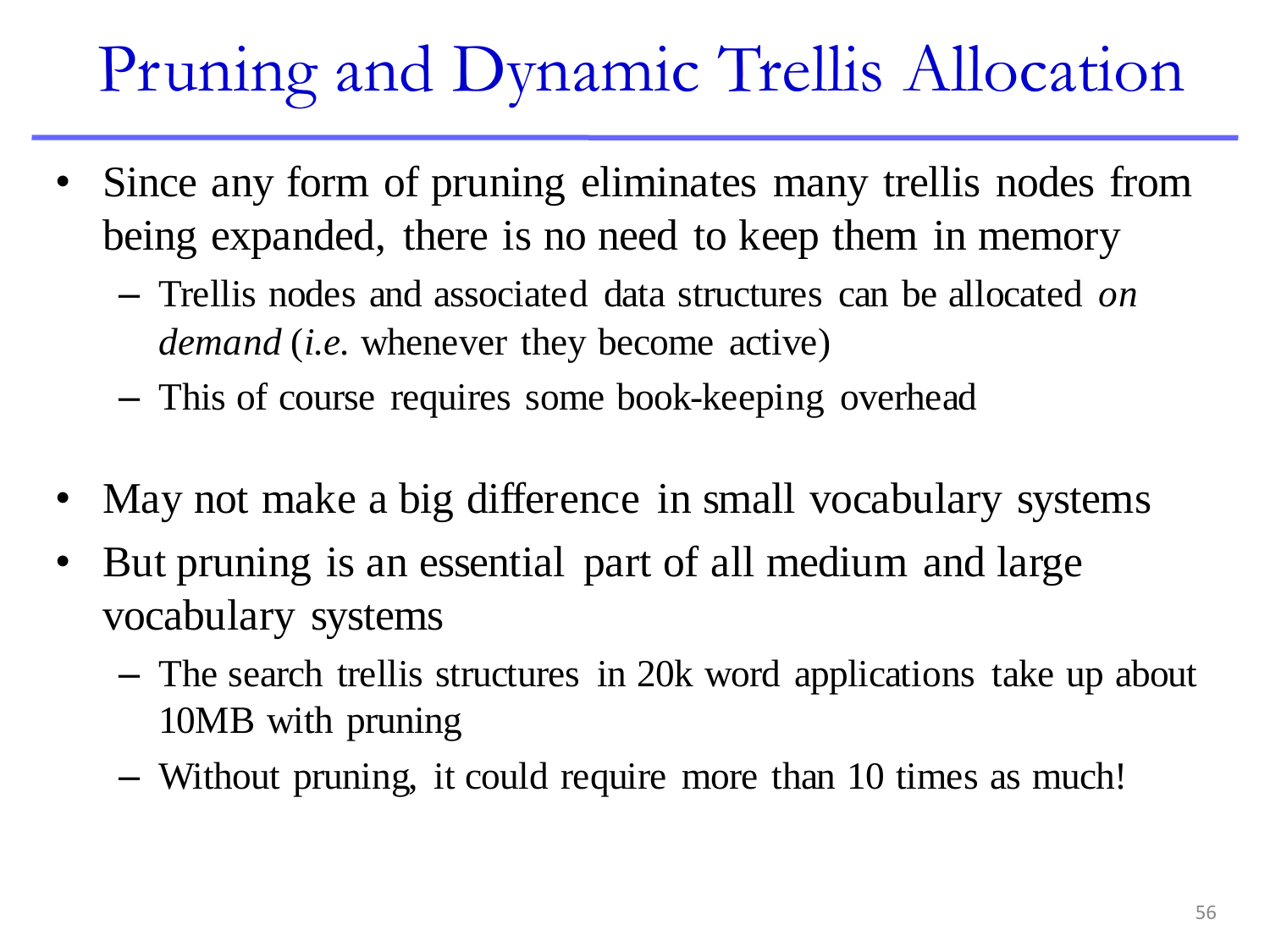# Recognition Errors Due to Pruning

- Speech recognition invariably contains errors
- Major causes of errors:
	- Inadequate or inaccurate models
		- Templates may not be representative of all the variabilities in speech
	- Search errors
		- Even if the models are accurate, search may have failed because it found a *suboptimal* path
- How can our DP/DTW algorithm find a sub-optimal path?
	- Because of pruning: it eliminates paths from consideration based on *local*  information (the pruning threshold)
- Let *W* be the best cost word for some utterance, and *W*' the recognized word (with pruning)
	- In a *full*search, the path cost for *W* is better than for *W*'
	- But if *W* is not recognized when pruning is enabled, then we have a *pruning error* or *search error*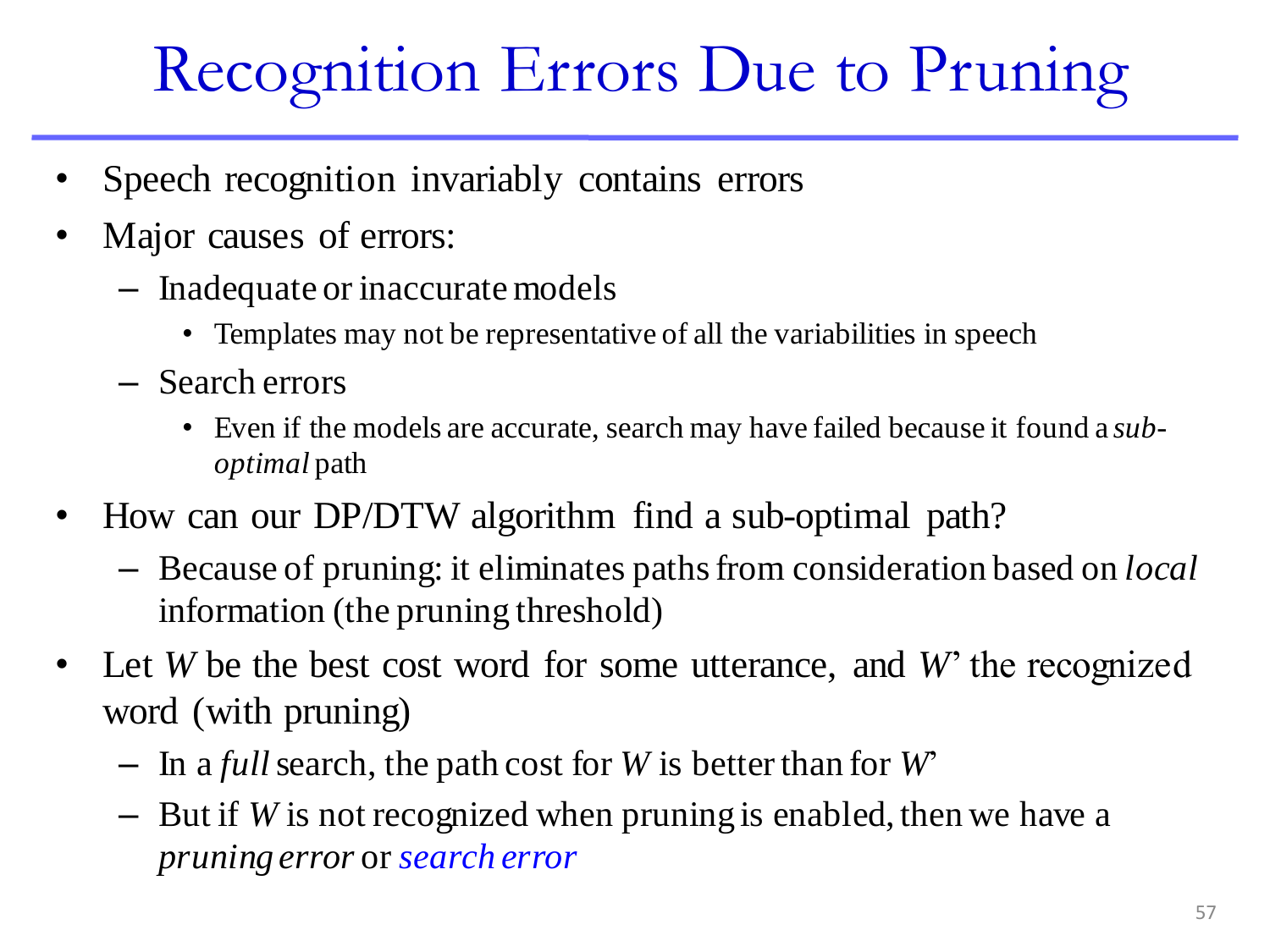### Measuring Search Errors

- How much of recognition errors is caused by search errors?
- We can estimate this from a sample test data, for which the correct answer is known, as follows:
	- For each utterance *j* in the test set, run recognition using pruning and note the best cost  $C_j$ ' obtained for the result
	- For each utterance *j*, also match the *correct* word to the input *without* pruning, and note its cost *C<sup>j</sup>*
	- $-$  If  $C_j$  is better than  $C_j$ ' we have a pruning error or search error for utterance *j*
- Pruning errors can be reduced by lowering the pruning threshold (*i.e.*  making it less aggressive)
- Note, however, this does not guarantee that the correct word is recognized!
	- The new pruning threshold may uncover other incorrect paths that perform better than the correct one